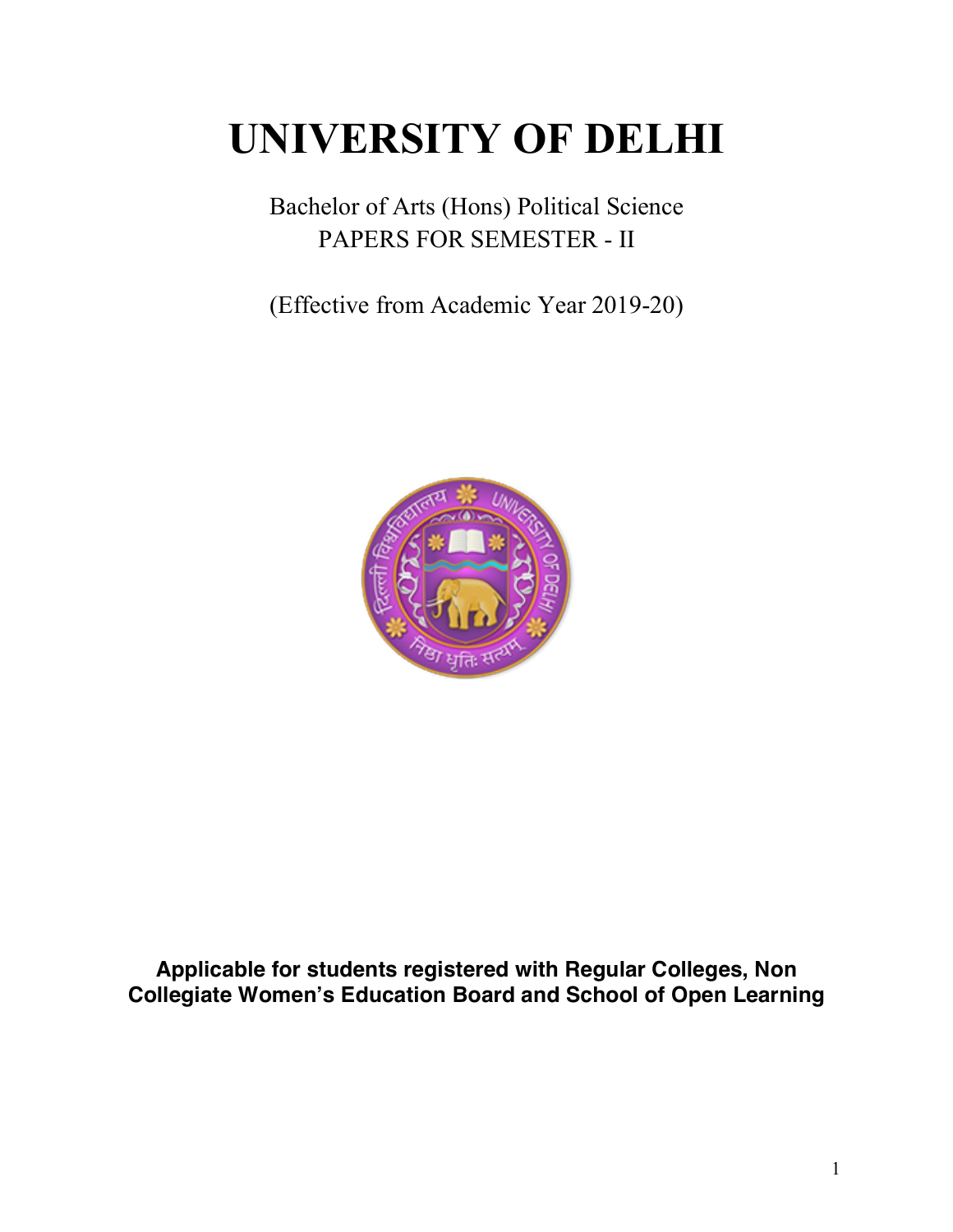# **List of Papers and Courses for Semester II**

#### **A) Core Course**

- 2.1 Paper III Political Theory-Concepts and Debates
- 2.2 Paper IV Political Process in India

# **B) Generic Elective (Interdisciplinary)**

- 1. Nationalism in India
- 2. Contemporary Political Economy
- 3. Women, Power and Politics
- 4. Gandhi and the Contemporary World
- 5. Understanding Ambedkar
- 6. Governance: Issues and Challenges
- 7. Politics of Globalization
- 8. United Nations and Global Conflicts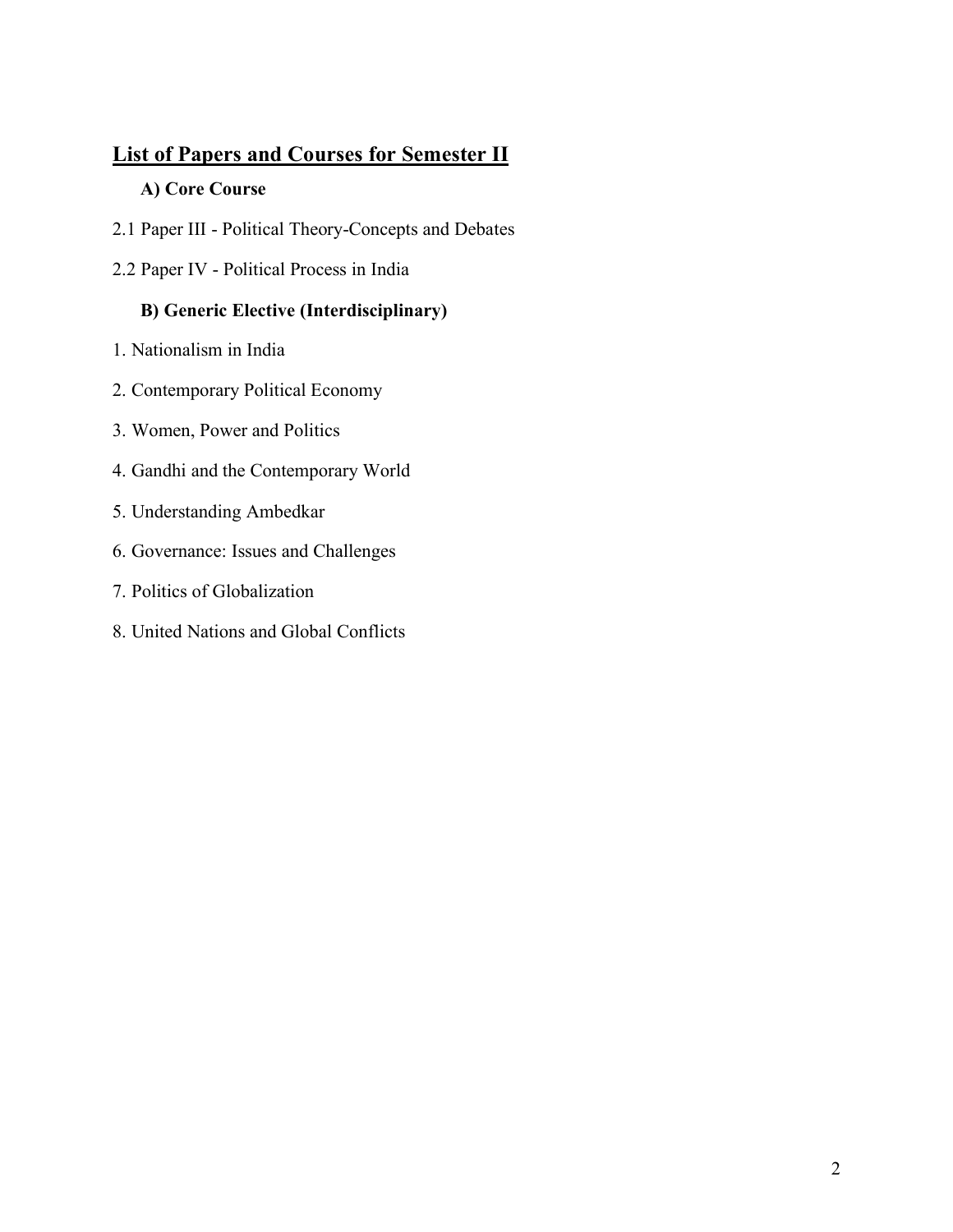# **Structure of Semester II**

| S.<br>NO.      | <b>PAPER</b>                           |                                       |
|----------------|----------------------------------------|---------------------------------------|
|                |                                        |                                       |
|                | <b>SEMESTER - II</b>                   |                                       |
| 2.1            | <b>Environmental Science Language-</b> | <b>Ability Enhancement Compulsory</b> |
|                | <b>MIL/ENGLISH</b>                     | (AE)                                  |
| 2.2            | Political Theory: Concepts and Debates | Core Discipline - 3                   |
| 2.3            | Political Process in India             | Core Discipline - 4                   |
| 2.4            | Any One of the Following               | Generic Elective - II                 |
|                |                                        | (Interdisciplinary)                   |
| $\mathbf{A}$   | Nationalism in India                   |                                       |
| B              | <b>Contemporary Political Economy</b>  |                                       |
| $\mathcal{C}$  | Women, Power and Politics              |                                       |
| D              | Gandhi and the Contemporary World      |                                       |
| ${\bf E}$      | <b>Understanding Ambedkar</b>          |                                       |
| $\overline{F}$ | Governance: Issues and Challenges      |                                       |
| G              | Politics of Globalization              |                                       |
| H              | United Nations and Global Conflicts    |                                       |
| H              | United Nations and Global Conflicts    |                                       |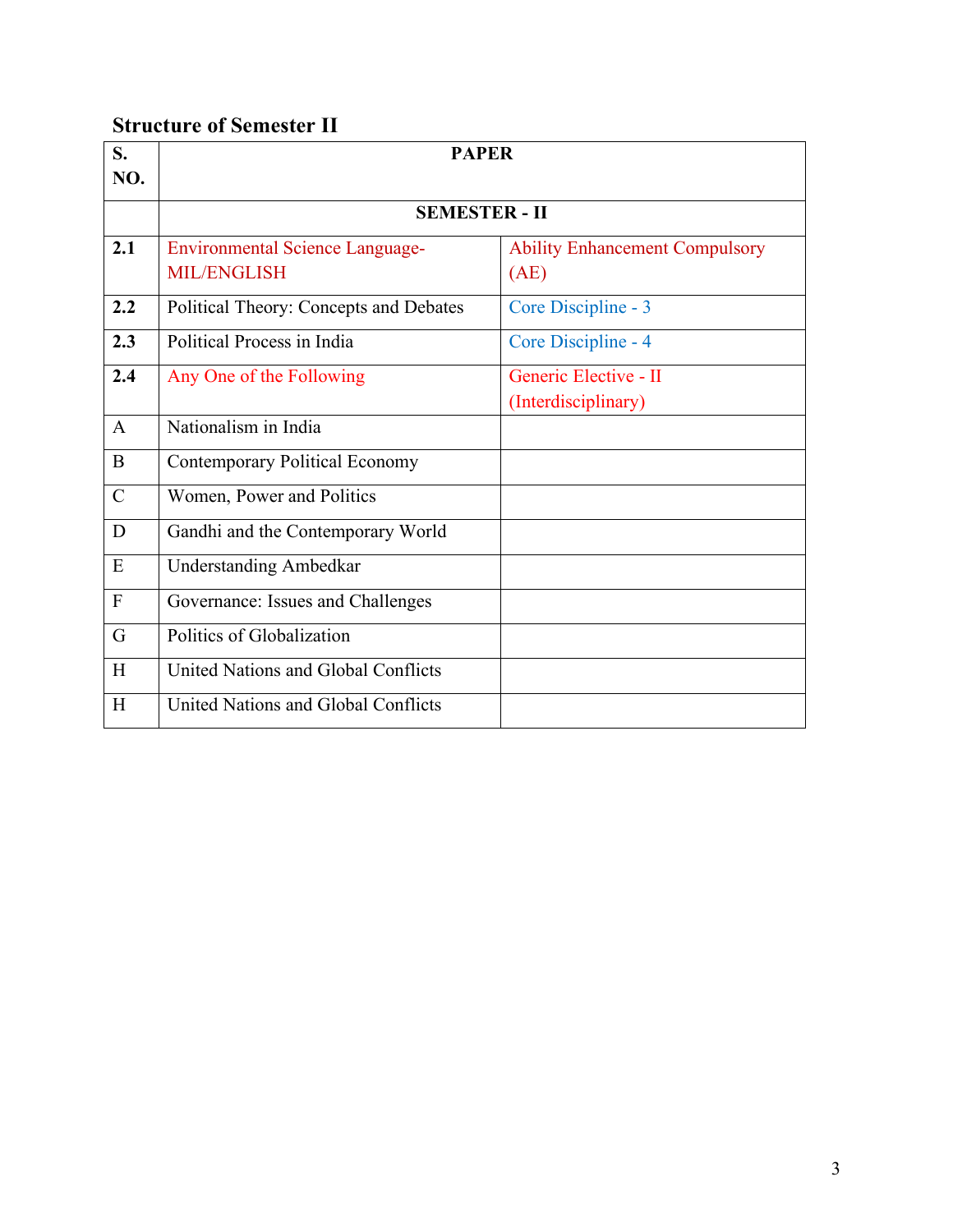# **Courses for B.A. (Hons) Political Science for Semester - II**

# **Paper III - Political Theory-Concepts and Debates (2.1) Core Course - (CC) Credit:6**

#### Course Objective

This course will familiarize students with the basic normative concepts in political theory and encourage them to understand how they manifest in social practices. The course will also help students learn how we make use of these concepts in organizing our social living.

#### Course Learning Outcomes

After completing the course, the learner will be able to:

- Understand the dimensions of shared living (*sociare)* through these political values and concepts.
- Appreciate how these values and concepts enrich the discourses of political life, sharpening their analytical skills in the process.

#### Unit 1

#### **Freedom (3 weeks)**

a) Liberty: Negative and Positive b) Freedom, Emancipation, *Swaraj Debate*: Free speech, expression and dissent

#### Unit 2

#### **Equality (2 weeks)**

a) Equality of opportunity and Equality of Outcome

b) Egalitarianism: Background inequalities and differential treatment

*Debate*: Affirmative action

#### Unit 3

#### **Justice (2 weeks)**

a) Justice: Procedural and Substantive

b) Rawls and his critics

*Debate*: Scope of Justice – National vs Global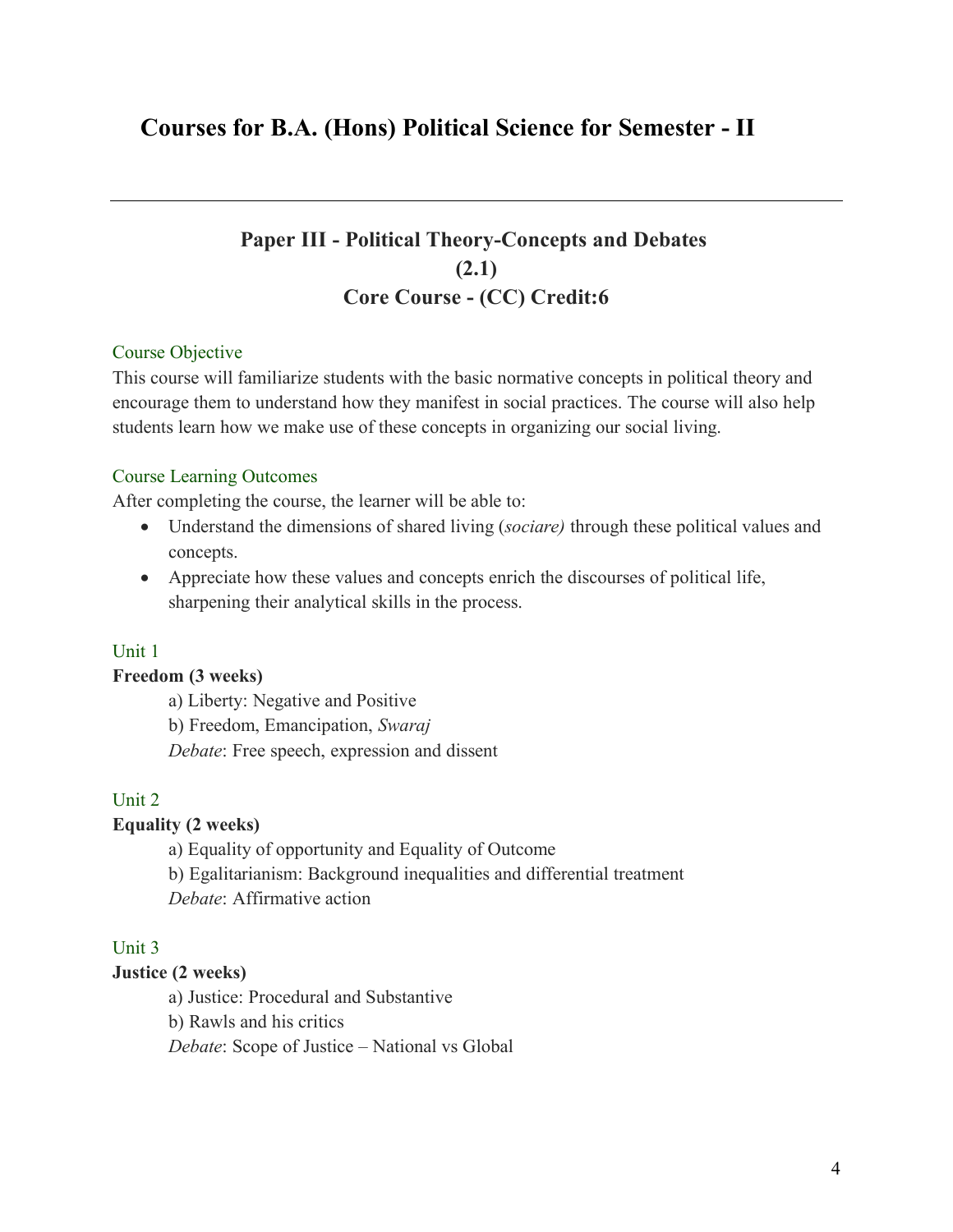# Unit 4

#### **Rights (2 weeks)**

a) Rights: Natural, Moral and Legal b) Rights and Obligations *Debate*: Human Rights - Universalism or Cultural Relativism

#### Unit 5

#### **Democracy (3 weeks)**

a) Democracy: Idea and Practice

b) Liberal Democracy and its critics

c) Multiculturalism and Toleration

*Debate*: Representation vs participation

#### References

#### **I. Freedom**

Riley, J. (2008) 'Liberty', in McKinnon, C. (ed), *Issues in Political Theory*. New York: Oxford University Press, pp. 103-125.

Knowles, D. (2001) *Political Philosophy*. London: Routledge, pp. 69- 132.

Swift, A. (2001) *Political Philosophy: A Beginner's Guide for Students and Politicians*. Cambridge: Polity Press, pp. 51-88.

Carter, I. (2003) 'Liberty', in Bellamy, Richard and Mason, Andrew (eds), *Political Concepts*. Manchester: Manchester University Press, pp. 4-15.

Smits, K. (2009). 'Should Offensive Speech be Regulated?', In *Applying Political Theory: Issues and Debates*. Palgrave Macmillan, PP. 152-170.

Sethi, A. (2008) 'Freedom of Speech and the Question of Censorship', in Bhargava, R. and Acharya, A. (eds), *Political Theory: An Introduction.* New Delhi: Pearson Longman, pp. 308- 319.

#### **II. Equality**

Swift, Adam. (2001) *Political Philosophy: A Beginner's Guide for Students and Politicians*. Cambridge: Polity Press, pp. 91-132.

Casal, P. and William, A. (2008) 'Equality', in McKinnon, C. (ed), *Issues in Political Theory*. New York: Oxford University Press, pp. 149-165.

Acharya, A. (2008) 'Affirmative Action', in Bhargava, R. and Acharya, A. (eds), *Political Theory: An Introduction.* New Delhi: Pearson Longman, pp. 298-307.

Smits, K. (2009). 'Is Affirmative Action Fair?', in *Applying Political Theory: Issues and Debates*. Palgrave Macmillan, pp. 65-85.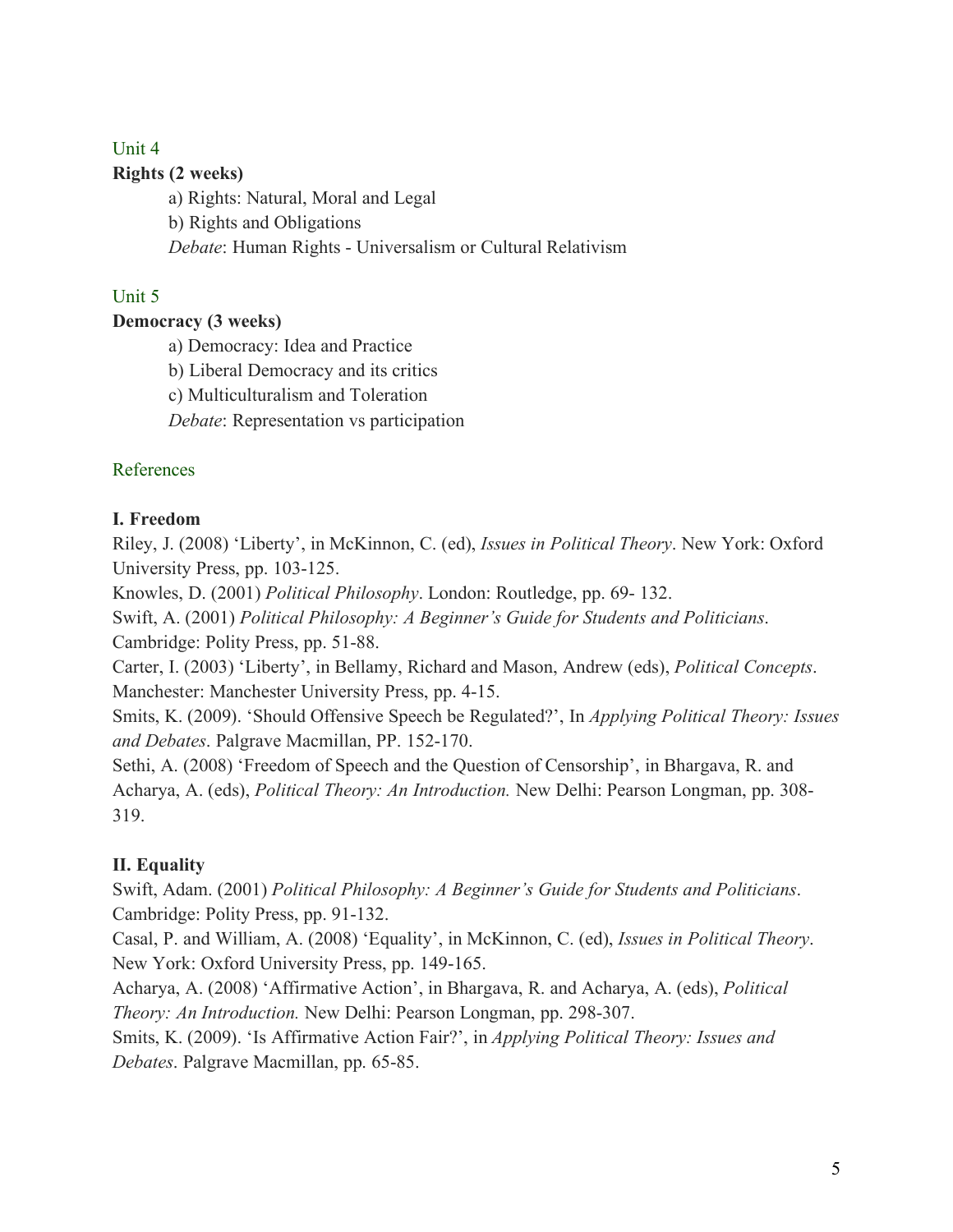#### **III. Justice**

Menon, K. (2008) 'Justice', in Bhargava, R. and Acharya, A. (eds), *Political Theory: An Introduction.* New Delhi: Pearson Longman, pp. 74-86.

Wolf, J. (2008) 'Social Justice', in McKinnon, C. (ed), *Issues in Political Theory*. New York: Oxford University Press, pp. 172-193.

Brock, G. (2008) 'Global Justice', in McKinnon, C. (ed), *Issues in Political Theory*. New York: Oxford University Press, pp. 289-312.

### **IV. Rights**

Talukdar, P.S. (2008) 'Rights', in Bhargava, R. and Acharya, A. (eds), *Political Theory: An Introduction.* New Delhi: Pearson Longman, pp. 88-104.

Mckinnon, C. (2003) 'Rights', in Bellamy, Richard and Mason, Andrew (eds), *Political Concepts*. Manchester: Manchester University Press, pp. 16-27.

Campbell, T. (2008) 'Human Rights', in McKinnon, C. (ed), *Issues in Political Theory*. New York: Oxford University Press, pp. 194-217.

#### **V. Democracy**

Srinivasan, J. (2008) 'Democracy', in Bhargava, R. and Acharya, A. (eds), *Political Theory: An Introduction.* New Delhi: Pearson Longman, pp. 106-128.

Owen, D. (2003) 'Democracy', in Bellamy, Richard and Mason, Andrew (eds), *Political Concepts*. Manchester: Manchester University Press, pp. 105-117.

Christiano, T. (2008) 'Democracy', in McKinnon, C. (ed), *Issues in Political Theory*. New York: Oxford University Press, pp. 80-102.

Mookherjee, M. (2008) 'Multiculturalism', in McKinnon, C. (ed), *Issues in Political Theory*. New York: Oxford University Press, pp. 218-240.

Seglow, J. (2003) 'Multiculturalism', in Bellamy, Richard and Mason, Andrew (eds), *Political Concepts*. Manchester: Manchester University Press, pp. 156-168.

Galeotti, A. E. (2008) 'Toleration', in McKinnon, C. (ed), *Issues in Political Theory*. New York: Oxford University Press, pp. 126-148.

# Additional Resources:

Mill, J. S. (1991) *On Liberty and Other Essays*. ed. Jon Gray. Oxford: Oxford University Press. Berlin, I. (1969) 'Two Concepts of Liberty', in *Four Essays on Liberty*. England: Oxford University Press, pp. 118-172.

Rawls, J. (1971) *A Theory of Justice.* Harvard: Harvard University Press.

Dworkin, R. (1981) 'What is equality? Part I: Equality of Welfare', *Philosophy and Public Affairs* 10 (3), pp. 185-246.

Dworkin, R. (1981) 'What is equality? Part II: Equality of Resources', *Philosophy and Public Affairs* 10 (3), pp. 185-243.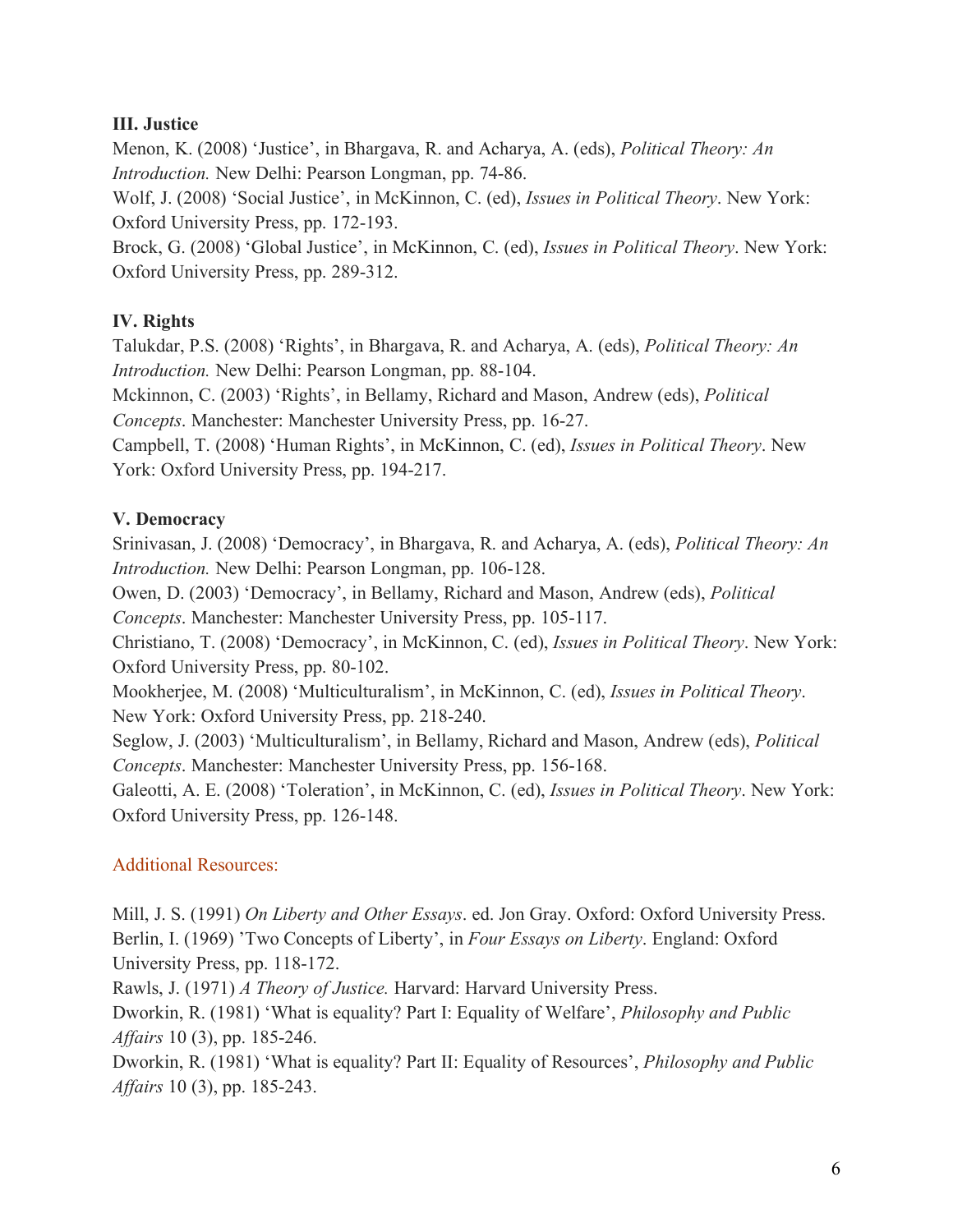Dworkin, R. (1977) *Taking Rights Seriously*. London: Duckworth. Dryzek, J. (2000) *Deliberative Democracy and Beyond*. Oxford: Oxford University Press. Miller, D. (2006) *The Liberty Reader*. Edinburgh: University of Edinburgh Press. Knowles, Dudley. (2001) *Political Philosophy*. London: Routledge. Swift, Adam. (2001) *Political Philosophy: A Beginner's Guide for Students and Politicians*. Cambridge: Polity Press Arblaster, A. (1994) *Democracy*. (2nd Edition). Buckingham: Open University Press. Mendus, S. (ed.) (1999) *The Politics of Toleration*. Edinburgh: University of Edinburgh Press.

#### **Readings in Hindi**

भागरव, र. और अशोक आचायार(एड.), राजनीितक िसधांत*:* एक पिरचय*,* िदली: िपएसरन, 2008.

कु मार, संजीव (एड.), राजनीित िसधांत की समझ*,* िदली: ओिरएं ट बैकसान, 2019.

#### Teaching Learning Process

The teaching-learning process for this course would involve class lectures, class discussion, class presentation, debates on contemporary issues and relevant cases. Teaching would also involve methods like power point and film screening.

#### Assessment Methods

Students will be assessed at different stages during the course learning process. After completing every unit, they will be asked to take part in group discussions on any one important event or issue relevant for that unit. They will also do one presentation and one assignment.

#### Keywords

Freedom, liberty, equality, egalitarianism, justice, rights, democracy

# **Paper IV- Political Process in India (2.2) Core Course - (CC) Credit:6**

#### Course Objective

An understanding of the political process in India calls for a mode of analysis, which takes into consideration social and economic relations in society, and the manner in which they impact upon and are shaped by the institutional frameworks of politics. This course equips students with the tools of studying the political process in India by looking at the relationship between the components of the political system, the social and economic contexts in which they unfold, and the democratic values that they seek to achieve.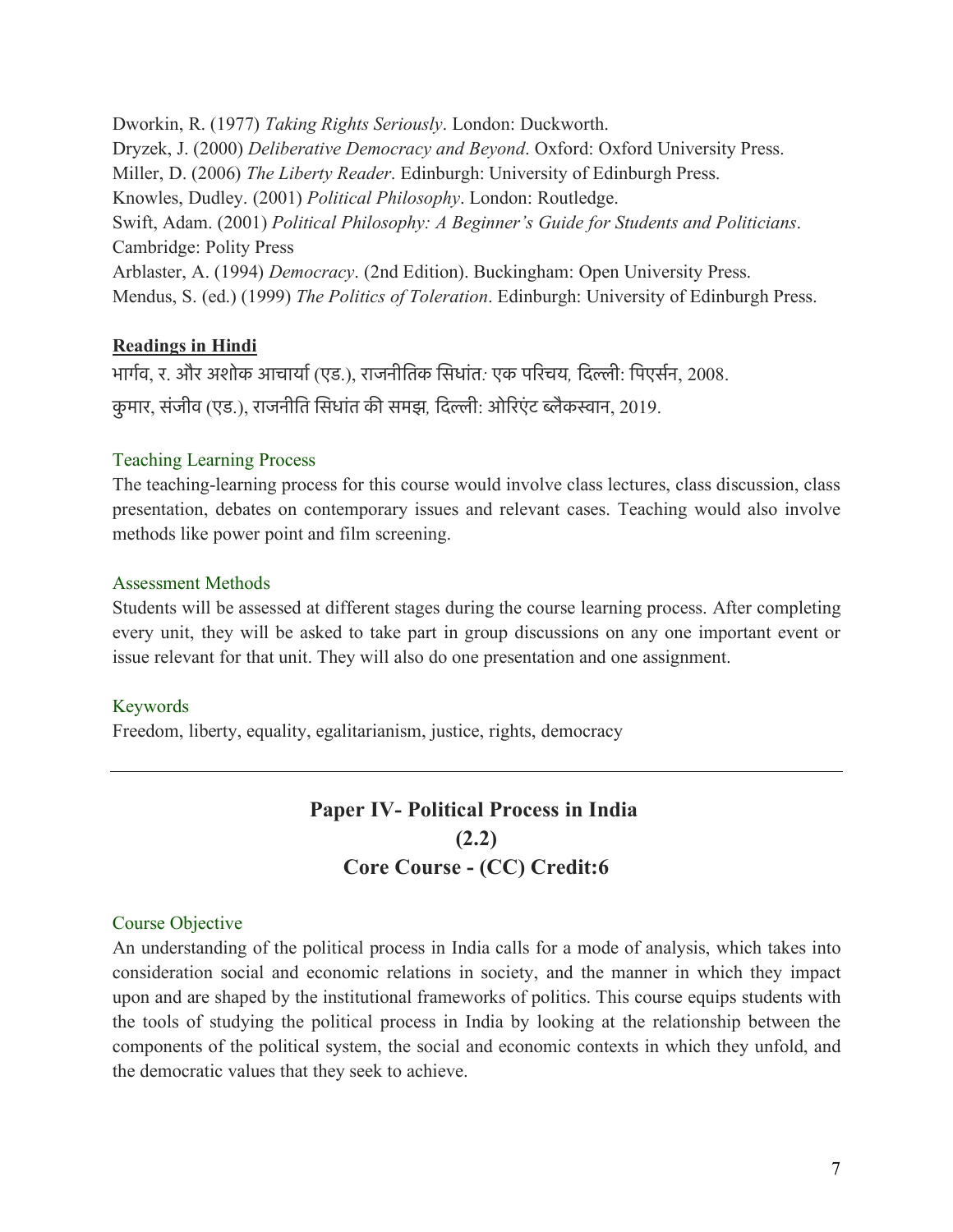#### Course Learning Outcomes

At the end of the course students shall:

- gain insights into the interconnections between social and economic relations and the political process in India.
- understand the challenges arising due to caste, class, gender and religious diversities and also analyse the changing nature of the Indian state in the light of these diversities.
- make sense of the specificities of the political processes in India in the light of changes of the state practices, electoral system, representational forms and electoral behaviour.

#### Unit 1

#### **Political Parties and the Party System**

National Parties and State Parties; Trends in the Party System: From the Congress System to Multi-Party Coalitions

#### Unit 2

#### **Elections and Electoral Processes**

Electoral Process, Representation and social determinants of voting behaviour; Election Commission and Electoral Reforms

#### Unit 3

#### **Religion and Politics**

Debates on Secularism and Communalism

#### Unit 4

#### **Caste and Politics**

Caste in Politics and the Politicisation of Caste; Intersectionality of Caste, Class and Gender, reservation and affirmative action policies

#### Unit 5

#### **Tribes and Politics**

Policies and Challenges: Fifth and Sixth Schedules; Forest Rights Act; Development and Issues of Displacement

#### Unit 6

#### **The Changing Nature of the Indian State**

Developmental, Welfare and Coercive Dimensions

#### References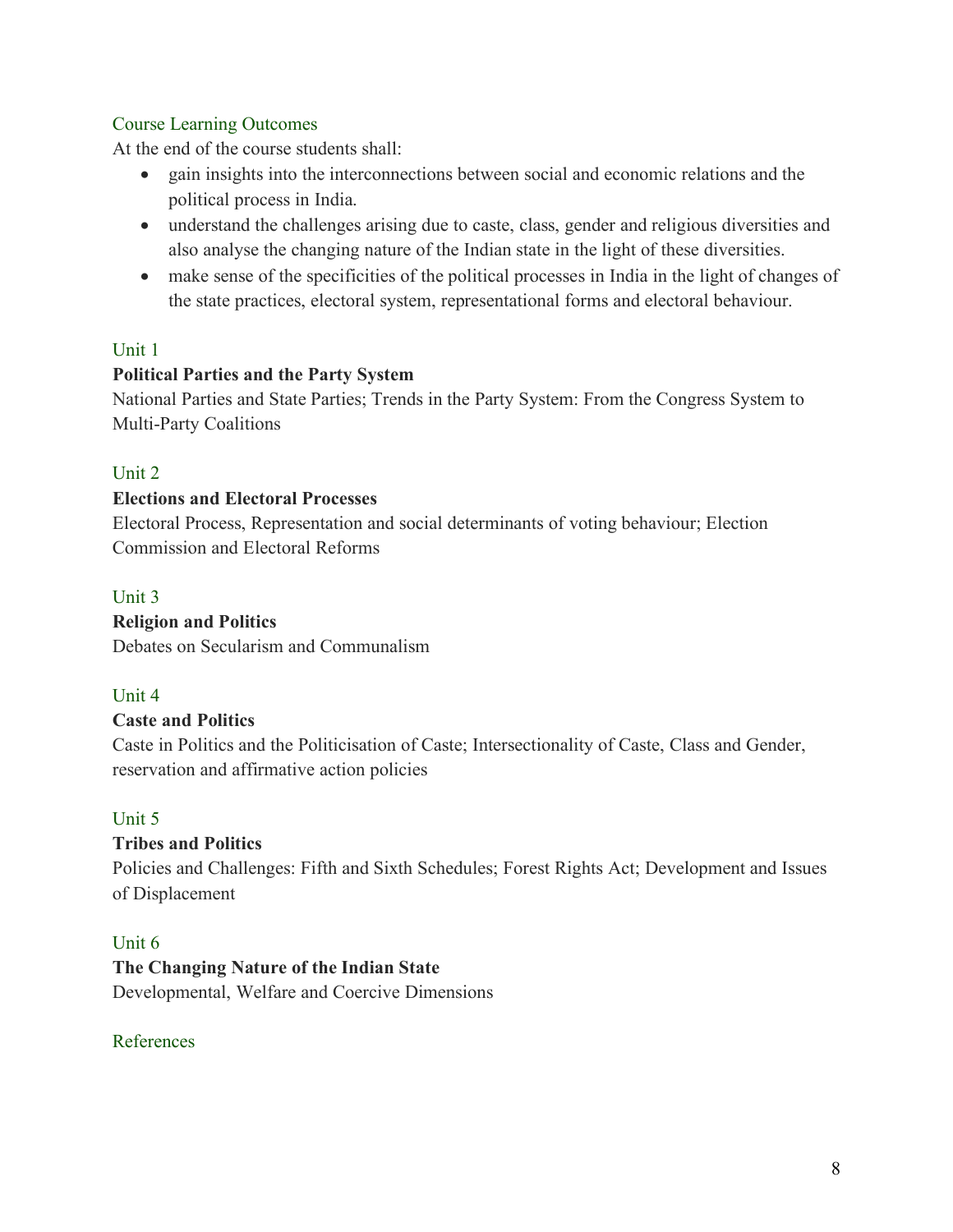#### **I. Political Parties and the Party System**

R. Kothari, (2002) 'The Congress System', in Z. Hasan (ed.) *Parties and Party Politics in India*, New Delhi: Oxford University Press, pp 39-55.

E. Sridharan, (2012) 'Introduction: Theorizing Democratic Consolidation, Parties and Coalitions', in *Coalition Politics and Democratic Consolidation in Asia,* New Delhi: Oxford University Press.

Y. Yadav and S. Palshikar, (2006) 'Party System and Electoral Politics in the Indian States, 1952-2002: From Hegemony to Convergence', in P.R. DeSouza and E. Sridharan (eds.) *India's Political Parties*, New Delhi: Sage Publications, pp. 73-115.

#### **II. Election and Electoral Process**

N. G. Jayal (2006), *Representing India: Ethnic Diversity and the Governance of Public Institutions*, Palgrave Macmillan, London.

Y. Yadav (2010), 'Representation', in Niraja Gopal Jayal and Pratap Bhanu Mehta (eds), *The Oxford Companion to Politics in India*, New Delhi: Oxford University Press, 347-360.

E. Sridharan and M. Vaishnav (2017), 'Election Commission of India', in D. Kapur, P.B. Mehta and M. Vaishnav (eds.) *Rethinking Public Institutions in India*, New Delhi: Oxford University Press, pp. 417-463.

U.K. Singh and A. Roy (2018), 'Regulating the Electoral Domain: The Election Commission of India', *Indian Journal of Public Administration*, 17 August 2018.

#### **III. Religion and Politics**

A. Bilgrami, (1999) 'Two Concepts of Secularism', in Sudipta Kaviraj (ed.), Politics in India, New Delhi: Oxford University Press, pp.349-361.

T. Pantham, (2004) 'Understanding Indian Secularism: Learning from its Recent Critics', in R. Vora and S. Palshikar (eds.) *Indian Democracy: Meanings and Practices,* New Delhi: Sage, pp. 235-256.

P.R. Brass, (2003) 'Introduction: Explaining Communal Violence', in The Production of Hindu-Muslim Violence in Contemporary India, New Delhi: Oxford University Press, pp.5-39.

B. Chandra, (1999) 'Communalism as False Consciousness', in Sudipta Kaviraj (ed.), Politics in India, New Delhi: Oxford University Press, pp.299-304.

#### **IV. Caste and Politics**

R. Kothari, (1970) 'Introduction', in *Caste in Indian Politics*, Delhi: Orient Longman, pp.3- 25. M. Weiner, (2001) 'The Struggle for Equality: Caste in Indian Politics', in Atul Kohli (ed.) *The Success of India's Democracy*, New Delhi: Cambridge University Press, pp. 193-225.

G. Omvedt, (2002) 'Ambedkar and After: The Dalit Movement in India', in G. Shah (ed.) *Social Movements and the State*, New Delhi: Sage Publications, pp. 293-309.

M. Galanter, (2002) 'The Long Half-Life of Reservations', in Z. Hasan, E. Sridharan (eds), *India's Living Constitution*, Permanent Black, pp. 306- 318.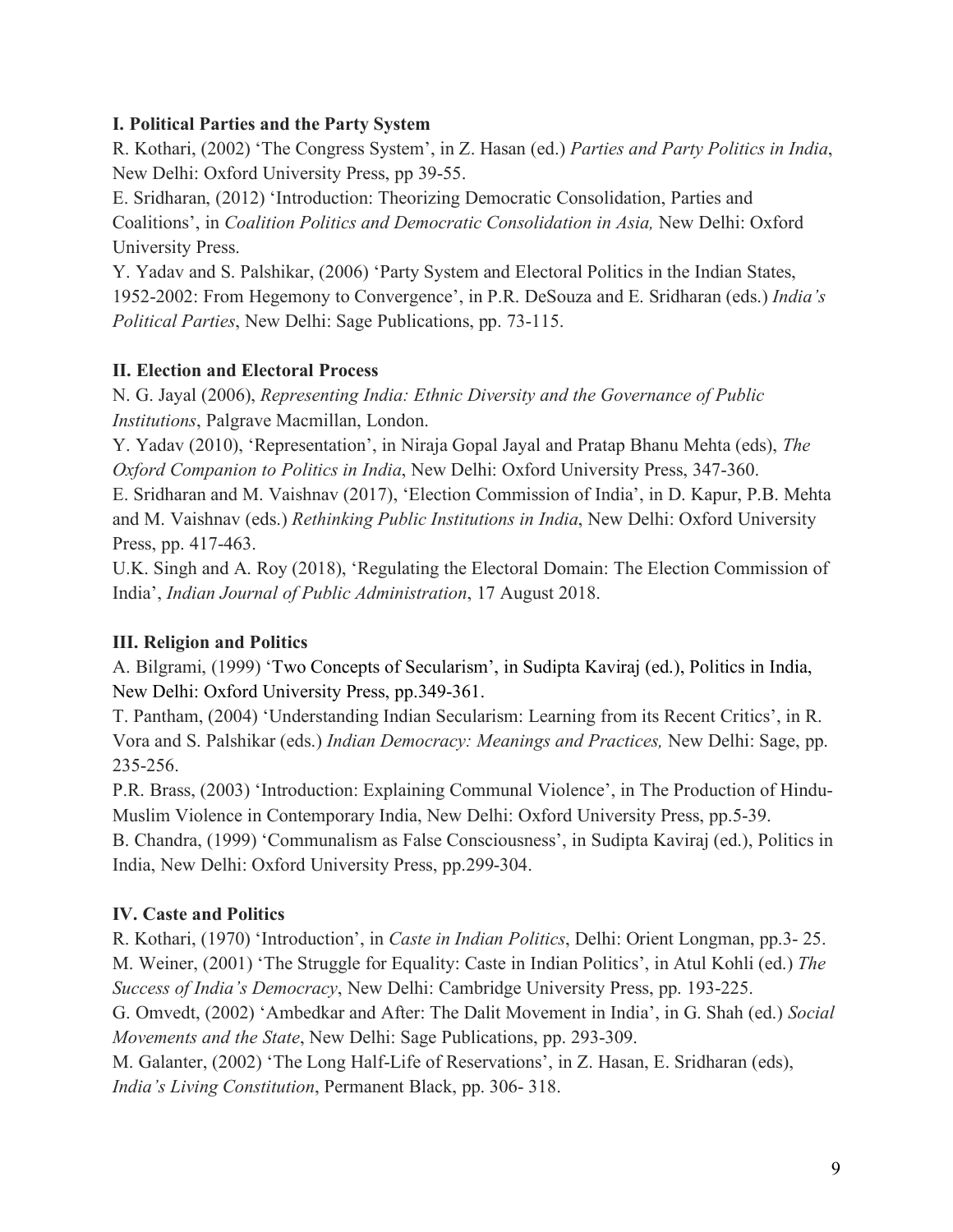S. Deshpande (2016), 'Caste in and as Indian Democracy', New Delhi: *Seminar*, No.677, pp. 54- 58.

S. Deshpande (2013), 'Caste and Castelessness: Towards a Biography of the General Category', *Economic and Political Weekly*, Vol. No. XIVII (15), pp.32-39.

A. Deshpande (2013), Affirmative Action, *OUP Short Introduction Series*, New Delhi: Oxford University Press.

Sudarshan (eds.) *India's Living Constitution: Ideas, Practices, Controversies*, New Delhi: Permanent Black, pp. 306-318.

C. Jaffrelot, (2005) 'The Politics of the OBCs', in *Seminar,* Issue 549, pp. 41-45.

U. Chakravarti. (2003)'Caste and Gender in Contemporary India', in *Gendering Caste Through a Feminist Lens*. Calcutta: Stree, pp.139-317.

M. John, (2011) 'The Politics of Quotas and the Women's Reservation Bill in India', in M. Tsujimura and J. Steele (eds.) *Gender Equality in Asia,* Japan: Tohoku University Press, pp. 169- 195.

# **V. Tribes and Politics**

B. Sharma (2010), 'The 1990s: Great Expectations'; 'The 2000s: Disillusionment Unfathomable', in *Unbroken History of Broken Promises: Indian State and Tribal People,* Delhi: Freedom Press and Sahyog Pustak Kuteer, pp. 64-91.

V. Xaxa. (2012), 'Tribes and Development: Retrospect and Prospect' in Dev Nathan and Virginius Xaxa (eds), *Social Exclusion and Adverse Inclusion*. New Delhi: Oxford University Press. pp. 23–35.

V. Xaxa, (2018) 'Isolation, Inclusion and Exclusion: the case of Adivasis in India' in V.S. Rao, *Adivasi Rights and Exclusion in India,* Oxon and New York: Routledge, pp. 27-40.

A Kothari, N. Pathak and A. Bose, (2011) 'Forests, Rights and Conservation: FRA Act 2006, India', in Henry Scheyvens (ed.) *Critical Review of Selected Forest-Related Regulatory Initiatives: Applying a Rights Based Perspective*, Institute for Global Environmental Strategies, pp. 19–50.

S.K. Chaube. (2012) (third edition). Ch.6, 'The Sixth Schedule' in *Hill Politics in Northeast India*, New Dellhi: Orient Black Swan, pp.97-113

#### **VII. Changing Nature of the Indian State**

P. Chatterjee (2011), The State, in N G Jayal and P Mehta (eds) *The Oxford Companion to Politics in India*, OUP, New Delhi. pp. 3-14.

R. Kothari (1983). 'The Crisis of the Modern State and the Decline of Democracy' in in N G Jayal (ed.), *Democracy in India*, New Delhi, Oxford University Press. Pp.2001 (sixth impression 2012). pp.101-127.

A. Sinha. (2010) 'An Institutional Perspective on the post-liberalization state in India' in Akhil Gupta and K. Sivarama Krishnan (ed.), *The State in India after Liberalization, An Interdisciplinary Perspective*. London: Routledge. pp.49-86.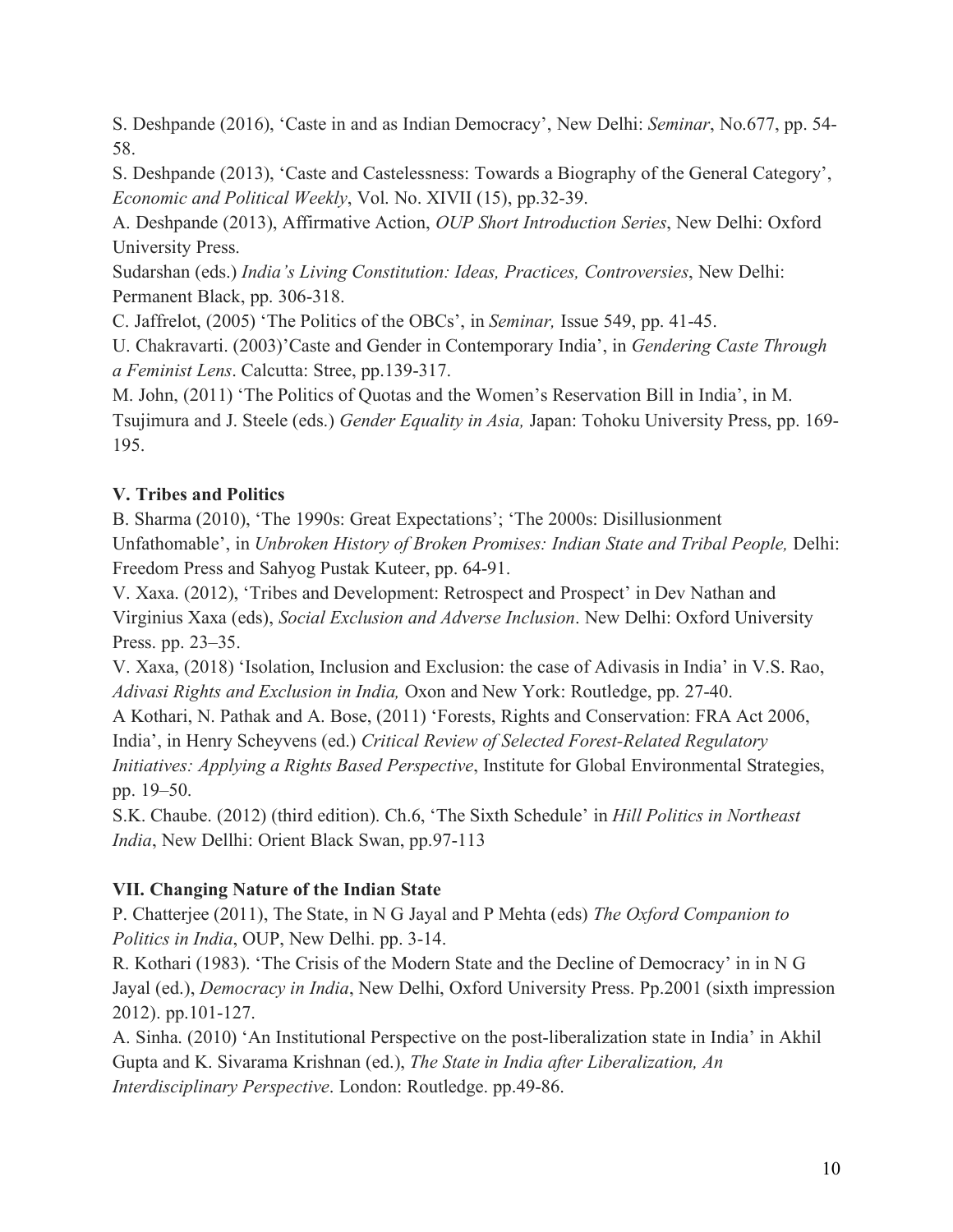N.G Jayal,(2001) 'The State and Democracy in India or What Happened to Welfare, Secularism, and Development' in N G Jayal (ed.), *Democracy in India*, New Delhi, Oxford University Press. Pp.2001 (sixth impression 2012). Pp.193-224.

S. Palshikar, (2008) 'The Indian State: Constitution and Beyond', in R. Bhargava (ed.) *Politics and Ethics of the Indian Constitution,* New Delhi: Oxford University Press, pp. 143-163.

R. Deshpande, (2005) 'State and Democracy in India: Strategies of Accommodation and Manipulation', Occasional Paper, Series III, No. 4, Special Assistance Programme, Department of Politics and Public Administration, University of Pune.

M. Mohanty, (1989) 'Duality of the State Process in India: A Hypothesis', *Bhartiya Samajik Chintan*, Vol. XII (1-2)

### Additional Resources:

#### **Classics:**

Rajini Kothari (1970), Politics in India, Orient Longman, Hyderabad. Rajni Kothari (1973), Caste in Indian Politics, Orient Longman, New Delhi. B.R. Ambedkar (1936), The Annihilation of Caste

### **Additional Readings:**

# **I. Political Parties and the Party System**

P. Chibber and R. Verma (2018). Ideology and Identity: The Changing Party Systems of India, New Delhi: Oxford University Press.

# **II. Election and Electoral Process**

Y. Yadav, (2000) 'Understanding the Second Democratic Upsurge', in F. Frankel, Z. Hasan, and R. Bhargava (eds.) Transforming India: Social and Political Dynamics in Democracy, New Delhi: Oxford University Press, pp. 120-145.

# **III. Religion and Politics**

A. Nandy. (1999) 'A Critique of Modernist Secularism' in Sudipta Kaviraj (ed.), Politics in India, New Delhi: Oxford University Press, pp.329-341.

N. Chandhoke, (2010) 'Secularism', in P. Mehta and N. Jayal (eds.) The Oxford Companion to Politics in India, New Delhi: Oxford University Press, pp. 333-346.

N. Menon and A. Nigam, (2007) 'Politics of Hindutva and the Minorities', in Power and Contestation: India since 1989, London: Fernwood Publishing, Halifax and Zed Books, pp.36- 60.

R. Bhargava (ed). (1998), Secularism and Its Critics, New Delhi: Oxford University Press.

V. Tribes and Politics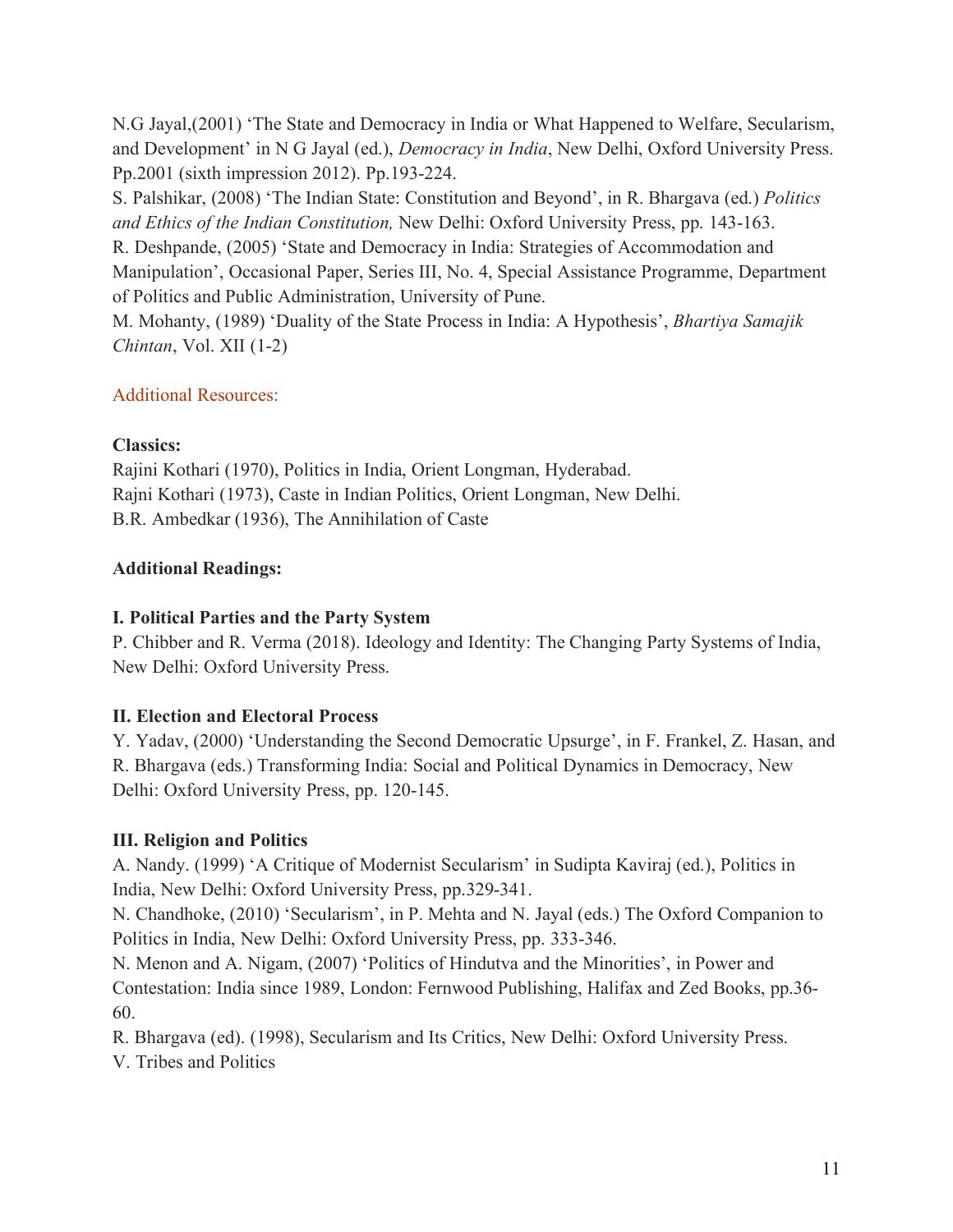N. Sundar (2016), 'Security or Development?' in The Burning Forest, Juggernaut books, New Delhi, pp. 219-237.

V. Xaxa (2018), Coercive 'Development', Economic and Political Weekly, Vol. 53, Issue No. 45.

K.N. Chaubey (2017), Turning the Tide in Forest Rights?, Economic and Political Weekly, Vol. 52, Issue No. 1

# **VII. Changing Nature of the Indian State**

S. Kaviraj, (2010), The Trajectories of the Indian State. New Delhi: Oxford University Press. Zoya Hasan (ed) (2000), Politics and the State in India, New Delhi: Sage.

T. Byres, (1994) 'Introduction: Development Planning and the Interventionist State Versus Liberalization and the Neo-Liberal State: India, 1989-1996', in T. Byres (ed.) The State, Development Planning and Liberalization in India, New Delhi: Oxford University Press, 1994, pp.1-35.

A. Verma, (2007) 'Police Agencies and Coercive Power', in S. Ganguly, L. Diamond and M. Plattner (eds.) The State of India's Democracy, Baltimore: John Hopkins University Press, pp. 130-139.

# **Hindi Readings:**

अभय कुमार दुबे (सं०) (2003), राजनीति की किताब: रजनी कोठारी का कृतित्व, नई दिल्ली: वाणी प्रकाशन रजनी कोठारी एवं अभय कुमार दुबे (2005), भारत में राजनीति: कल और आज, नई दिल्ली: वाणी प्रकाशन सुखदेव थोरात (2017), भारत मेदिलत: एक समान िनयित की तलाश, नई िदली: सेज भाषा एस॰एम॰ माइकल (2015), आधुनिक भारत में दलित: दृष्टि एवं मूल्य, नई दिल्ली: सेज भाषा माधव गोडबोले (2017), धर्मनिरपेक्षता: दोराहे पर भारत, नई दिल्ली: सेज भाषा शम्सूल इस्लाम, (2006) भारत में अलगाववाद और धर्म, नई दिल्ली: वाणी प्रकाशन जावीद आलम, (2007) लोकतंत्र के तलबगार?, अनुवादक: अभय कुमार दुबे, नई दिल्ली: वाणी प्रकाशन आशुतोष वार्ष्णेय (2018), अधूरी जीत: भारत का अप्रत्याशित लोकतंत्र, अनुवादक: जितेन्द्र कुमार, नई दिल्ली: ऑक्सफ़र्ड यूनिवर्सिटी प्रेस

गेल ओमवेट (2015) दलित और प्रजातांत्रिक क्रांति: उपनिवेशीय भारत में डॉ॰ अम्बेडकर एवं दलित आंदोलन, नई िदली: सेज भाषा

फ़िलिप कॉटलर, (2017) लोकतंत्र का पतन: भविष्य का पुनर्निर्माण, नई दिल्ली: सेज भाषा

रजनी कोठारी, (2003). 'कांग्रेस 'प्रणाली'', अभय कुमार दुबे (सं) राजनीति की किताब, नयी दिल्ली: वाणी पकाशन.

सुहास पलशिकर एवं योगेन्द्र यादव, (2005) 'वर्चस्व से समाभिरुपकता तक: भारतीय राज्यों में दलीय व्यवस्था व चुनावी राजनीित', शोधाथी, अंक 1, संखा 2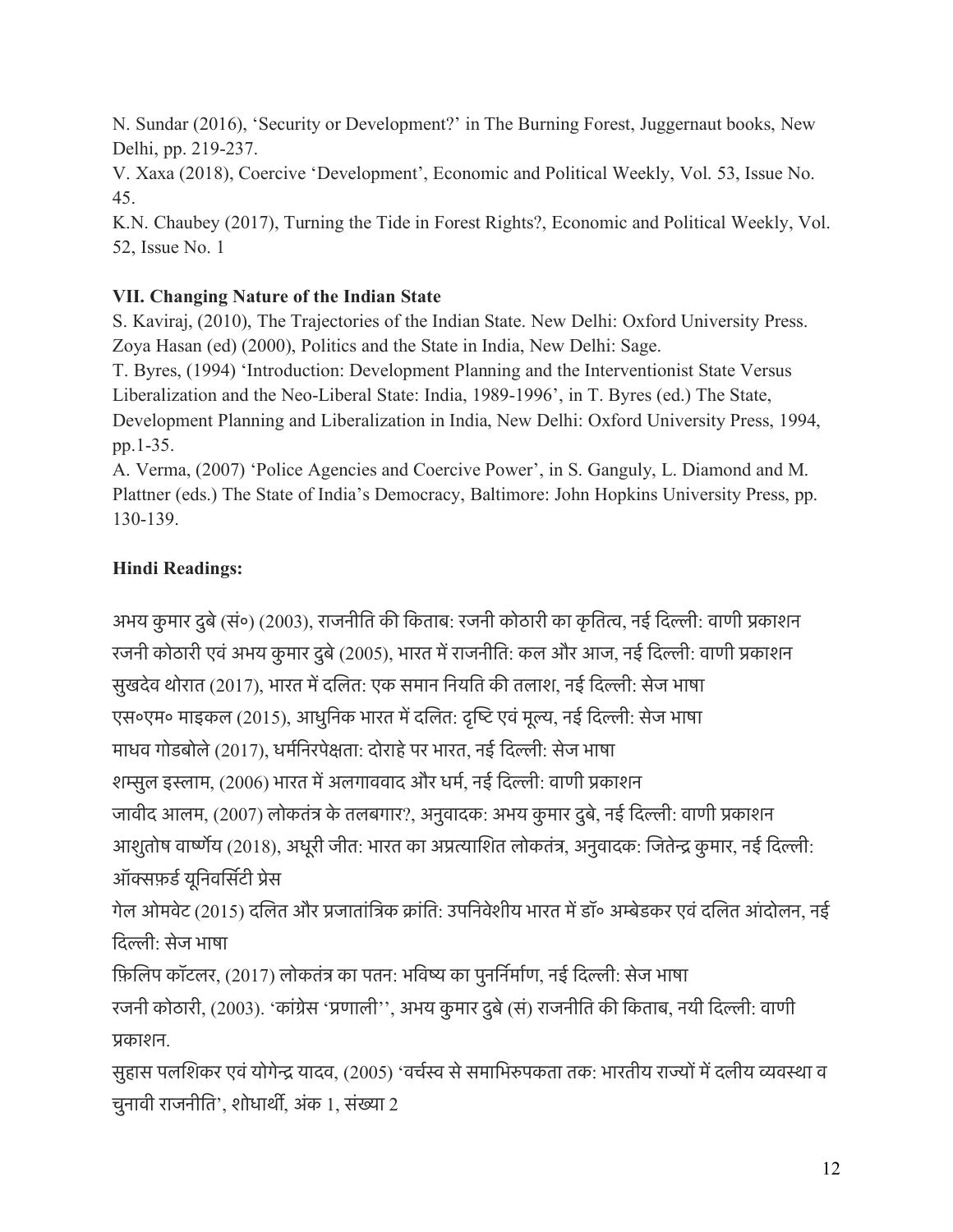योगेन्द्र यादव एवं सुहास पल्शीकर (2006), 'पार्टी प्रणाली एवं चुनावी राजनीति', अरविन्द मोहन (सं.) लोकतंत्र का नया लोक: चुनावी राजनीति में राज्यों का उभार, भाग-1, नयी दिल्ली: वाणी प्रकाशन.

योगेन्द्र यादव, (2002). 'कायापलट की कहानी: नया प्रयोग, नयी संभावनाएं, नये अंदेशे', (सं) अभय कुमार दुबे, लोकतंत के सात अधाय, नयी िदली: वाणी पकाशन.

सुषमा यादव, (2013). 'चुनाव आयोग और चुनाव प्रक्रिया', महेंद्र प्रसाद सिंह एवं हिमांशु रॉय (सं.), भारतीय राजनीतिक प्रणाली: सरंचना, नीति एवं विकास, दिल्ली: हिन्दी माध्यम कार्यान्वयन निदेशालय, दिल्ली िवशिवदालय.

संजय कुमार, (2013). 'भारत में मतदान-व्यवहार: अध्धयन का इतिहास और उभरती चुनौतियाँ', (अनु.) विवेक रत्न, प्रतिमान: समय समाज संस्कृति, वर्ष 1, खंड 1, अंक 1, जनवरी-जून 2013, पृष्ठ 321-345.

प्रताप भानु मेहता, (2005). 'राजनितिक दलों में सुधार को प्राथमिकता', शोधार्थी, जनवरी -मार्च 2005, अंक 1, संख्या 1, पृष्ठ 15-17.

राजीव भार्गव (2005), 'सेकुलरवाद का उद्देश्य और ऊसुली फासले का सिद्धांत' अभय कुमार दुबे (सं) बीच बहस में सेकुलरवाद, नयी दिल्ली: वाणी प्रकाशन.

आशुतोष वार्ष्णेय, (2005), 'सांप्रदायिक हिंसा का चुनावी सिद्धांत', शोधार्थी, अंक 1, संख्या 4, अक्तूबर-दिसंबर, पृष्ठ  $28 - 34$ .

बिपन चन्द्र, (2011), साम्प्रदायिकता: एक परिचय, (अनु) आलोक तोमर, नयी दिल्ली: अनामिका पब्लिशर्स एंड डिस्ट्रीब्युटर्स.

राजीव भार्गव (2005), 'दक्षिण एशिया में समावेशन और बहिर्वेशन: धर्म की भूमिका', शोधार्थी, अंक 1, संख्या 4, अक्तूबर-दिसंबर, पृष्ठ 1-14.

रजनी कोठारी, (1998). 'सामदाियकता: भारतीय जनतंत का नया चेहरा', 'धमरिनरपेकता का अंत', (अनु) धुव नारायण, साम्प्रदायिकता और भारतीय राजनीति, दिल्ली: रेनबो पब्लिशर्स लि.

रजनी कोठारी, (2005). 'जातियों का राजनीतिकरण', भारत में राजनीति: कल और आज, (अनु) अभय कुमार दुबे, नयी िदली: वाणी पकाशन.

रजनी कोठारी, (1998), ' दिलत उभार और जाित के सवाल पर जारी बहस', (अनु) धुव नारायण, सामदाियकता और भारतीय राजनीति, दिल्ली: रेनबो पब्लिशर्स लि.

गोपाल गुरु, (2002), 'अवमानना के आयाम', (सं) अभय कुमार दुबे, आधुनिकता के आईने में दलित, नयी दिल्ली: वाणी पकाशन.

प्रकाश लुईस, (2005), 'उत्तर भारत में दलित- पहचान : एक दृष्टि', शोधार्थी, अंक 1, संख्या 3, जुलाई- सितम्बर,  $42.$ 

गेल ओमवेट (2015), दलित और प्रजातांत्रिक क्रांति: उपनिवेशीय भारत में डॉ॰ अम्बेडकर एवं दलित आंदोलन, नई िदली: सेज भाषा.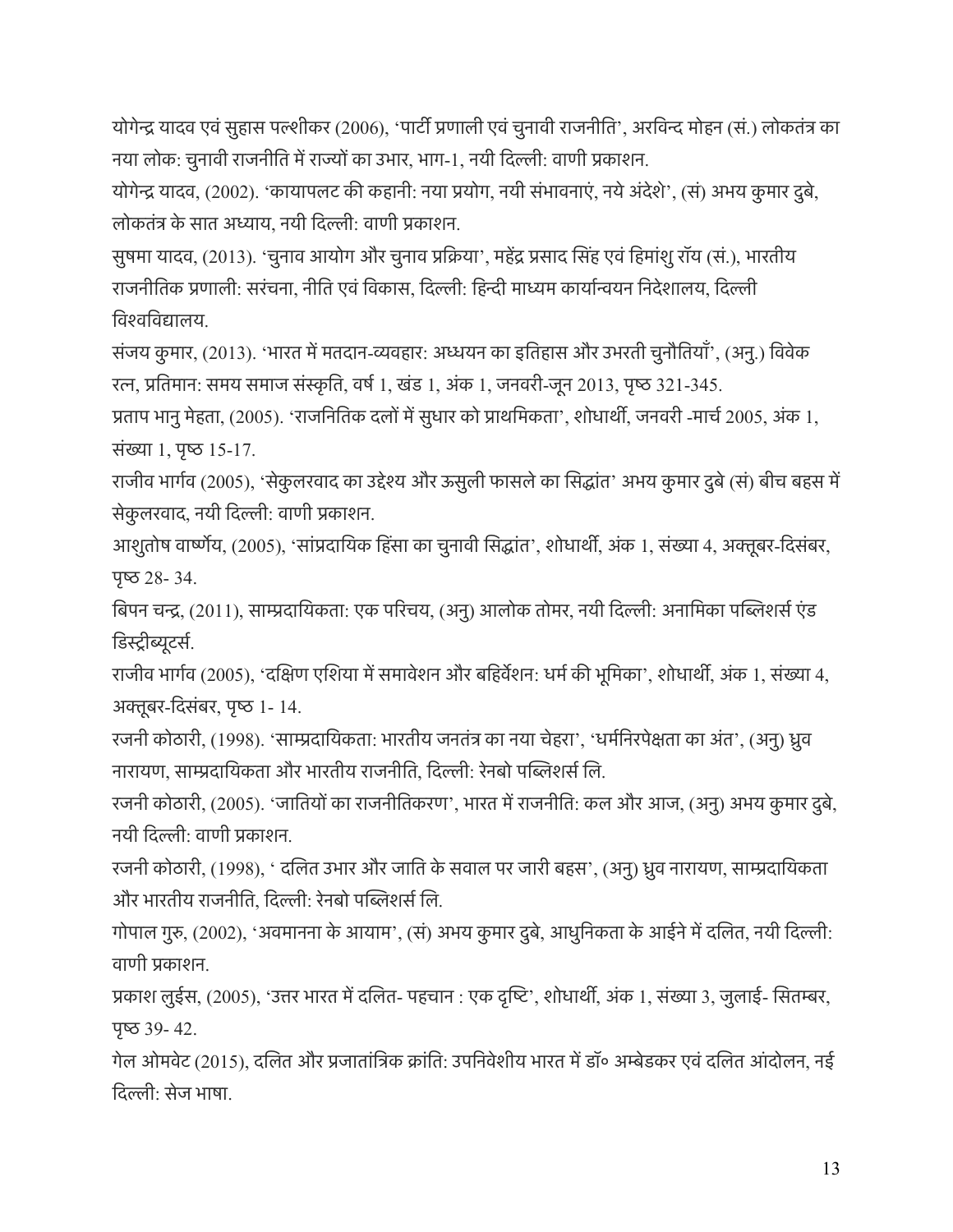धीरुभाई शेठ, (2009). 'आरक्षण के पचास साल- 'एक धर्म-जाती निरपेक्ष नीति के विविध आयाम, 'आरक्षण विरोधियों के तर्कों कि असलियत', आरक्षण नीति: एक पुनःसंस्कार कि आवश्यकता', 'अति पिछड़ों और निजी क्षेत्र में आरक्षण का सवाल', (सं) अभय कुमार दुबे, सत्ता और समाज: धीरू भाई सेठ, नयी दिल्ली: वाणी प्रकाशन. महेंद्र प्रसाद सिंह एवं हिमांशु रॉय (सं.), भारतीय राजनीतिक प्रणाली: सरंचना, नीति एवं विकास, दिल्ली: हिन्दी माध्यम कार्यान्वयन निदेशालय, दिल्ली विश्वविद्यालय.

कमल नयन चौबे, (2013). 'दो प्रगतिशील कानूनों कि दास्तान: राज्य, जनांदोलन एवं प्रतिरोध, प्रतिमान: समय समाज संस्कृति, जनवरी-जून, वर्ष 1, खंड 1, अंक 1, पृष्ठ 149- 177

#### Teaching Learning Process

This course engages the students in detailed discussion on the evolution of the party system in India from era of one-party dominance to multi-party coalitions and the trends for the future party system in the context of verdict of 2014 and 2019 General elections. There will be interactive lectures on various determinants of voting behaviour. It also enables students to understand the varied political processes in India the interplay of religion and politics, caste and politics. It also gives the students the insights on the changing nature of the Indian state and analyse the varied dimensions of Indian state- developmental, welfare and coercive dimensions.

#### Assessment Methods

Students will be assessed on continuous basis followed by end term examination. Internal assessment will be conducted at the end of each unit which may include term papers and assignments. Students will be assessed on the basis of their reflexive thinking and engagement with peers and group discussion. Students will be evaluated on the basis of their participation in extra and co-curricular activities. Before the end term examination, students will be required to submit a critical review of any book or a film that relates to any one unit of the syllabus.

#### Keywords

Caste, Party System, Religion, Reservation, Tribes, State, Voting Behaviour, Welfare, Women

# **GE1 - Nationalism in India (B.1) Generic Elective - (GE) Credit:6**

#### Course Objective

The course aims to help students understand nationalism in India in the specific historical context of the struggles against colonial rule in India. It looks at nationalism as from different theoretical perspectives to emphasize its different dimensions both as a movement and ideology. The course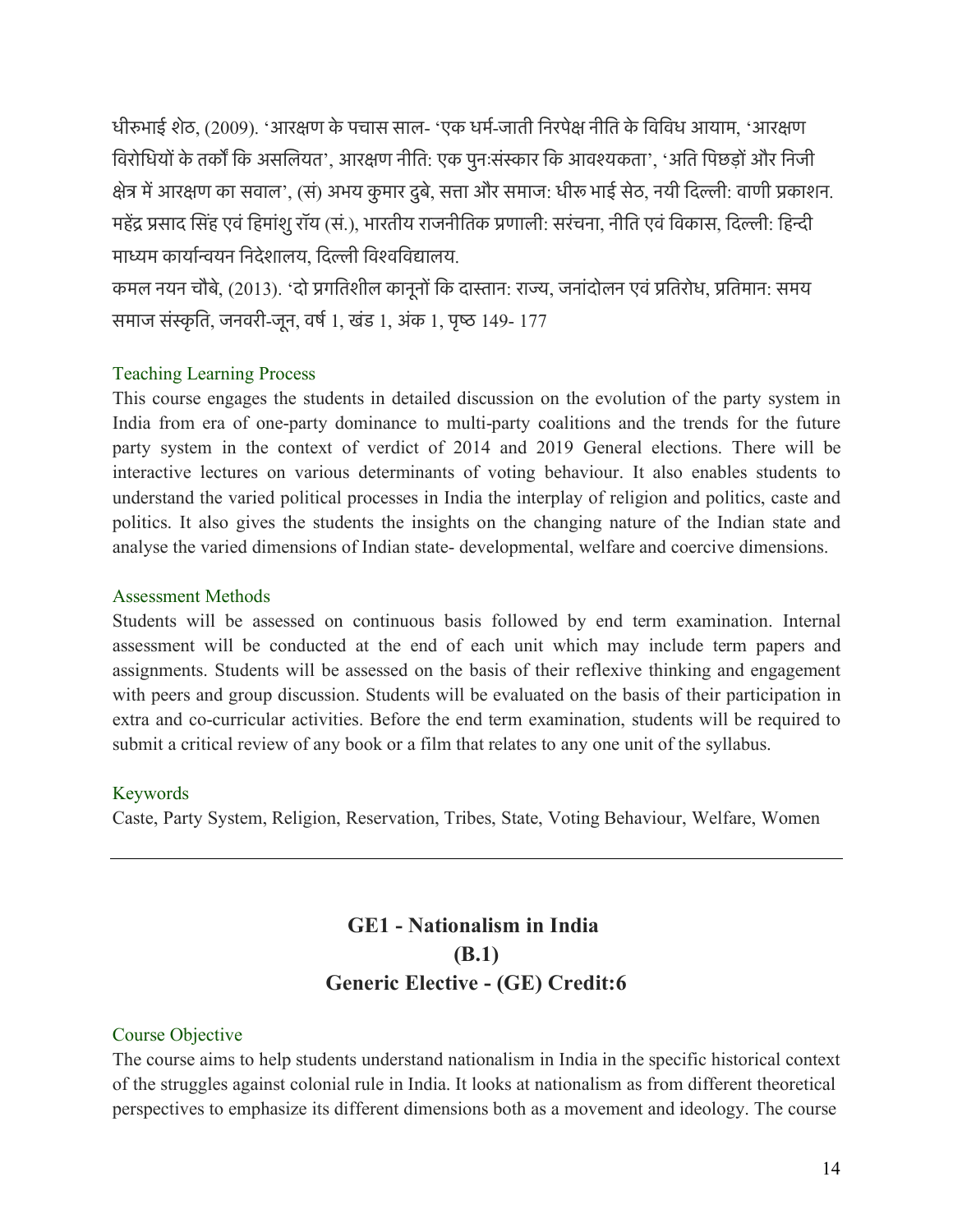begins by looking at the responses to colonial dominance in the nineteenth century, and traces the development of the anti-colonial struggle up to the mid-20th century paying attention to its social composition and different modalities through which nationalist resistance was mobilized and consolidated. It focuses subsequently, on the events leading to the Partition and independence in 1947. In the process, the course also tries to focus on the various tensions and contradictions within the discourse on nationalism and its engagement with the questions of caste, class, gender and gender.

#### Course Learning Outcomes

On successful completion of the course, students would be able to:

- Gain an understanding of the different theoretical perspectives on the emergence and development of nationalism in India
- Demonstrate knowledge of the historical trajectory of the development of the nationalist movement in India, with specific focus on its different phases
- Understand the contribution of various social movements in the anti-colonial struggle
- Demonstrate awareness of the history of partition and the moment of independence that followed

#### Unit 1

#### **Approaches to the Study of Nationalism in India (8 lectures)**

Nationalist, Imperialist, Marxist, and Subaltern Interpretations

#### Unit 2

# **Reformism and Anti-Reformism in the Nineteenth Century (8 lectures)**

Major Social and Religious Movements in 19th century

#### Unit 3

#### **Nationalist Politics and Expansion of its Social Base (18 lectures)**

a. Phases of Nationalist Movement: Liberal Constitutionalists, Swadeshi and the Radicals;

Beginning of Constitutionalism in India

b. Gandhi and Mass Mobilisation: Non-Cooperation Movement, Civil Disobedience Movement, and Quit India Movement

c. Socialist Alternatives: Congress Socialists, Communists

#### Unit 4

#### **Social Movements (8 lectures)**

a. The Women's Question: Participation in the National Movement and its Impact

- b. The Caste Question: Anti-Brahmanical Politics
- c. Peasant, Tribals and Workers Movements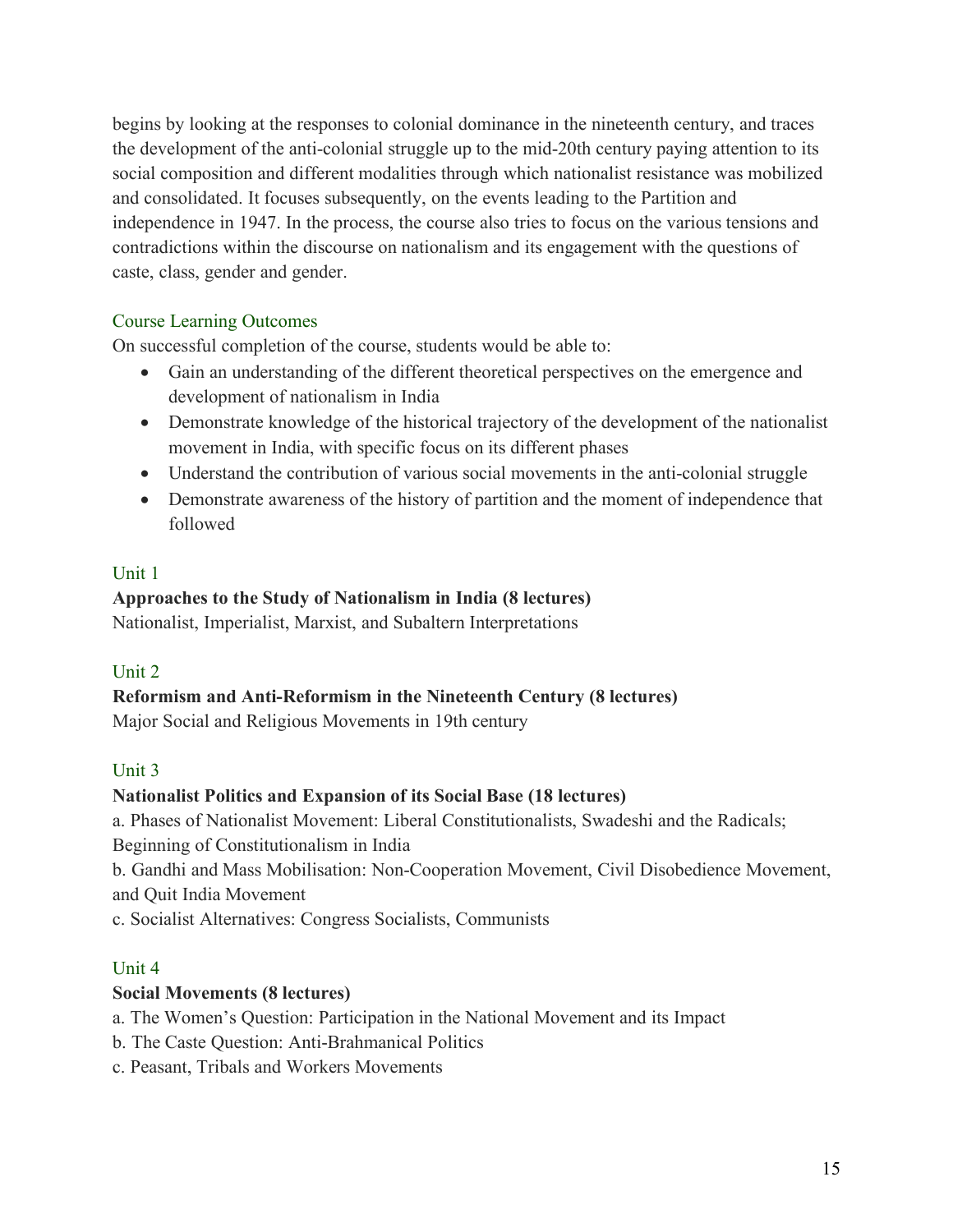### Unit 5

#### **Partition and Independence (6 lectures)**

a. Communalism in Indian Politics

b. The Two-Nation Theory, Negotiations over Partition

#### References

#### **I. Approaches to the Study of Nationalism in India**

S. Bandopadhyay, (2004) From Plassey to Partition: A History of Modern India, New Delhi: Orient Longman, pp. 184-191.

R. Thapar, (2000) 'Interpretations of Colonial History: Colonial, Nationalist, Post-colonial', in P. DeSouza, (ed.) Contemporary India: Transitions, New Delhi: Sage Publications, pp. 25-36.

#### **II. Reformism and Anti-Reformism in the Nineteenth Century**

S. Bandopadhyay, (2004) From Plassey to Partition: A History of Modern India, New Delhi: Orient Longman, pp.139-158, 234-276.

A. Sen, (2007) 'The idea of Social Reform and its Critique among Hindus of Nineteenth Century India', in S. Bhattacharya, (ed.) Development of Modern Indian Thought and the Social Sciences, Vol. X. New Delhi: Oxford University Press.

#### **III. Nationalist Politics and Expansion of its Social Base**

S. Bandopadhyay, (2004) From Plassey to Partition: A History of Modern India. New Delhi: Orient Longman, pp. 279-311.

S. Sarkar, (1983) Modern India (1885-1947), New Delhi: Macmillan.

P. Chatterjee, (1993) 'The Nation and its Pasts', in P. Chatterjee, The Nation and its Fragments: Colonial and Postcolonial Histories. New Delhi: Oxford University Press, pp. 76-115.

#### **IV. Social Movements**

S. Bandopadhyay, (2004) From Plassey to Partition: A history of Modern India. New Delhi: Orient Longman, pp. 342-357, 369-381.

G. Shah, (2002) Social Movements and the State, New Delhi: Sage, pp. 13-31

#### **V. Partition and Independence**

A. Jalal, and S. Bose, (1997) Modern South Asia: History, Culture, and Political Economy. New Delhi: Oxford University Press, pp. 135-156.

A. Nandy, (2005) Rashtravad banam Deshbhakti Translated by A. Dubey, New Delhi: Vani Prakashan. pp. 23-33. [The original essay in English is from A. Nandy, (1994) New Delhi: Oxford University Press, pp. 1-8.]

#### Additional Resources:

B. Chakrabarty and R. Pandey, (2010) Modern Indian Political Thought, New Delhi: Sage Publications.

P. Chatterjee, (1993) The Nation and its Fragments: Colonial and Postcolonial Histories, New Delhi: Oxford University Press.

R. Pradhan, (2008) Raj to Swaraj, New Delhi: Macmillan (Available in Hindi).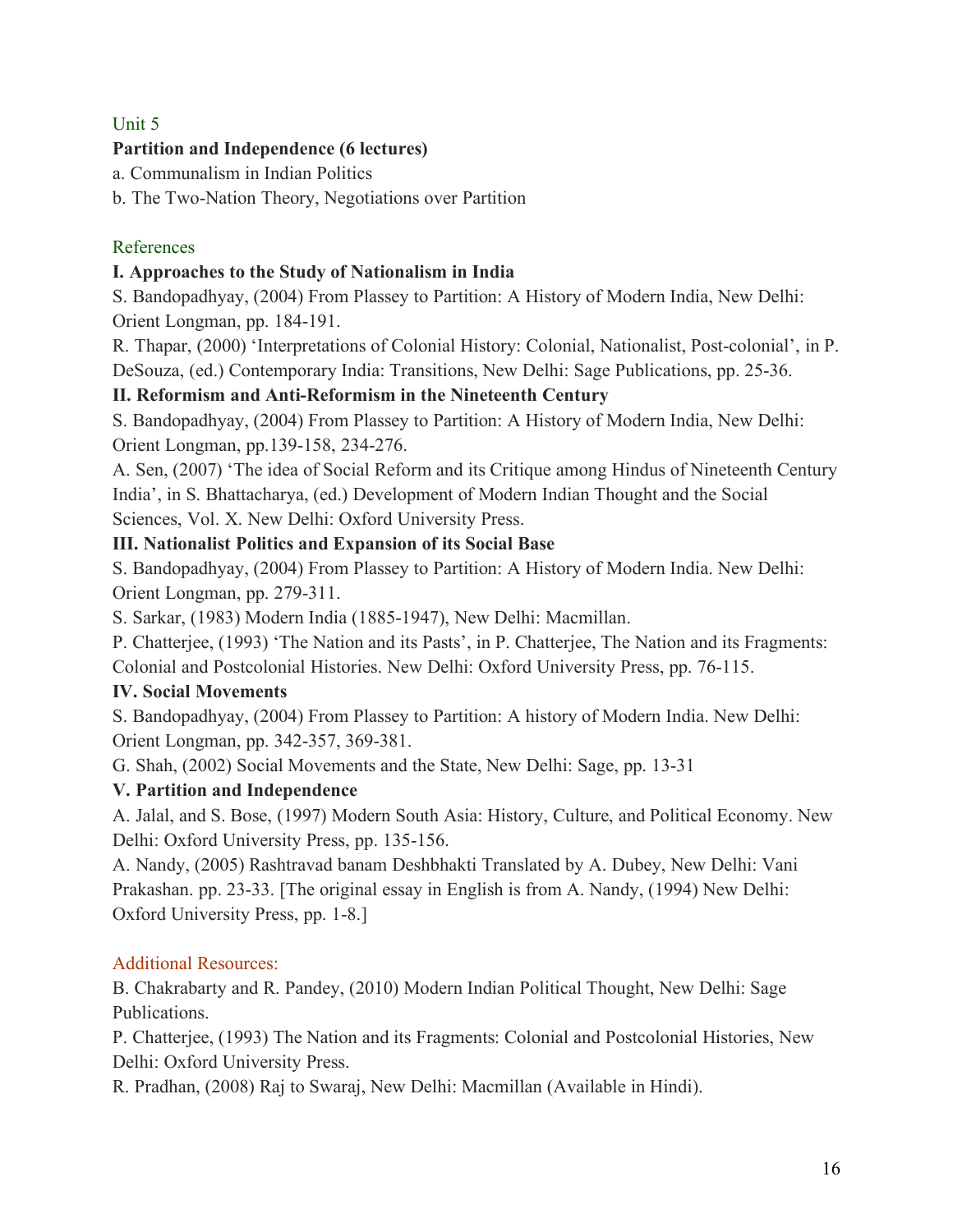S. Islam, (2006) Bharat Mein Algaovaad aur Dharm, New Delhi: Vani Prakashan.

#### Teaching Learning Process

Students will have interactive lectures on the struggle of Indian people against colonialism. It seeks to achieve this understanding by looking at this struggle from different theoretical perspectives that highlight its different dimensions. The course begins discussion on the nineteenth century Indian responses to colonial dominance in the form of reformism and its criticism and continues through various phases up to the events leading to the Partition and Independence. In the process, the students engage with detailed discussion on various conflicts and contradictions by focusing on its different dimensions: communalism, class struggle, caste and gender questions.

### Assessment Methods

Students will be assessed on continuous basis followed by end term examination. Internal assessment will be conducted at the end of each unit which may include assignments, class presentations and viva-voce. Students will be assessed on the basis of their ability to think critically. Students will be required to submit a critical review of any book or a film that relates to any one unit of the syllabus before end term examination.

### Keywords

Caste, Communalism, Colonialism, Dominance, Gender, Partition, Peasants Nationalism, Struggle, Workers

# **GE2 - Contemporary Political Economy (B.2) Generic Elective - (GE) Credit:6**

# Course Objective

Given the growing recognition worldwide of the importance of the political economy approach to the study of global order, this course has the following objectives:

- To familiarize the students with the different theoretical approaches
- To give a brief overview of the history of the evolution of the modern capitalist world;
- To highlight the important contemporary problems, issues and debates on how these should be addressed.

# Course Learning Outcomes

• The students will learn about diverse approaches to international political economy.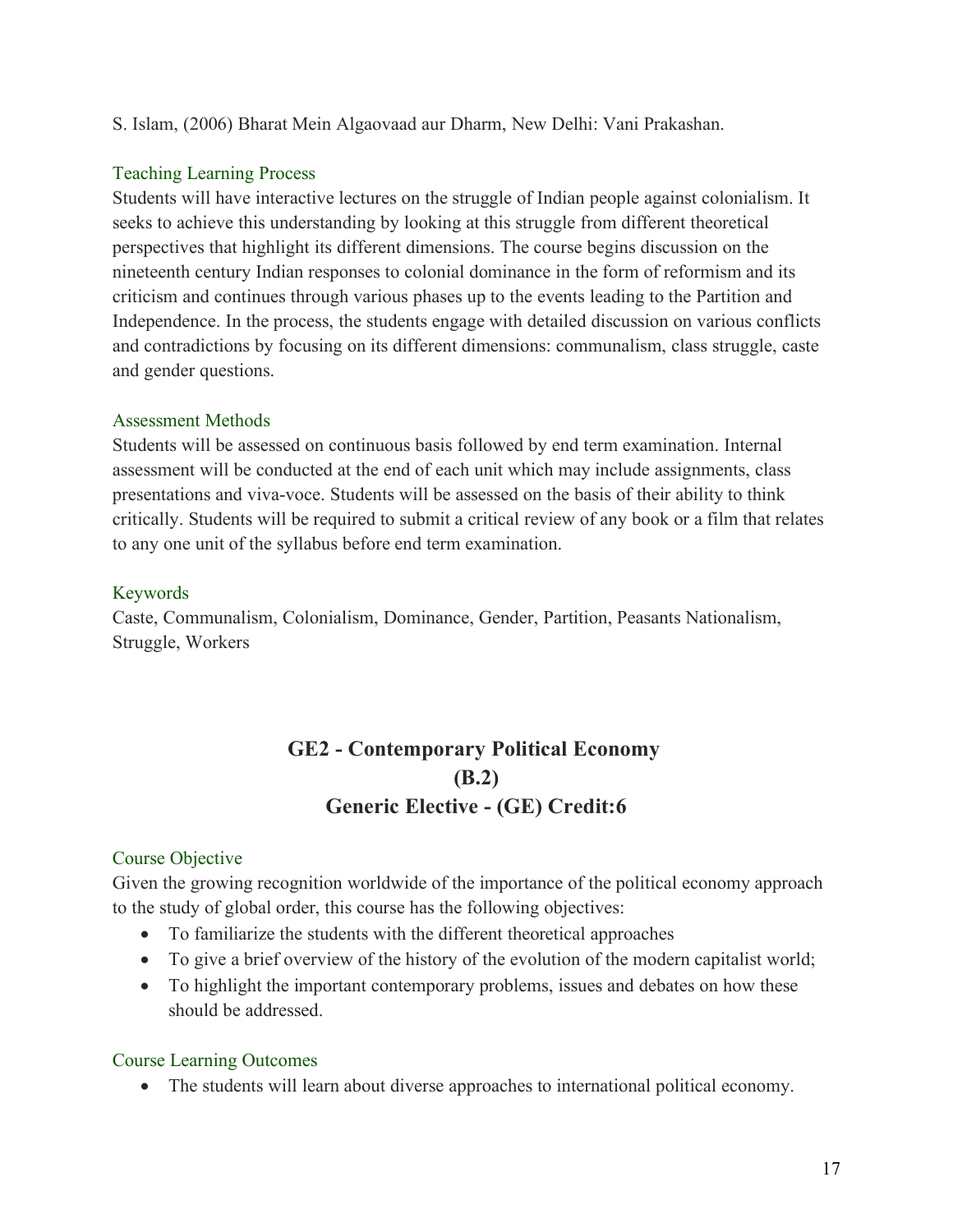- The study of role of international organization in transforming the world economy will equip the students to understand the process of evolution of capitalism.
- Insights into issues and contentions of development and perspectives on globalization will augment students' ability to assess its impact on culture, environment, militarysecurity dimensions and traditional knowledge systems.
- The paper will enable students to comprehend contemporary dilemmas in the sociopolitical, gender and ethnic domains.

### Unit 1

#### **Approaches to Political Economy (15 Lectures)**

- a) Classical Liberalism
- b) Marxism
- c) Welfarism
- d) Neo-liberalism
- e) Gandhian approach

#### Unit 2

#### **Capitalist Transformation (14 Lectures)**

a) European Feudalism and Transition to Capitalism

b) Globalization: Transnational Corporations, World Trade Organization, International Nongovernmental Organizations (their role in development)

#### Unit 3

#### **Issues in Development (15 Lectures)**

- a) Culture
- b) Environment
- c) Knowledge Economy

# Unit 4

#### **Globalization and Development Dilemmas (16 Lectures)**

- a) Artificial Intelligence
- b) Gender
- c) Racial and Ethnic Problems
- d) Migration

#### References

Arblaster, A. (2006) 'The Rise and Decline of Western Liberalism' in Lal, D. Reviving the *Invisible Hand: The Case for Classical Liberalism in the Twentyfirst Century.* Princeton: Princeton University Press, pp. 1- 8, 17- 30, and 48- 51. Mandel, E. (1979) An Introduction to Marxist Economic Theory. New York: Pathfinder Press,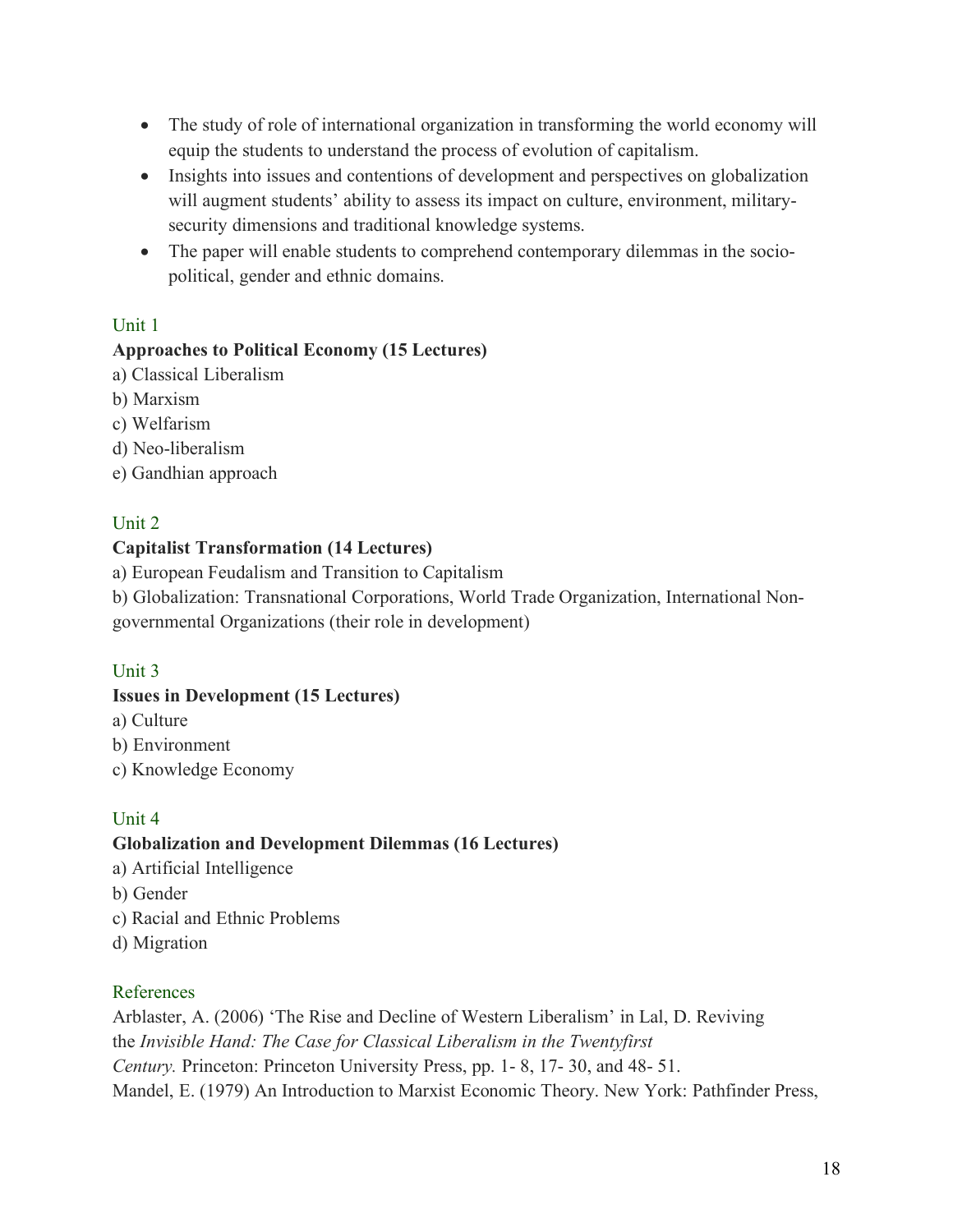3rd print, pp. 3-73.

Kersbergen, K.V. and Manow, P. (2009) Religion, Class Coalition and Welfare

State. Cambridge: Cambridge University Press, chapters 1 and 10, pp. 1-38; 266-295

Andersen, J. G. (ed.) (2008) 'The Impact of Public Policies' in Caramani, D

Comparative *Politics.* Oxford: Oxford University Press, ch 22, pp. 547- 563 .

Harvey, D. (2005) A Brief History of Neo-liberalism. Oxford: Oxford University Press, pp. 1- 206.

Ghosh, B.N. (2007) Gandhian Political Economy: Principles, Practice and Policy.

Ashgate Publishing Limited, pp. 21- 88.

Phukan, M. (1998) The Rise of the Modern West: Social and Economic History of Early Modern *Europe.* Delhi: Macmillan India, pp. 420- 440.

Gilpin, R. (2003) Global Political Economy: Understanding the International Economic Order, Princeton University Press, pp. 278- 304.

Kennedy, P. (1993) Preparing for the Twenty – First Century. UK: Vintage, Ch. 3

Prasad, K. (2000) NGOs and Social-economic Development Opportunities. New Delhi: Deep & Deep, ch. 1, 2, 3, 5.

Fisher, J. (2003) Non-governments – NGOs and the Political Development in the Third World.Jaipur: Rawat, ch. 1, 4, 6.81

Media and Television Mackay, H. (2004) 'The Globalization of Culture' in Held, D. (ed.)

A *Globalizing World? Culture, Economics and Politics*. London: Routledge, pp. 47- 84.

Tomlinson, J. (2004) 'Cultural Imperialism' in Lechner, F. J and Boli, J. (eds.)

The *Globalization Reader.* Oxford: Blackwell, pp. 303- 311.

Lechner, F. J and Boli, J. (eds.) (2004) The Globalization Reader. Oxford: Blackwell, pp. 361- 376 and 398- 404.

Held, D. and Mcrew, A. (eds.) (2000) The Global Transformations Reader. Cambridge: Polity Press, pp. 374- 386.

Singh, S. (1997) Taming the Waters: The Political Economy of Large Dams in India. New Delhi: Oxford University Press, pp. 133- 163, 182- 203, 204- 240.

Kesselman, M. (2007) The Politics of Globalization. Boston: Houghton Mifflin Company, pp. 330- 339.

Marglin, S. (1990) 'Towards the Decolonisation of the Mind' in Marglin, S. and Marglin, F. A. (eds.) Dominating Knowledge: Development, Culture and Resistance. Oxford: Oxford University Press, pp. 1- 28.

L. Lechner, F. J and Boli, J. (eds.) (2004) The Globalization Reader. Oxford: Blackwell, pp. *211- 244.*

Held, D. and Mcrew, A. (eds.) (2000) The Global Transformations Reader. Cambridge: Polity *Press, pp. 105-155.*

Omahe, K. (2004) 'The End of the Nation State', L. Lechner, F. J and Boli, J. (eds.) The *Globalization Reader. Oxford:* Blackwell.

Glen, J. (2007) Globalization: North-South Perspectives. London: Routledge, ch.6.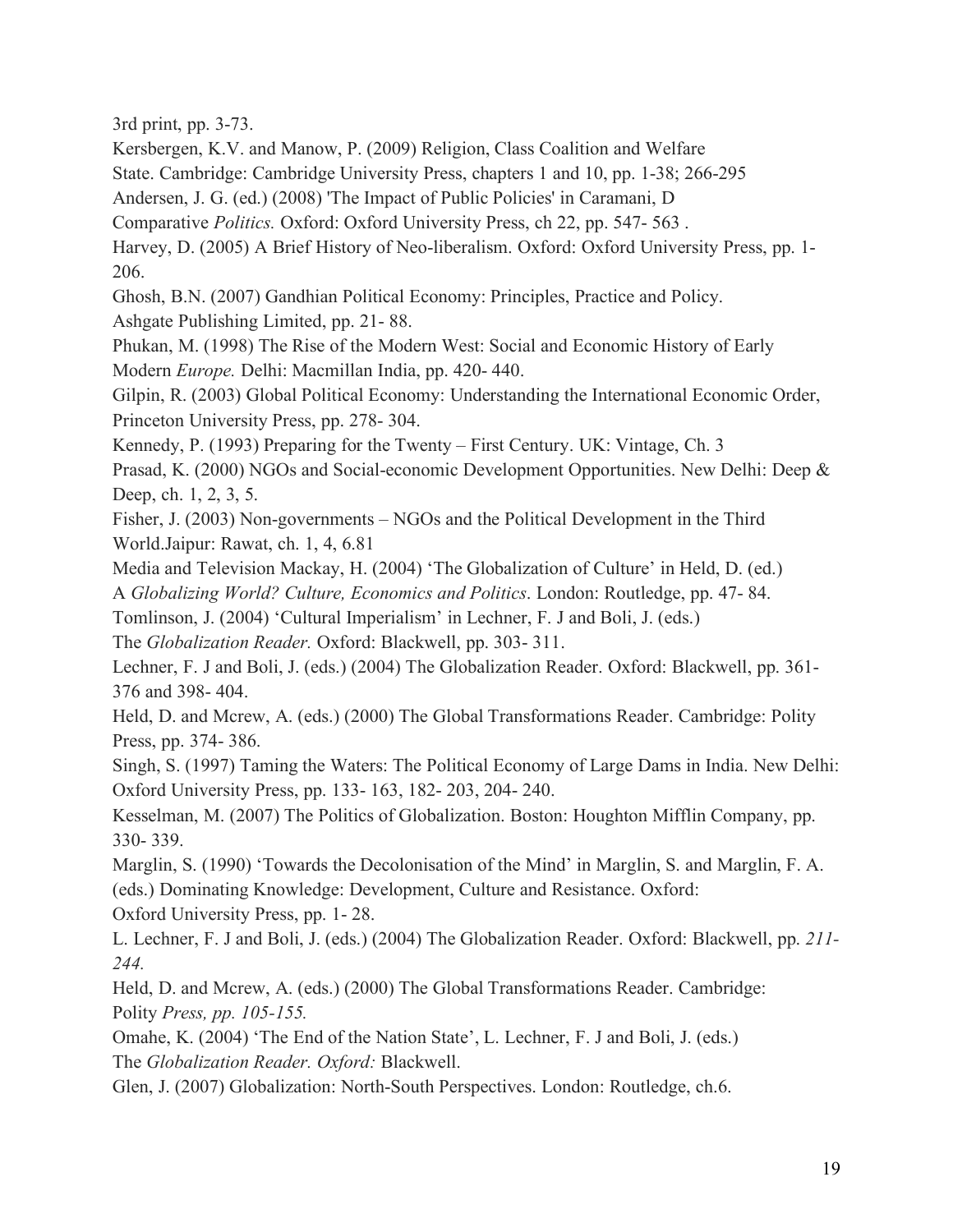Sen, A. (2006) Identity and Violence: Illusion and Destiny. London: Penguin/Allen Lane, pp. 130-148.

Berkovitch, N. (2004) 'The Emergence and Tranformation of the International Women's Movements' in L. Lechner, F. J and Boli, J. (eds.) The Globalization Reader. Oxford: Blackwell, ch.31, pp. 251- 257.

Steans, J. (2000) 'The Gender Dimension' in Held, D. and Mcrew, A. (eds.), The Global *Transformations Reader.* Cambridge: Polity Press, ch.35, pp. 366- 373. Tickner, J. A. (2008) 'Gender in World Politics' in Baylis, J.,Smith, S. & Owens, P. (eds.) Globalization of World Politics, 4th edn., New Delhi: Oxford University Press, ch.15. Arya, S. and Roy, A. (eds.) Poverty Gender and Migration. New Delhi: Sage, Ch. 1. Kesselman, M. (2007) The Politics of Globalization. Boston: Houghton Mifflin Company, pp. 450- 462.

Nayyar, D. (ed.) (2002) Governing Globalization. Delhi: OUP, pp. 144- 176.

### Additional Resources:

### **Classic Readings**

Robert Gilpin, (1987) *The Political Economy of International Relations*, Princeton: Princeton University Press.

Susan Strange (1989), *Paths to International Political Economy,* London: Routledge.

#### **Additional Readings**

Gelinas, J. B. (2003) Juggernaut Politics- Understanding Predatory Globalization. Halifax, Fernwood. Available from: www.globalpolicy.org

# Teaching Learning Process

The course titled 2. Contemporary Political Economy under Generic Elective (Interdisciplinary) of the CBCS, B. A. (Hons.) Political Science aims to familiarize the students with the various dimensions involved in the contemporary global economy. The teaching learning process will go beyond the classroom lectures and presentation by engaging internet sources to follow the market trends. The lectures will be highly interactive whereas the students will be encouraged to follow the daily market trends. To enhance the cognitive ability of the students, group discussions will be organized to make the students understand the impact of any changes in the global economy on the society.

# Assessment Methods

The students will be assessed according to their performance in their internal assessment exam and end semester exam. However, the students will be also assessed according to their performance in group discussions. Weekly quiz and tests will be also the mode of assessment.

# Keywords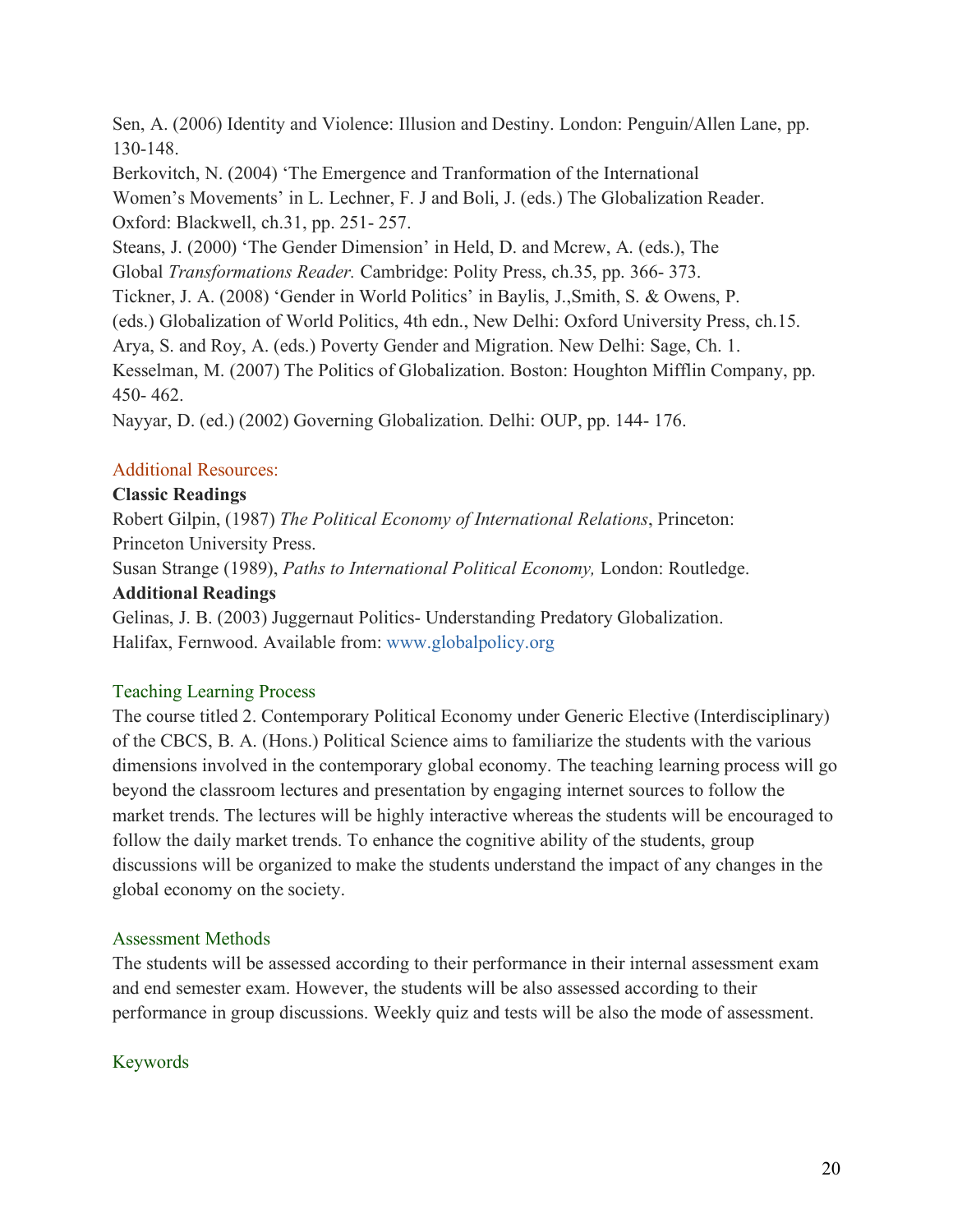Approaches to Political Economy, Development Debates, Development vs. Environment, Knowledge Economy, Globalization and Development

# **GE3 - Women, Power and Politics (B.3) Generic Elective - (GE) Credit:6**

#### Course Objective

This course opens up the question of women's agency, taking it beyond 'women's empowerment' and focusing on women as radical social agents. It attempts to question the complicity of social structures and relations in gender inequality. This is extended to cover new forms of precarious work and labour under the new economy.

#### Course Learning Outcomes

After completing this course the students will be able to:

- Understand the concept of patriarchy, feminism, family, community and state
- Understand the history of women's movement and why these movements emerged, and hence would be able to connect theory and practice.

#### Unit 1

**Groundings (6 weeks)**

- **1. Patriarchy (2weeks)**
	- a. Sex-Gender Debates
	- b. Public and Private
	- c. Power

**2. Feminism (2 weeks)**

#### **3. Family, Community, State (2weeks)**

- a. Family
- b. Community
- c. State

#### Unit 2

**Movements and Issues (6 weeks)**

#### **1. History of the Women's Movement in India (2 weeks)**

- **2. Violence against women (2 weeks)**
- **3. Work and Labour (2 weeks)**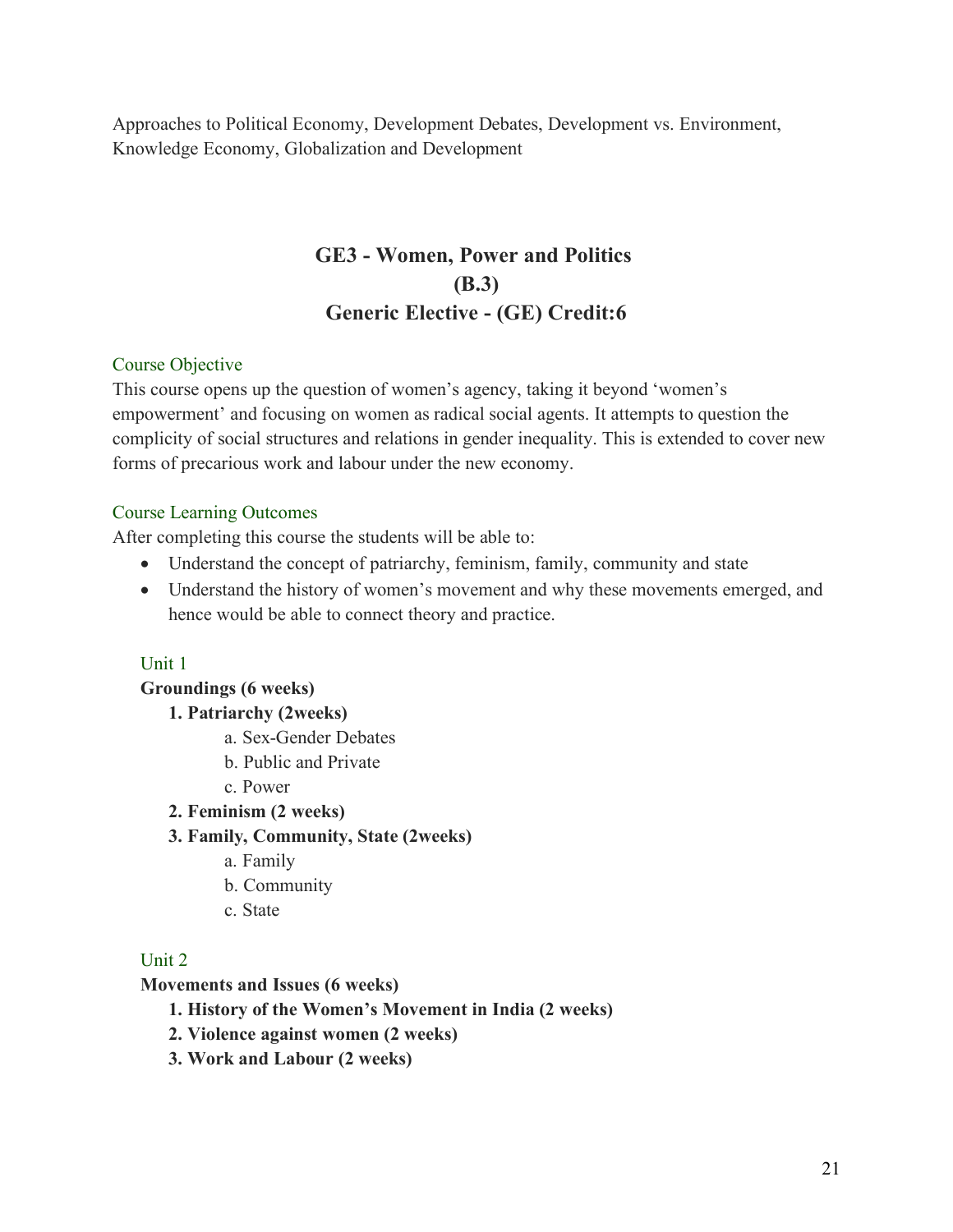- a. Visible and Invisible work
- b. Reproductive and care work
- c. Sex work

#### References

#### **I. Groundings**

T. Shinde, (1993) 'Stree Purusha Tulna', in K. Lalitha and Susie Tharu (eds), *Women Writing in India,* New Delhi, Oxford University Press, pp. 221-234

U. Chakravarti, (2001) 'Pitrasatta Par ek Note', in S. Arya, N. Menon & J. Lokneeta (eds.) *Naarivaadi Rajneeti: Sangharsh evam Muddey,* University of Delhi: Hindi Medium Implementation Board, pp.1-7

V Geetha, (2002) *Gender,* Kolkata, Stree, pp. 1-20.

M. Kosambi, (2007) *Crossing the Threshold,* New Delhi, Permanent Black, pp. 3-10; 40-46**.** N. Menon, (2008) 'Power', in R. Bhargava and A. Acharya (eds), *Political Theory: An Introduction,* Delhi: Pearson*,* pp.148-157

B. Hooks, (2010) 'Feminism: A Movement to End Sexism', in C. Mc Cann and S. Kim (eds), *The Feminist Reader: Local and Global Perspectives,* New York: Routledge, pp. 51-57. R. Delmar, (2005) 'What is Feminism?', in W. Kolmar & F. Bartkowski (eds) *Feminist Theory: A Reader,* pp. 27-37

R. Palriwala, (2008) 'Economics and Patriliny: Consumption and Authority within the Household' in M. John. (ed) *Women's Studies in India,* New Delhi: Penguin, pp. 414-423 U. Chakravarti, (2003) *Gendering Caste through a Feminist Len,* Kolkata, Stree, pp. 139- 159.

C. MacKinnon, 'The Liberal State' from *Towards a Feminist Theory of State,* Available at http://fair-use.org/catharine-mackinnon/toward-a-feminist-theory-of-the-state/chapter-8, Accessed: 19.04.2013.

#### **II. Movements and Issues**

I. Agnihotri and V. Mazumdar, (1997) 'Changing the Terms of Political Discourse: Women's Movement in India, 1970s-1990s', *Economic and Political Weekly*, 30 (29), pp. 1869-1878. R. Kapur, (2012) 'Hecklers to Power? The Waning of Liberal Rights and Challenges to Feminism in India', in A. Loomba *South Asian Feminisms,* Durham and London: Duke University Press, pp. 333-355

N. Menon, (2004) 'Sexual Violence: Escaping the Body', in *Recovering Subversion,* New Delhi: Permanent Black, pp. 106-165

P. Swaminathan, (2012) 'Introduction', in *Women and Work,* Hyderabad: Orient Blackswan, pp.1-17

J. Tronto, (1996) 'Care as a Political Concept', in N. Hirschmann and C. Stephano, *Revisioning the Political*, Boulder: Westview Press, pp. 139-156.

Darbar Mahila Samanwaya Committee, Kolkata (2011) 'Why the so-called Immoral Traffic (Preventive) Act of India Should be Repealed', in P. Kotiswaran, *Sex Work,* New Delhi, Women Unlimited, pp. 259-262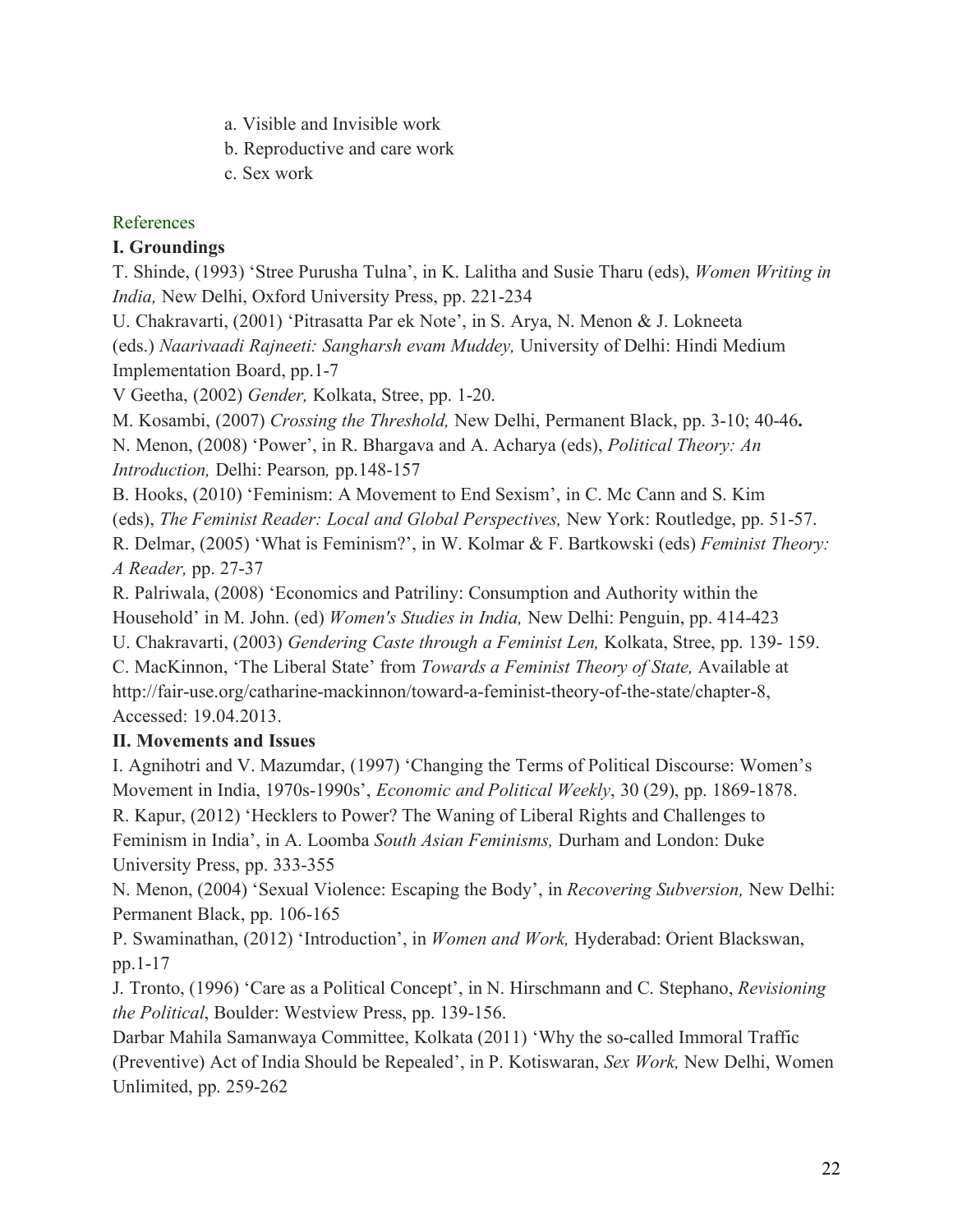N. Jameela, (2011) 'Autobiography of a Sex Worker', in P. Kotiswaran, *Sex Work,* New Delhi: Women Unlimited, pp. 225-241

### Additional Resources:

K. Millet, (1968) *Sexual Politics,* Available at http://www.marxists.org/subject/women/authors/millett-kate/sexualpolitics.htm, Accessed: 19.04.2013. S. de Beauvoir (1997) *Second Sex,* London: Vintage. F. Engles, *Family, Private Property and State*, Available at http://readingfromtheleft.com/PDF/EngelsOrigin.pdf, Accessed: 19.04.2013. S. Brownmiller, (1975) *Against our Wills,* New York: Ballantine. N. Menon (2008) 'Gender', in R. Bhargava and A. Acharya (eds), *Political Theory: An Introduction,* New Delhi: Pearson, pp. 224-233 R. Hussain, (1988) 'Sultana's Dream', in *Sultana's Dream and Selections from the Secluded Ones – translated by Roushan Jahan,* New York: The Feminist Press. S. Ray 'Understanding Patriarchy', Available at http://www.du.ac.in/fileadmin/DU/Academics/course\_material/hrge\_06.pdf, Accessed: 19.04.2013. Saheli Women's Centre, (2007) *Talking Marriage, Caste and Community: Women's Voices from Within,* New Delhi: monograph 114 C. Zetkin, 'Proletarian Woman', Available at http://www.marxists.org/archive/zetkin/1896/10/women.htm, Accessed: 19.04.2013. J. Ghosh, (2009) *Never Done and Poorly Paid: Women's Work in Globalising India,* Delhi: Women Unlimited *Justice Verma Committee Report,* Available at http://nlrd.org/womens-rightsinitiative/justiceverma-committee-report-download-full-report, Accessed: 19.04.2013. N. Gandhi and N. Shah, (1992) *Issues at Stake – Theory and Practice in the Women's Movement,* New Delhi: Kali for Women. V. Bryson, (1992) *Feminist Political Theory,* London*:* Palgrave-MacMillan, pp. 175-180; 196- 200 M. Mies, (1986) 'Colonisation and Housewifisation', in *Patriarchy and Accumulation on a World Scale* London: Zed, pp. 74-111, Available at http://caringlabor.wordpress.com/2010/12/29/maria-mies-colonizationand-housewifization/, Accessed: 19.04.2013. R. Ghadially, (2007) *Urban Women in Contemporary India,* Delhi: Sage Publications. Saheli Women's Centre (2001) 'Reproductive Health and Women's Rights, Sex Selection and feminist response' in S Arya, N. Menon, J. Lokneeta (eds), *Nariwadi Rajneeti,* Delhi, pp. 284- 306

V. Bryson (2007) *Gender and the Politics of Time,* Bristol: Polity Press

# **Readings in Hindi:**

D. Mehrotra, (2001) *Bhartiya Mahila Andolan: Kal, Aaj aur Kal,* Delhi: Books for Change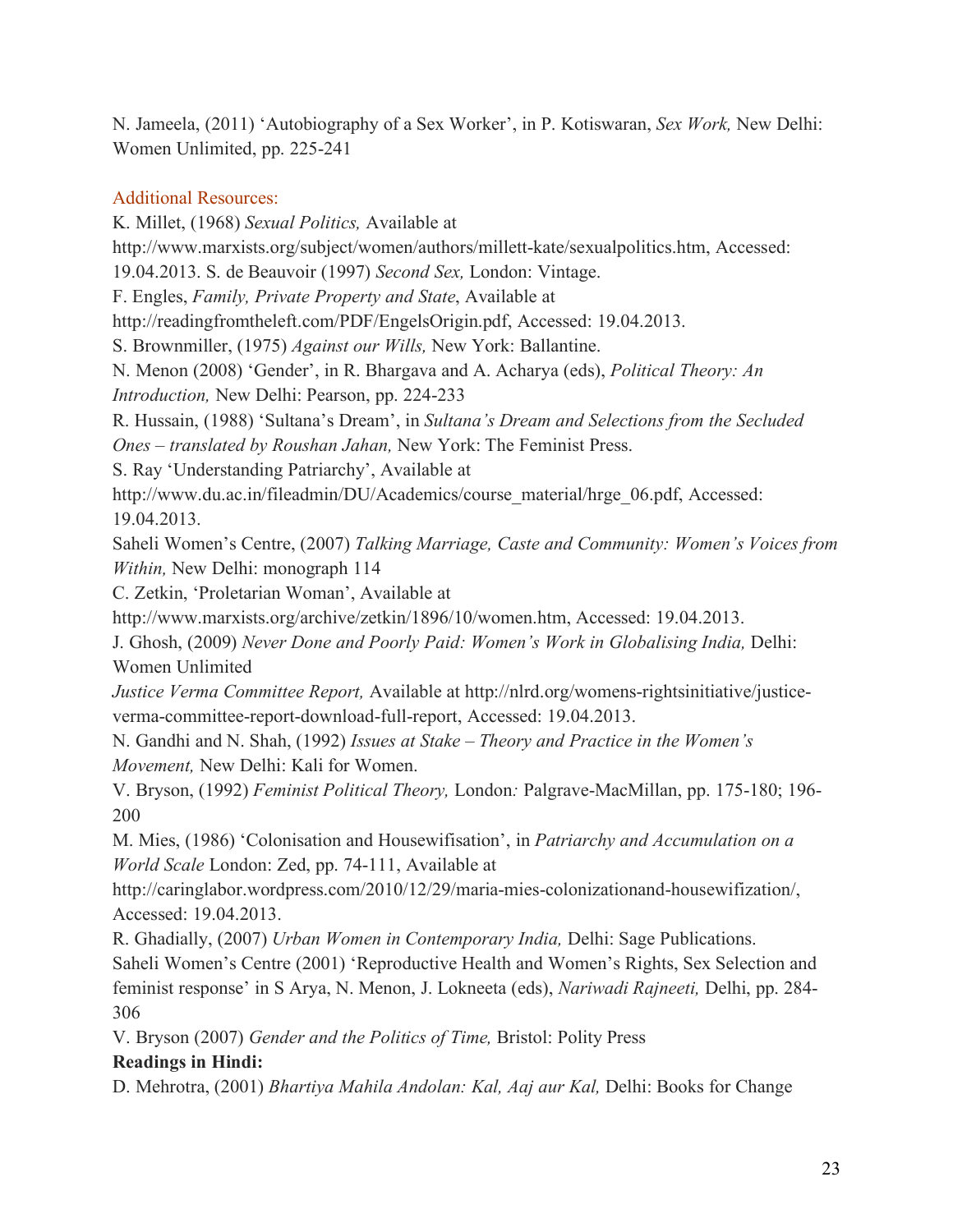G. Joshi, (2004) *Bharat Mein Stree Asmaanta: Ek Vimarsh,* University of Delhi: Hindi Medium Implementation Board N. Menon (2008) 'Power', in R. Bhargava and A. Acharya (eds) *Political Theory: An Introduction*, New Delhi: Pearson N. Menon (2008) 'Gender', in R. Bhargava and A. Acharya (eds) *Political Theory: An Introduction,* New Delhi, Pearson R. Upadhyay and S. Upadhyay (eds.) (2004) *Aaj ka Stree Andolan,* Delhi: Shabd Sandhan. मेनन, िनवेिदता, साधना आयारऔर िजनी लोकनीता (ed.), नारीवादी राजनीित*:* संघषरएवं मुदे*,* िदली: िहं दी माधम कायरनय िनदेशालय,2001.

#### Teaching Learning Process

The teaching-learning process for this course would involve class lectures, class discussion, class presentation, debates on contemporary issues and relevant cases. Teaching would also involve methods like power point and film screening.

#### Assessment Methods

Students will be assessed at different stages during the course learning process. After completing every unit they will be asked to take part in group discussions on any one important event or issue relevant for that unit. They will also do one presentation and one assignment.

#### Keywords

patriarchy, feminism, family, community, power, state, movement

# **GE4 - Gandhi and the Contemporary World (B.4) Generic Elective - (GE) Credit:6**

#### Course Objective

Locating Gandhi in a global frame, the course seeks to elaborate Gandhian thought and examine its practical implications. It will introduce students to key instances of Gandhi's continuing influence right up to the contemporary period and enable them to critically evaluate his legacy.

#### Course Learning Outcomes

This course will help students to understand Gandhian philosophy in a critical and analytical manner. It will also help in describing the impact of Gandhian thought on Indian and global politics. It will help in identifying and explaining selected approaches and methods that historians have used to study the history of anti-colonial Indian politics.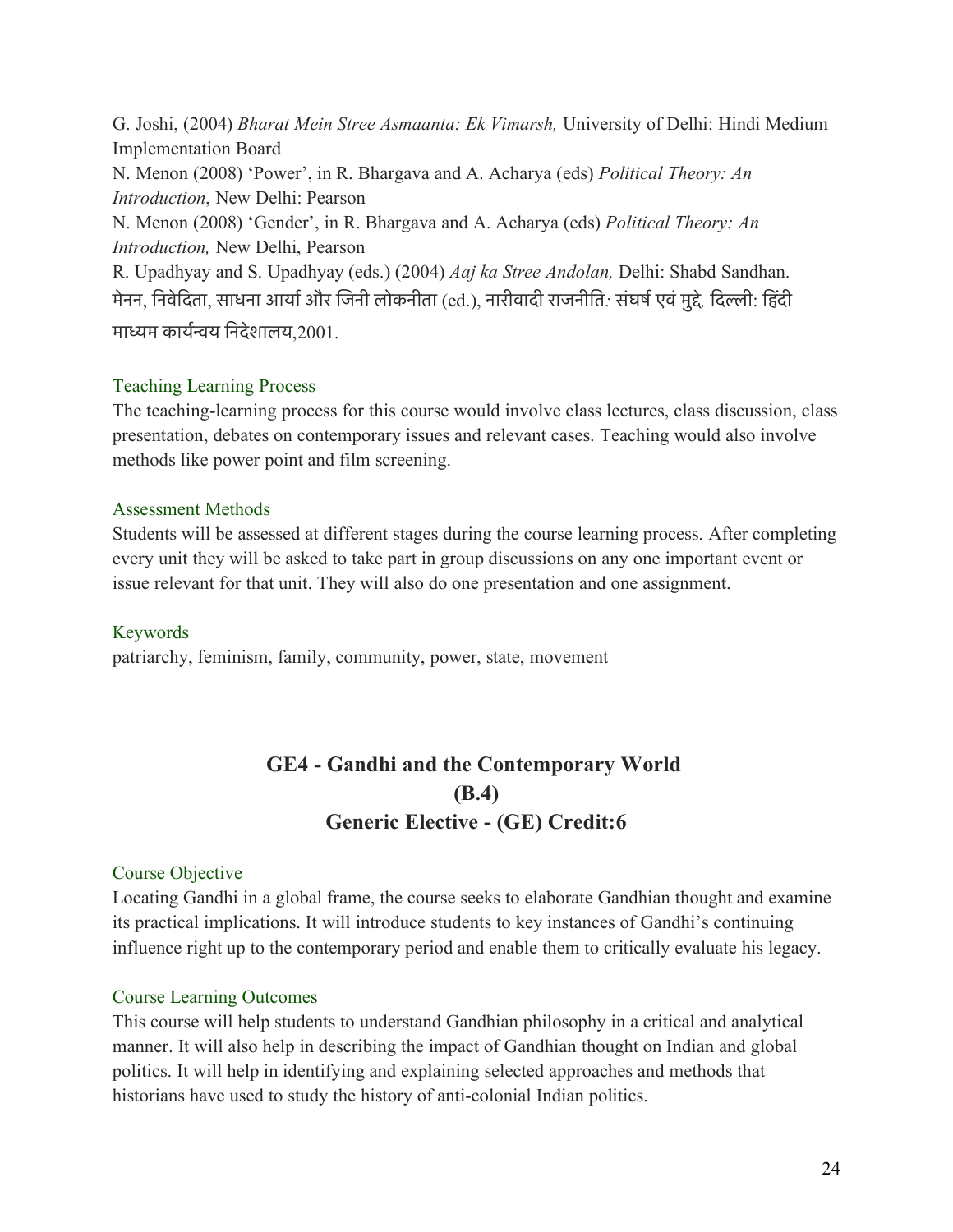#### Unit 1

### **Gandhi on Modern Civilization and Ethics of Development (2 weeks)**

a. Conception of Modern Civilisation and Alternative Modernity

b. Critique of Development: Narmada Bachao Andolan

### Unit 2

### **Gandhian Thought: Theory and Action (4 weeks)**

- a. Theory of Satyagraha
- b. Satyagraha in Action
- i. Peasant Satyagraha: Kheda and the Idea of Trusteeship
- ii. Temple Entry and Critique of Caste
- iii. Social Harmony: 1947and Communal Unity

### Unit 3

### **Gandhi's Legacy (4 weeks)**

a) Tolerance: Anti - Racism Movements (Anti - Apartheid and Martin Luther King)

- b) The Pacifist Movement
- c) Women's Movements
- d) Gandhigiri: Perceptions in Popular Culture

# Unit 4

#### **Gandhi and the Idea of Political (2 weeks)**

- a) Swaraj
- b) Swadeshi

# References

#### **I. Gandhi on Modern Civilization and Ethics of Development**

B. Parekh, (1997) 'The Critique of Modernity', in Gandhi: A Brief Insight, Delhi: Sterling Publishing Company, pp. 63-74.

K. Ishii, (2001) 'The Socio-economic Thoughts of Mahatma Gandhi: As an Origin of Alternative Development', Review of Social Economy. Vol. 59 (3), pp. 297-312.

D. Hardiman, (2003) 'Narmada Bachao Andolan', in Gandhi in his Time and Ours. Delhi: Oxford University Press, pp. 224- 234.

A Baviskar, (1995) 'The Politics of the Andolan', in In the Belly of the River: Tribal Conflict Over Development in the Narmada Valley, Delhi: Oxford University Press, pp.202-228.

R Iyer, (ed) (1993) 'Chapter 4' in The Essential Writings of Mahatma Gandhi, New Delhi: Oxford University Press.

R. Ramashray, (1984) 'Liberty Versus Liberation', in Self and Society: A Study in Gandhian Thought, New Delhi: Sage Publication.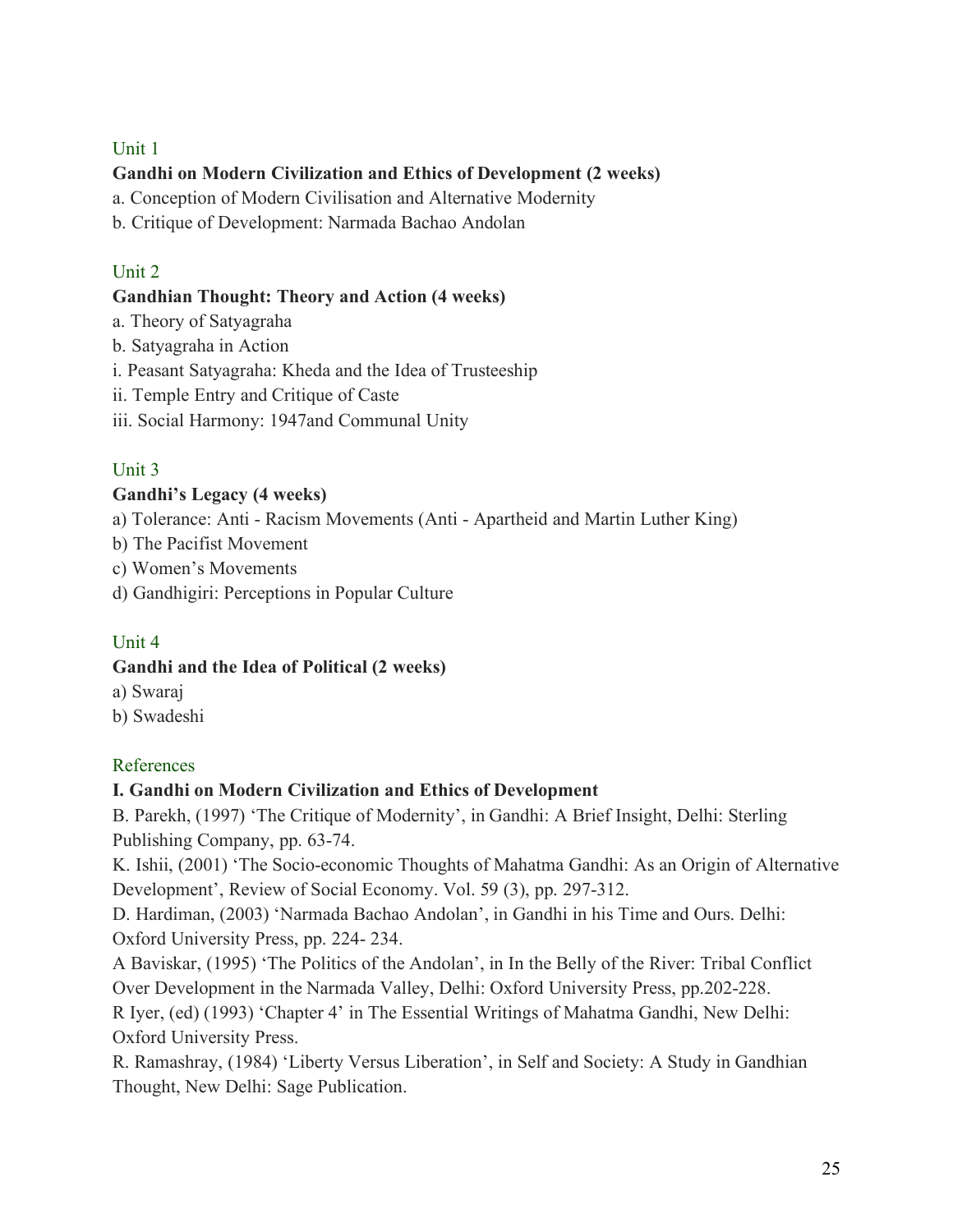#### **II. Gandhian Thought: Theory and Action**

B. Parekh, (1997) 'Satyagrah', in Gandhi: A Brief Insight, Delhi: Sterling Publishing Company, pp. 51-63.

D. Dalton, (2000) 'Gandhi's originality', in A. Parel (ed) Gandhi, Freedom and Self-Rule, New Delhi: Lexington Books, pp.63-86.

D. Hardiman, (1981) 'The Kheda Satyagraha', in Peasant Nationalists of Gujarat: Kheda District, 1917-1934, Delhi: Oxford University Press, pp. 86-113.

J. Brown, (2000) 'Gandhi and Human Rights: In search of True humanity', in A. Parel (ed) Gandhi, Freedom and Self-Rule, New Delhi: Lexington Books, pp. 93-100.

R. Iyer, (2000) 'Chapter 10 and 11', in The Moral and Political Thought of Mahatma Gandhi, New Delhi: Oxford University Press, pp. 251-344

I. Knudegaard, (2010), Gandhi's Vision for Indian Society: Theory and Action, Master Thesis in History, University of Oslo, Available

at https://www.duo.uio.no/bitstream/handle/10852/23275/IngfridxKnudegaardxmasteroppgavexi xhistorie.pdf?sequence=1&isAllowed=y, Accessed: 14.05.2019, pp.27-38.

P. Rao, (2009) 'Gandhi, Untouchability and the Postcolonial Predicament: A Note'. Social Scientist. Vol. 37 (1/2). Pp. 64-70.

B. Parekh, (1999) 'Discourse on Unsociability', in Colonialism, Tradition and Reform: An Analysis of Gandhi's Political Discourse, New Delhi: Sage Publication.

D. Hardiman, (2003) 'Fighting Religious Hatreds', in Gandhi in His Time and Ours. Delhi: Oxford University Press.

#### **III. Gandhi's Legacy**

D. Hardiman, (2003) 'Gandhi's Global Legacy', in Gandhi in His Time and Ours. Delhi: Oxford University Press, pp. 238-283.

Manimala, (1984) 'Zameen Kenkar? Jote Onkar: Women's participation in the Bodhgaya struggles', in M. Kishwar and R. Vanita (eds) In Search of Answers: Indian Women's Voices from Manushi, London: Zed Press.

M. Shah, (2006) 'Gandhigiri; A Philosophy of Our Times', The Hindu Available at http://www.hindu.com/2006/09/28/stories/2006092802241000.htm, Accessed: 14.05.2019. A. Ghosh and T. Babu, (2006) 'Lage Raho Munna Bhai: Unravelling Brand 'Gandhigiri', Economic and Political Weekly, 41 (51), pp. 5225 – 5227.

H. Trivedi (2011) 'Literary and Visual Portrayal of Gandhi', in J Brown and A Parel (eds) Cambridge Companion to Gandhi, Cambridge University Press 2011, pp. 199-218.

#### **IV. Gandhi and the Idea of Political**

P. Chatterjee, (1986) 'The Moment of Maneuver', in Nationalist Thought and the Colonial World: A derivative discourse?, Delhi: Zed Books.

Indian Council for Historical Research (1976) 'The Logic of Gandhian Nationalism: Civil Disobedience and the Gandhi – Irwin Pact, 1930-31', Indian Historical Review, Available at http://www.ichrindia.org/journal.pdf, Accessed: 18.04.2013.

D. Dalton, (1996) 'Swaraj: Gandhi's Idea of Freedom', in Mahatma Gandhi: Selected Political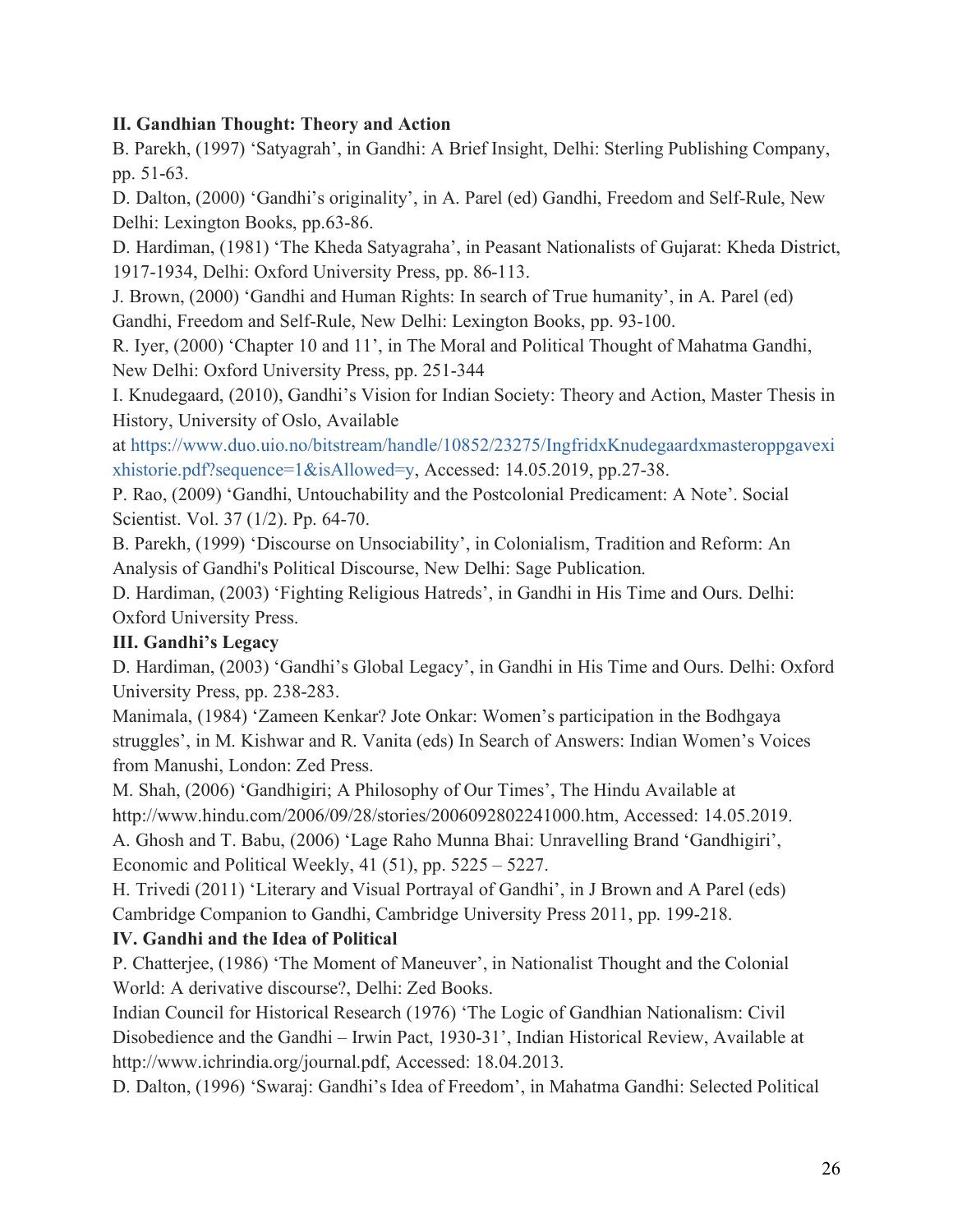Writings, USA: Hackett Publishing, pp. 95-148.

A. Parel (ed.) (1997) 'Editor's Introduction', in Gandhi, Hind Swaraj and Other Writings Cambridge: Cambridge University Press.

# Additional Resources:

# **Classics**

M K Gandhi " Hind Swaraj" Navjeevan Trust, Ahmedabad, 1910,

https://www.indiawaterportal.org/sites/indiawaterportal.org/files/hind\_swarajya\_mk\_gandhi\_201 0.pdf

M. K. Gandhi Chapter XII&XIII, " Satyagraha in South Africa, Navjivan Trust, Ahmmedabad, 1928, pp. 95-107

M.K. Gandhi, (1941) 'Chapter 1, 2, 9, 15, and 16', in Constructive Programme: Its Meaning and Place, Ahmedabad: Navjivan Trust.

M.K. Gandhi's India of my Dreams (compiled R.K.Prabhu): "The meaning of Swaraj" (no.2); " "Communal unity" (no.59); "The curse of untouchability" (no.61); "Religious tolerance in India" (no.62); "The problem of minorities" (no.66)

https://ia802902.us.archive.org/22/items/Mere\_sapno\_ka\_Bharat-

mk\_gandhi/MereSapnoKaBharat-MkGandhi1947.pdf

# **Additional Readings:**

# **Additional Readings**

A. Baviskar, (1995) 'National Development, Poverty and the environment', in In the Belly of the River: Tribal Conflict Over Development in the Narmada Valley, Delhi: Oxford University Press, pp. 18-33.

B. Parekh, (1997) 'Religious Thought', in Gandhi: A Brief Insight, Delhi: Sterling Publishing Company.

R. Iyer, (1993) The Essential Writings of Mahatma Gandhi, New Delhi: Oxford University Press, pp. 299-344; 347-373.

S. Sarkar, (1982) Modern India 1885-1947, New Delhi: Macmillan, pp. 432-39.

R. Iyer, (2001) The Moral and Political Thought of Mahatma Gandhi, New Delhi: Oxford University Press. pp. 344-358.

H. Coward, (2003) 'Gandhi, Ambedkar, and Untouchability', in H. Coward (ed) Indian Critiques of Gandhi, New York: State University of New York Press, pp. 41-66.

J. Lipner, (2003) 'A Debate for Our Times', in Harold Coward (ed) Indian Critiques of Gandhi, New York: State University of New York Press, pp. 239-58

M. Gandhi, (1941) 'Chapter 1, 2, 9, 15, and 16', in Constructive Programme: Its Meaning and Place, Ahmedabad: Navjivan Trust.

R. Terchek, (1998) Gandhi: Struggling for Autonomy, USA: Rowman and Littlefield Publishers.

N. Dirks, (2001), 'The Reformation of Caste: Periyar, Ambedkar and Gandhi', in Castes of Mind: Colonialism and the making of Modern India, Princeton: Princeton University Press.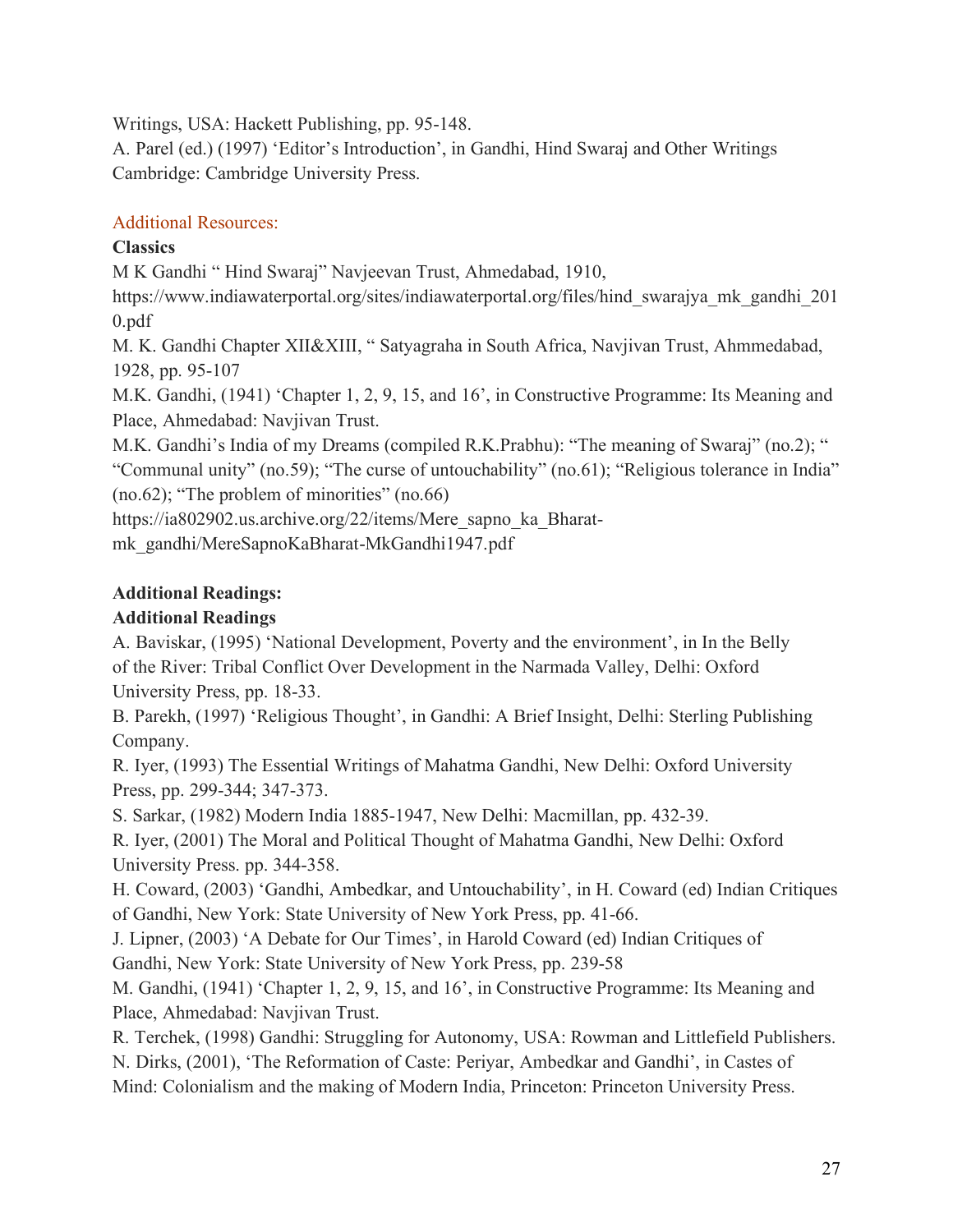R. Mukharjee, (ed) (1995), The Penguin Gandhi Reader, New Delhi: Penguin.

T. Weber, (2006) 'Gandhi is dead, Long live Gandhi- The Post Gandhi Gandhian Movement in India', in Gandhi, Gandhism and the Gandhians, New Delhi: Roli.

A. Taneja, (2005) Gandhi Women and the National Movement 1920-1947, New Delhi: Haranand Publishers.

J. Brown, (2008) Gandhi and Civil Disobedience: The Mahatma in Indian Politics, Cambridge: Cambridge University Press, 2008

R. Ramashray, (1984) 'What Beyond the Satanic Civilization?', in Self and Society: A Study in Gandhian Thought, New Delhi: Sage Publication.

# **Readings in Hindi**

म.क गाँधी 'हिन्द स्वराज ' नवजीवन ट्रस्ट 1916.

म) क गाँधी मेरे सपनो का भारत 1947

नेमा, जे. पी और प्रताप सिंह 'गाँधी जी का दर्शन' "धर्म की अवधारणा" रिसर्च पब्लिकेशन्स जयपुर, 2018 पृष्ठ 56-62.

नेमा, जे. पी और प्रताप सिंह 'गाँधी जी का दर्शन' "सत्याग्रह की अवधारणा" रिसर्च पब्लिकेशन्स जयपुर, 2018  $45 - 79 - 85$ .

नेमा, जे. पी और प्रताप सिंह 'गाँधी जी का दर्शन' "स्वराज्य की अवधारणा" रिसर्च पब्लिकेशन्स जयपुर, 2018 पृष्ठ  $86-97$ .

जैन, मानक 'गाँधी के विचारों की 21वीं सदी में प्रासंगिकता' (भाग-2) "अस्पृश्यता निवारण में गाँधी का योगदान" आदि पब्लिकेशन्स, जयपुर 2010, पृष्ठ 275-317

अग्रवाल, सुनील कुमार 'गाँधी और सांप्रदायिक एकता' ''सांप्रदायिक एकता का दर्शन और गाँधी'' अर्जुन पब्लिशिंग हाउस, नई दिल्ली 2009 पृष्ठ 189-219.

झा, मनोज कुमार 'हिन्दू-मुस्लिम एकता और गाँधी : एक अध्ययन ''सांप्रदायिक सौहार्द और गाँधी'' सन्मार्ग पकाशन, िदली 1990 पृष 119-146.

कुमार प्रभात 'स्वतंत्रता संग्राम और गाँधी' "गाँधी का सत्याग्रह-दर्शन" हिंदी माध्यम कार्यान्वय निर्देशालय, नई िदली, 2013.

मिश्र, अनिल दत्त 'गाँधी एक अध्ययन' "गाँधी और पर्यावरण" पियर्सन प्रकाशन, दिल्ली 2016 पृष्ठ 239-249.

# Teaching Learning Process

The mainstay of this paper is to make students understanding the contemporary relevance of Gandhi. This will thereby involve use of Gandhi's Original works and how Gandhian ideas are been used by practitioners.

**Activities**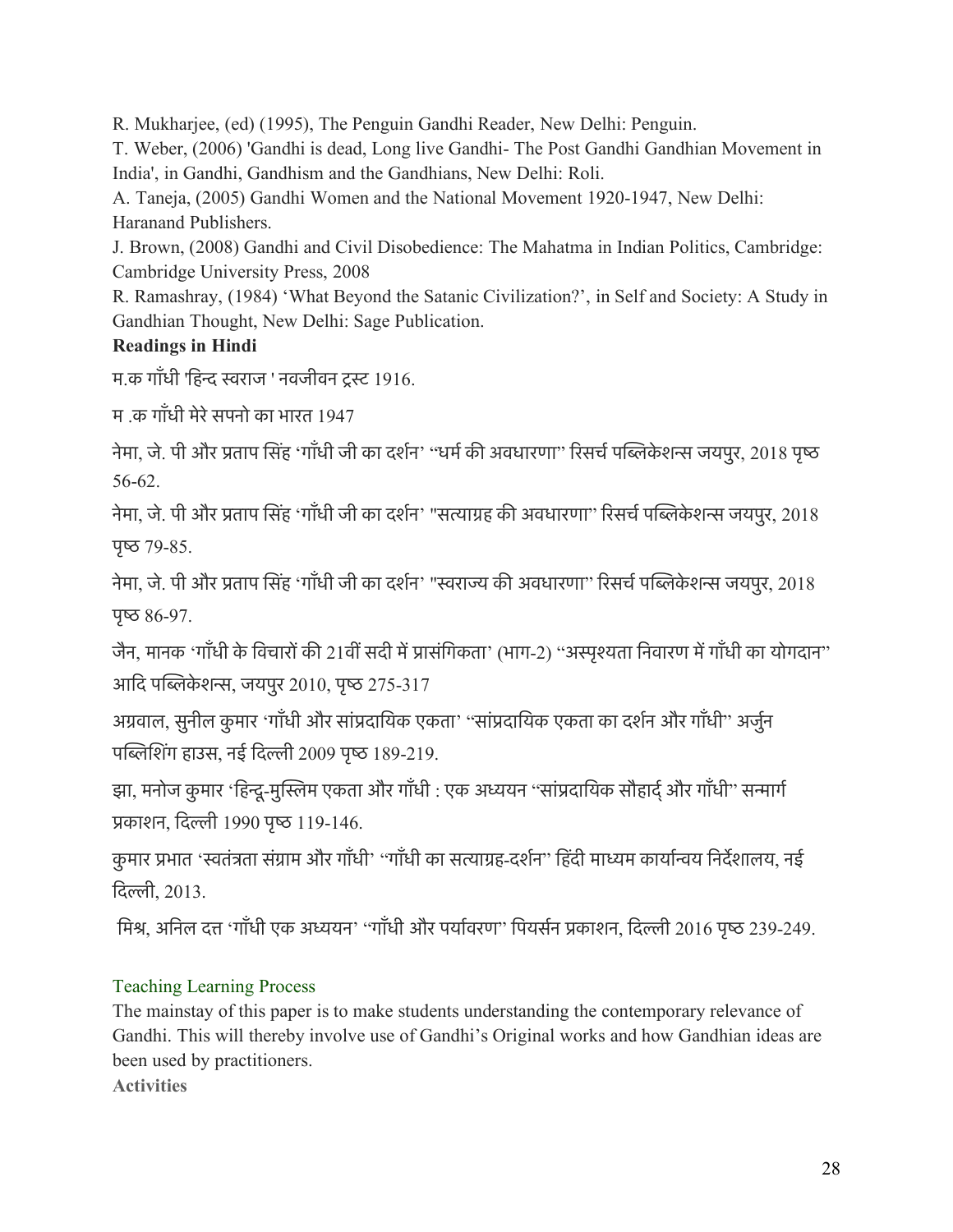#### **Topic 1**

1. Reading of primary texts:- M K Gandhi Chapter VI and XIII " Hind Swaraj" Navjeevan Trust, Ahmedabad, 1910

2. A site visit to any on-going developmental project preferably in NCT Delhi by students and submission of report on Environmental law Violation and Resistance by People in a Gandhian Way.

# **Topic 2**

1. Reading of primary texts:- M K Gandhi Chapter XII&XIII, " Satyagraha in South Africa, Navjivan Trust, Ahmmedabad, 1928, pp. 95-107

2. A Report followed by presentation on functioning of Cooperative and Community engagement for example Amuland/or SEWA in Gujarat to understand Trusteeship and its relevance

# **Topic 3**

1. Movie Screenings (Movies like Lage Raho Munna Bhai, Gandhi by Richard Attenboroughand Student's Participation in reviewing/discussing the movie from a Gandhian perspective or Cultural engagement of Students with Gandhian Ideas through Staging of a street play.

### **Topic 4**

Student Visit to Any Gandhian Institution in Delhi like, Gandhi Darshan and Smiriti to understand on-going Gandhian work and programme and interacting with Gandhian activists.

#### Assessment Methods

Film/Documentary review and group discussions will be used to understand the critical mindset of individual students. Field work can be undertaken in areas where Gandhian methods are being used to attain justice. These visits can be translated to working paper of group under the guidance of course instructors.

# Keywords

Gandhi, Swaraj, Modern Civilization, Tolerance, Social Harmony

# **GE5 - Understanding Ambedkar (B.5) Generic Elective - (GE) Credit:6**

# Course Objective

This course is broadly intended to introduce Ambedkar's ideas and their relevance in contemporary India, by looking beyond caste. Ambedkar's philosophical contributions towards Indian economy and class question, sociological interpretations on religion, gender, caste and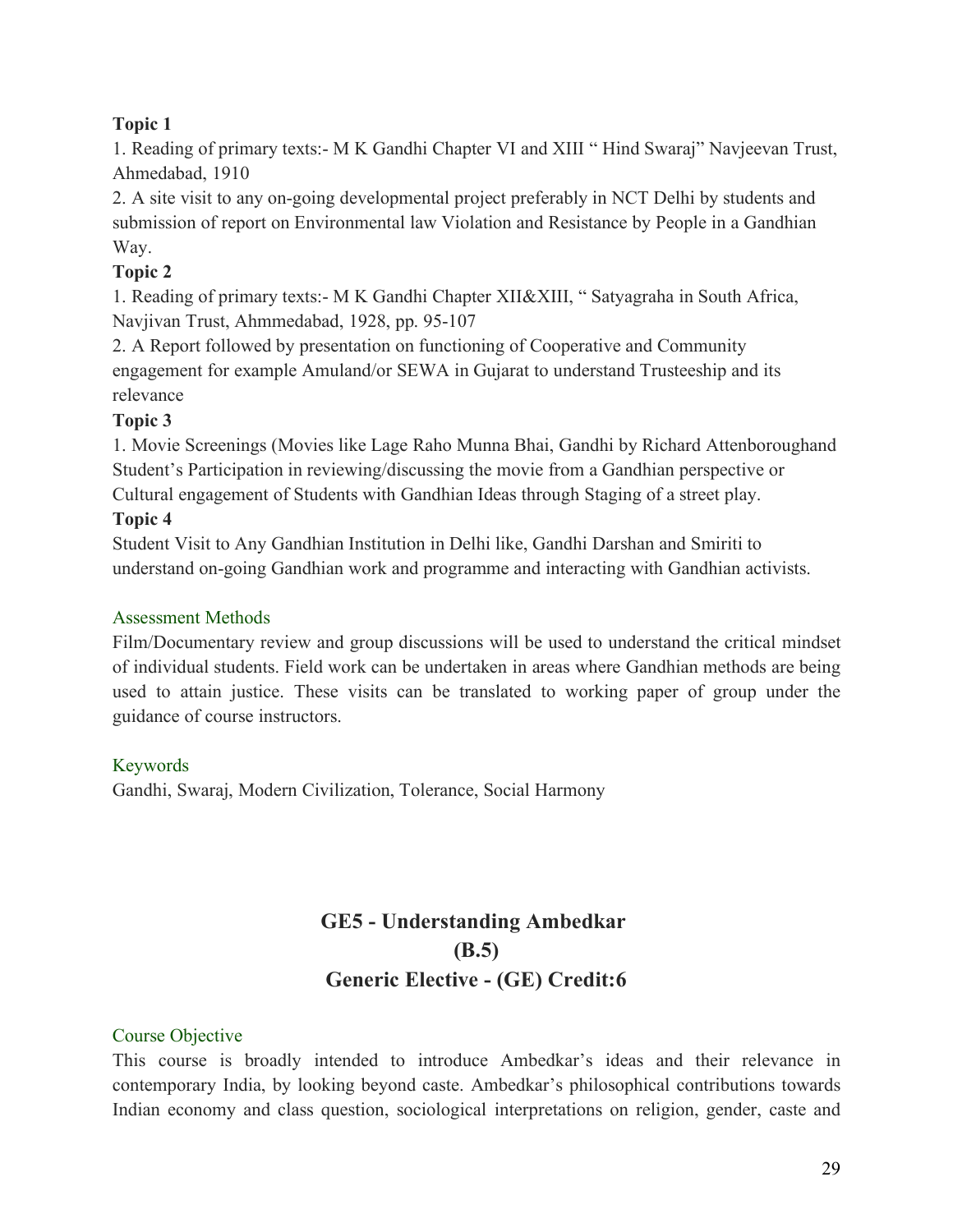cultural issues; ideas on politics such as concepts of nation, state, democracy, law and constitutionalism are to be pedagogically interrogated and interpreted. This will help students to critically engage themselves with the existing social concerns, state and economic structures and other institutional mechanisms. This also will facilitate them to strengthen their creative thinking with a collective approach to understand ongoing social, political, cultural and economic issues of the society.

#### Course Learning Outcomes

The course is designed to provide students the original writings and ideas of Ambedkar on diverse issues beyond caste and equip them to critically engage with the ideas, interpretations. By engaging with the original sources as well as secondary writings on Ambedkar's ideas that cover, caste, class, gender, religion, state, democracy and constitution the students will be able to understand a thinker in the context and contemporaneity. At the end of the course, students shall be equipped with the method of understanding the ideas, philosophy and relevance of a particular thinker. Students shall also be able to reflect on the method of the thinker's engagement with the then context, issues and concepts. Finally, the students shall be equipped in understanding the conceptual and philosophical diversity, situatedness and significance of Ambedkar beyond his contribution in the sphere of social justice and drafting the Indian constitution. The course thus provides an opportunity to the students to understand Ambedkar for his several important contributions in the field of religion, state, democracy, gender, economy and history.

#### Unit 1

#### **Introducing Ambedkar (1 week)**

Approach to Study Polity, History, Economy, Religion and Society

#### Unit 2

#### **Caste and Religion (3 weeks)**

a. Caste, Untouchability and Critique of Hindu Social Order

b. Religion and Conversion

#### Unit 3

#### **Women's Question (2 weeks)** a. Rise and Fall of Hindu Women b. Hindu Code Bill

#### Unit 4

**Political Vision (2 weeks)** a. Nation and Nationalism b. Democracy and Citizenship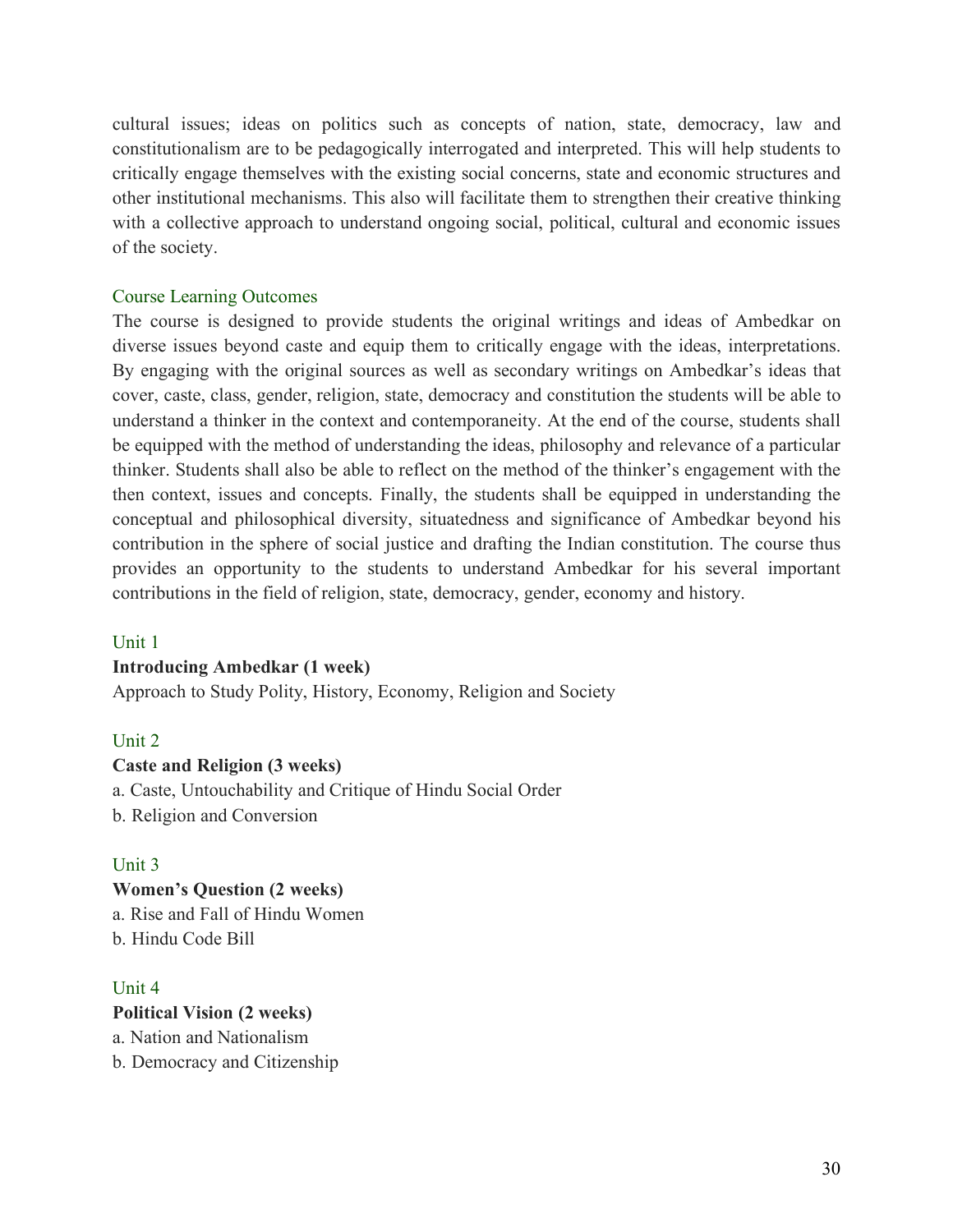#### Unit 5

#### **Constitutionalism (2 weeks)**

a. Rights and Representations

b. Constitution as an Instrument of Social Transformation

#### Unit 6

#### **Economy and Class Question (2 weeks)**

a. Planning and Development

b. Land and Labour

#### References

#### **I. Introducing Ambedkar**

G. Omvedt, (2008) 'Phule-Remembering The Kingdom of Bali', Seeking Begumpura Navyana, pp. 159-184.

M. Gore, (1993) The Social Context of an Ideology: Ambedkar's Political and Social Thought, Delhi: Sage Publication, pp. 73-122 ; 196-225.

B. Ambedkar, (1989) 'Annihilation of Caste with a Reply to Mahatma Gandhi', in Dr. Babasaheb Ambedkar Writings and Speeches: Vol. 1, Education Deptt., Government of Maharashtra, Mumbai, pp. 23-96.

#### **II. Caste and Religion**

The Untouchables Who were they and why they become Untouchables?, Available at http://www.ambedkar.org/ambcd/39A.Untouchables%20who%20were%20they\_why%20th ey%20became%20PART%20I.htm, Accessed: 18.04.2013.

B. Ambedkar, (1987) 'The Hindu Social Order: Its Essential Principles', in Dr. Babasaheb Ambedkar Writings and Speeches: Vol. 3, Education Deptt., Government of Maharashtra, 1989, pp. 95-129.

B. Ambedkar, (2003) 'What way Emancipation?', in Dr. Babasaheb Ambedkar Writings and Speeches, Vol. 17-III, Education Deptt., Government of Maharashtra, Mumbai, pp-175-201.

#### **III. Women's Question**

S. Rege, (2013) 'Against the Madness of Manu', in B. R. Ambedkar's Writings on Brahmanical Patriarchy, Navyana Publication, pp. 13-59 ; 191-232.

B. Ambedkar, (2003) 'The Rise and Fall of Hindu Woman: Who was Responsible for It?', in Dr. Babasaheb Ambedkar Writings and Speeches Vol. 17- II, Education Deptt., Government of Maharashtra, Mumbai, pp. 109-129.

#### **IV. Political Vision**

B. Ambedkar, (1991) 'What Gandhi and Congress have done to the Untouchables', in Dr.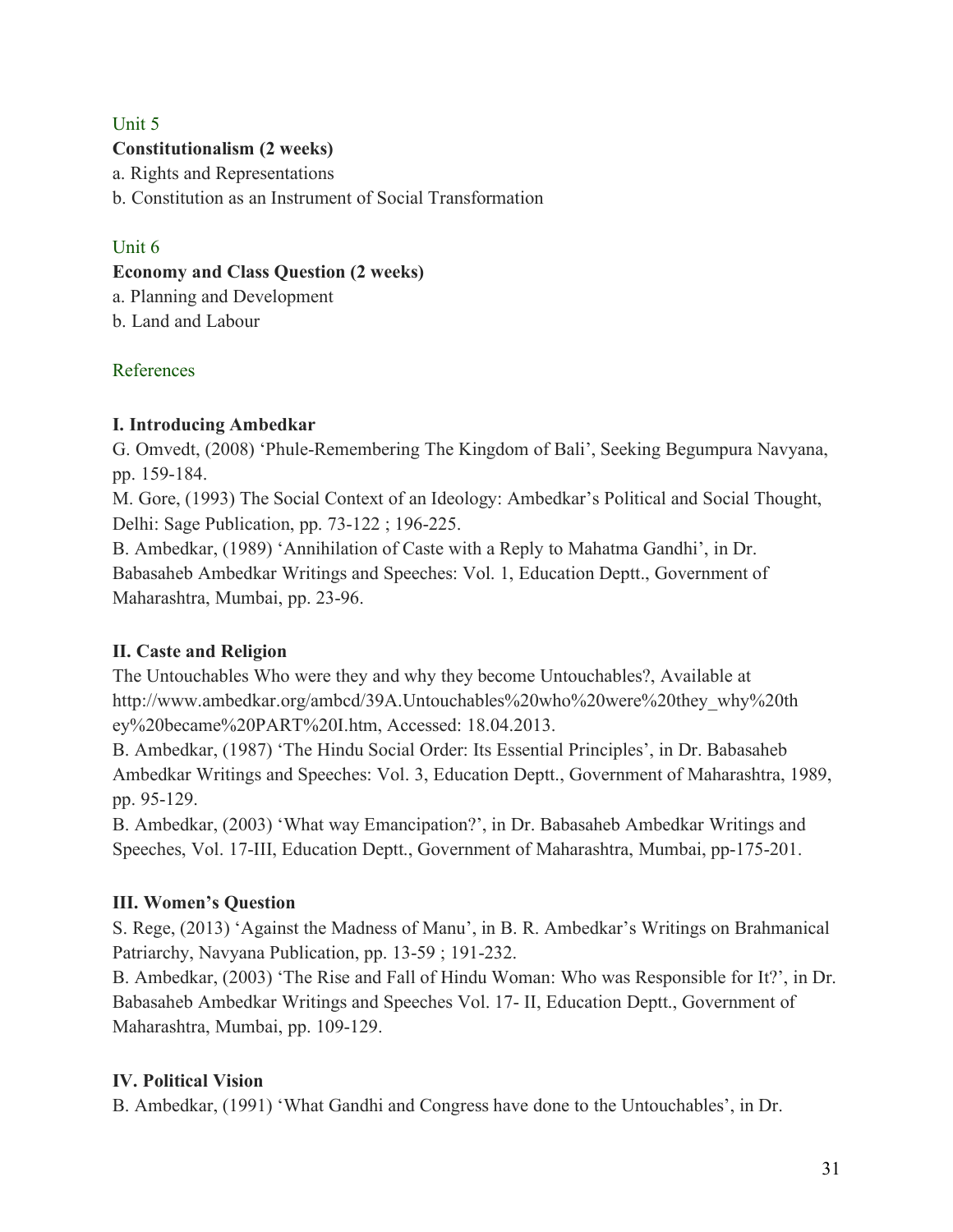Babasaheb Ambedkar Writings and Speeches, Education Deptt, Government of Maharashtra, Vol.9, pp. 40-102; 181-198; 274-297.

B. Ambedkar, (2003) 'Conditions Precedent for the successful working of Democracy', in Dr. Babasaheb Ambedkar Writings and Speeches, Vol. 17-III, Education Deptt, Government of Maharashtra, Mumbai, pp. 472-486.

G. Aloysius, (2009). Ambedkar on Nation and Nationalism, Critical Quest, Delhi.

B. R. Ambedkar, (2003), 'I have no Homeland', in Dr. Babasaheb Ambedkar Writings and Speeches Vol- 17, Education Deptt., Government of Maharashtra, Mumbai, pp-51-58.

# **V. Constitutionalism**

Ambedkar, Evidence before South Borough committee on Franchise, Available at http://www.ambedkar.org/ambcd/07.%20Evidence%20before%20the%20Southborough%2 0Committee.htm, Accessed: 19.04.2013.

Constituent Assembly Debates, Ambedkar's speech on Draft Constitution on 4th November 1948, CAD Vol. VII, Lok Sabha Secretariat, Government of India, 3rd Print, pp. 31-41. B. Ambedkar, (2013), States and Minorities, Delhi: Critical Quest.

# **VI. Economy and Class Question**

B. Ambedkar, (1987) 'Buddha or Karl Marx', in Dr. Babasaheb Ambedkar Writings and Speeches, Vol. 3, Education Deptt., Government of Maharashtra, Mumbai, pp-442-462. S. Thorat, (2007) 'Economic System, Development and Economic Planning', in S. Thorat and

Aryama (eds), Ambedkar in Retrospect: Essays on Economics, Politics and Society, Delhi: Rawat Publishers, pp. 25-48.

B. Ambedkar, (1991) 'Labor and Parliamentary Democracy and Welfare', in Dr. Babasaheb Ambedkar Writings and Speeches, Vol. 10, Education Deptt., Government of Maharashtra, Mumbai, pp. 106-112; 139-143; 243-252

B. Mungekar, (2007) 'Labour Policy' in S. Thorat and Aryama (eds), Ambedkar in Retrospect: Essays on Economics, Politics and Society, Delhi: Rawat Publishers, pp. 76-92.

# Additional Resources:

# **Classics**

Ambedkar, B. R. (1987) 'Philosophy of Hinduism', in Dr. Babasaheb Ambedkar Writings and Speeches, Vol. 3, Education Deptt., Government of Maharashtra, Mumbai, pp-3-92.

Ambedkar, B. R. (1989) 'The Hindu Social Order: Its Essential Principles', in Dr. Babasaheb Ambedkar Writings and Speeches: Vol. 3, Education Dptt., Government of Maharashtra, pp. 95- 129.

Ambedkar, B. R. (1987) 'The Women and the Counter-Revolution', in Dr. Babasaheb Ambedkar Writings and Speeches, Vol. 3, Education Deptt., Government of Maharashtra, Mumbai, pp. 427- 437.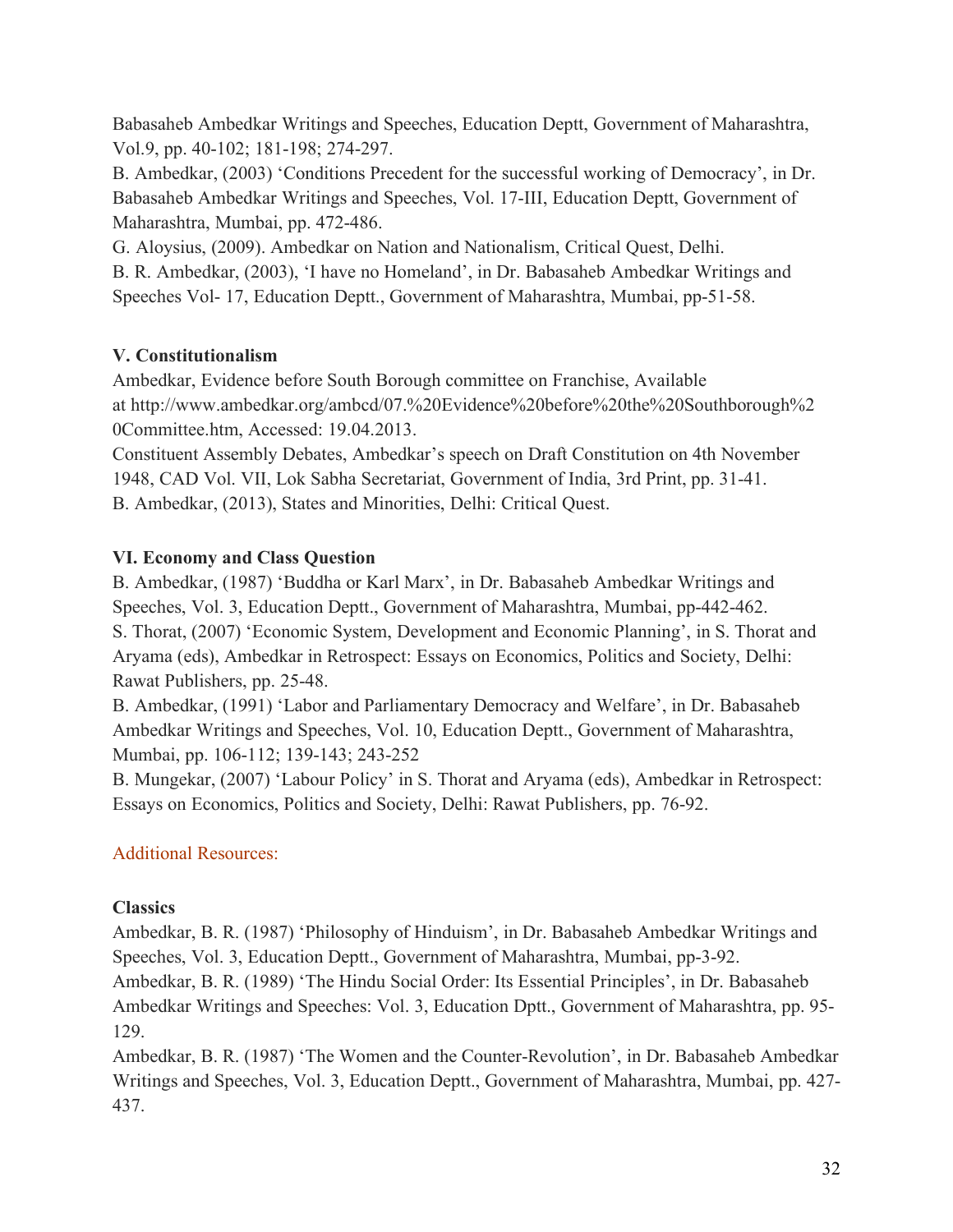Ambedkar, B. R. (2003) 'The Rise and Fall of Hindu Woman: Who was Responsible for It?', in Dr. Babasaheb Ambedkar Writings and Speeches Vol. 17- II, Education Deptt., Government of Maharashtra, Mumbai, pp. 109-129.

Ambedkar, B. R. (2003), 'I have no Homeland', in Dr. Babasaheb Ambedkar Writings and Speeches Vol- 17, Education Deptt., Government of Maharashtra, Mumbai, pp-51-58.

Ambedkar, B. R. (2003) 'Conditions Precedent for the successful working of Democracy', in Dr. Babasaheb Ambedkar Writings and Speeches, Vol. 17-III, Education Deptt, Government of Maharashtra, Mumbai, pp. 472-486.

Ambedkar, B. R. (2003), 'Role of Dr. B. R. Ambedkar in Bringing The Untouchables on the Political Horizon of India and Lying A Foundation of Indian Democracy', in Dr. Babasaheb Ambedkar Writings and Speeches, Vol. 17-I, Education Deptt., Government of Maharashtra, Mumbai, pp-63-178.

Ambedkar, B. R. (2003) 'Buddhism paved way for Democracy and Socialistic Pattern of Society', in Dr. Babasaheb Ambedkar Writings and Speeches, Vol. 17-III, Education Deptt., Government of Maharashtra, Mumbai, pp. 406-409.

Ambedkar, B. R. (2003) 'Failure of Parliamentary Democracy will Result in Rebellion, Anarchy and Communism', in Dr. Babasaheb Ambedkar Writings and Speeches, Vol. 17-III, Education Deptt., Government of Maharashtra, Mumbai, pp. 423-437.

Ambedkar, B. R. (2003) 'Prospects of Democracy in India', in Dr. Babasaheb Ambedkar Writings and Speeches, Vol. 17-III, Education Deptt., Government of Maharashtra, Mumbai, pp. 519-523.

Ambedkar, B. R. (2003), 'Depressed Classes against Second Chamber: Dr. Ambedkar on Joint Parliamentary Committee Report Provision for Better Representation Demanded', in Dr. Babasaheb Ambedkar Writings and Speeches, Vol. 17-I, Education Deptt, Government of Maharashtra, Mumbai, pp. 231-243.

Ambedkar, B. R. (2013), States and Minorities, Delhi: Critical Quest.

Ambedkar, B. R. (1991) 'Labor and Parliamentary Democracy and Welfare', in Dr. Babasaheb Ambedkar Writings and Speeches, Vol. 10, Education Deptt., Government of Maharashtra, Mumbai, pp. 106-112; 139-143; 243-252.

Ambedkar, B. R. (1987) 'Buddha or Karl Marx', in Dr. Babasaheb Ambedkar Writings and Speeches, Vol. 3, Education Deptt., Government of Maharashtra, Mumbai, pp-442-462

#### **Readings in Hindi**

अम्बेडकर, बी.आर., डॉ.(2013). एक राष्ट्र का अपने घर के लिए आह्वान. In बाबासाहेब डॉ. अम्बेडकर सम्पूर्ण वांगय(Vol. 15, pp. 11-21). नई िदली: डॉ. अमेडकर पितषान. सामािजक नाय और अिधकािरता मंतालय. अम्बेडकर, बी.आर., डॉ.(2013). राज्य और अल्पसंख्यक. In बाबासाहेब डॉ. अम्बेडकर सम्पूर्ण वांग्मय(Vol. 2, pp. 167-240). नई दिल्ली: डॉ. अम्बेडकर प्रतिष्ठान. सामाजिक न्याय और अधिकारिता मंत्रालय.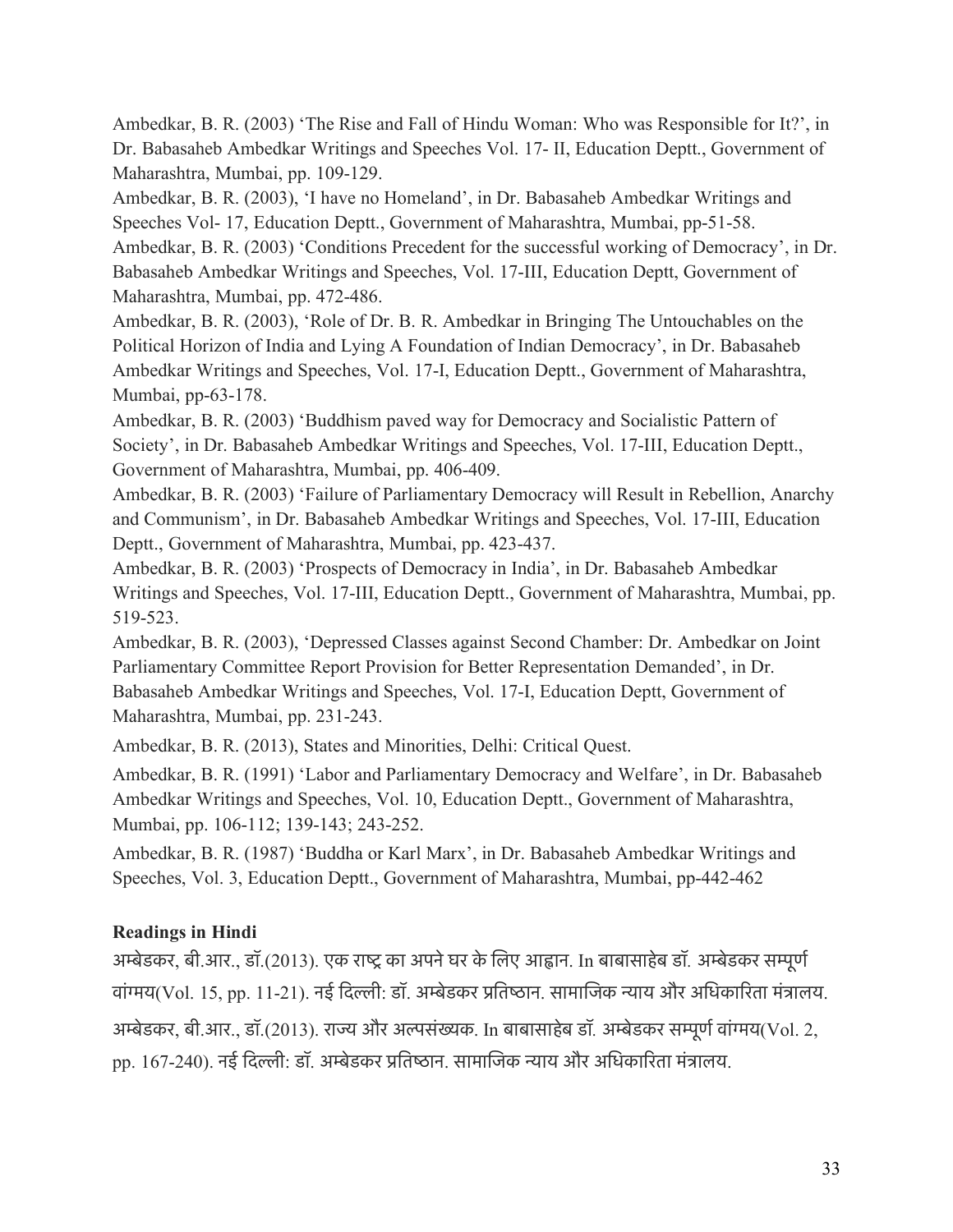अमेडकर, बी.आर., डॉ.(2013). कायरपािलका. In बाबासाहेब डॉ*.* अमेडकर समूणरवांगय (Vol. 17, pp. 17- 18). नई दिल्ली: डॉ. अम्बेडकर प्रतिष्ठान. सामाजिक न्याय और अधिकारिता मंत्रालय.

अमेडकर, बी.आर., डॉ.(2013). भारत मेछोटी जोतो की समसा और उसका िनवारण. In बाबासाहेब डॉ*.*  अम्बेडकर सम्पूर्ण वांग्मय(Vol. 2, pp. 243-276). नई दिल्ली: डॉ. अम्बेडकर प्रतिष्ठान. सामाजिक न्याय और अधिकारिता मंत्रालय.

अमेडकर, बी.आर., डॉ.(2013). नायपािलका की सतंतता. In बाबासाहेब डॉ*.* अमेडकर समूणरवांगय (Vol. 3, pp. 205-209). नई दिल्ली: डॉ. अम्बेडकर प्रतिष्ठान. सामाजिक न्याय और अधिकारिता मंत्रालय.

अमेडकर, बी.आर., डॉ.(2013). भारतीय-शिमक युद जीतनेके िलए को दढ़संकल है. In बाबासाहेब डॉ*.*  अम्बेडकर सम्पूर्ण वांग्मय(Vol. 18, pp. 27-34). नई दिल्ली: डॉ. अम्बेडकर प्रतिष्ठान. सामाजिक न्याय और अधिकारिता मंत्रालय.

अमेडकर, बी.आर., डॉ.(2013). छोटेिकसान राहत िवधेयक. In बाबासाहेब डॉ*.* अमेडकर समूणरवांगय(Vol. 3, pp. 146-155). नई दिल्ली: डॉ. अम्बेडकर प्रतिष्ठान. सामाजिक न्याय और अधिकारिता मंत्रालय.

अमेडकर, बी.आर., डॉ.(2013). िहनुत का दशरन. In बाबासाहेब डॉ*.* अमेडकर समूणरवांगय (Vol. 6, pp. 15- 120). नई दिल्ली: डॉ. अम्बेडकर प्रतिष्ठान. सामाजिक न्याय और अधिकारिता मंत्रालय.

अमेडकर, बी.आर., डॉ.(2013). भारत मेजाितपथा. In बाबासाहेब डॉ*.* अमेडकर समूणरवांगय (Vol. 1, pp. 17-36). नई दिल्ली: डॉ. अम्बेडकर प्रतिष्ठान. सामाजिक न्याय और अधिकारिता मंत्रालय.

अमेडकर, बी.आर., डॉ.(2013). जाितपथा-उनूलन और महाता गांधी को िदया गया उतर. In बाबासाहेब डॉ*.*  अम्बेडकर सम्पूर्ण वांग्मय (Vol. 1, pp. 37-51). नई दिल्ली: डॉ. अम्बेडकर प्रतिष्ठान. सामाजिक न्याय और अधिकारिता मंत्रालय.

अमेडकर, बी.आर., डॉ. (2013). िहनूसमाज, ववसा. In बाबासाहेब डॉ*.* अमेडकर समूणरवांगय(Vol. 6, pp. 122-163). नई िदली: डॉ. अमेडकर पितषान. सामािजक नाय और अिधकािरता मंतालय.

अमेडकर, बी.आर., डॉ. (2013). नारी और पितकािन. In बाबासाहेब डॉ*.* अमेडकर समूणरवांगय (Vol. 7, pp. 330-342). नई िदली: डॉ. अमेडकर पितषान. सामािजक नाय और अिधकािरता मंतालय.

अमेडकर, बी.आर., डॉ. (2013). मजदूर और संसदीय लोकतंत.In बाबासाहेब डॉ*.* अमेडकर समूणरवांगय (Vol. 18, pp. 95-101). नई दिल्ली: डॉ. अम्बेडकर प्रतिष्ठान. सामाजिक न्याय और अधिकारिता मंत्रालय.

अमेडकर, बी.आर., डॉ. (2013). कमरचारी कलाण और सामािजक सुरका. In बाबासाहेब डॉ*.* अमेडकर समूणर वांगय(Vol. 18, pp. 309-312). नई िदली: डॉ. अमेडकर पितषान. सामािजक नाय और अिधकािरता मंतालय.

डॉ. अमेडकर. (2015). जाितभेद का उचेद. िदली: गौतम बुक सेनर.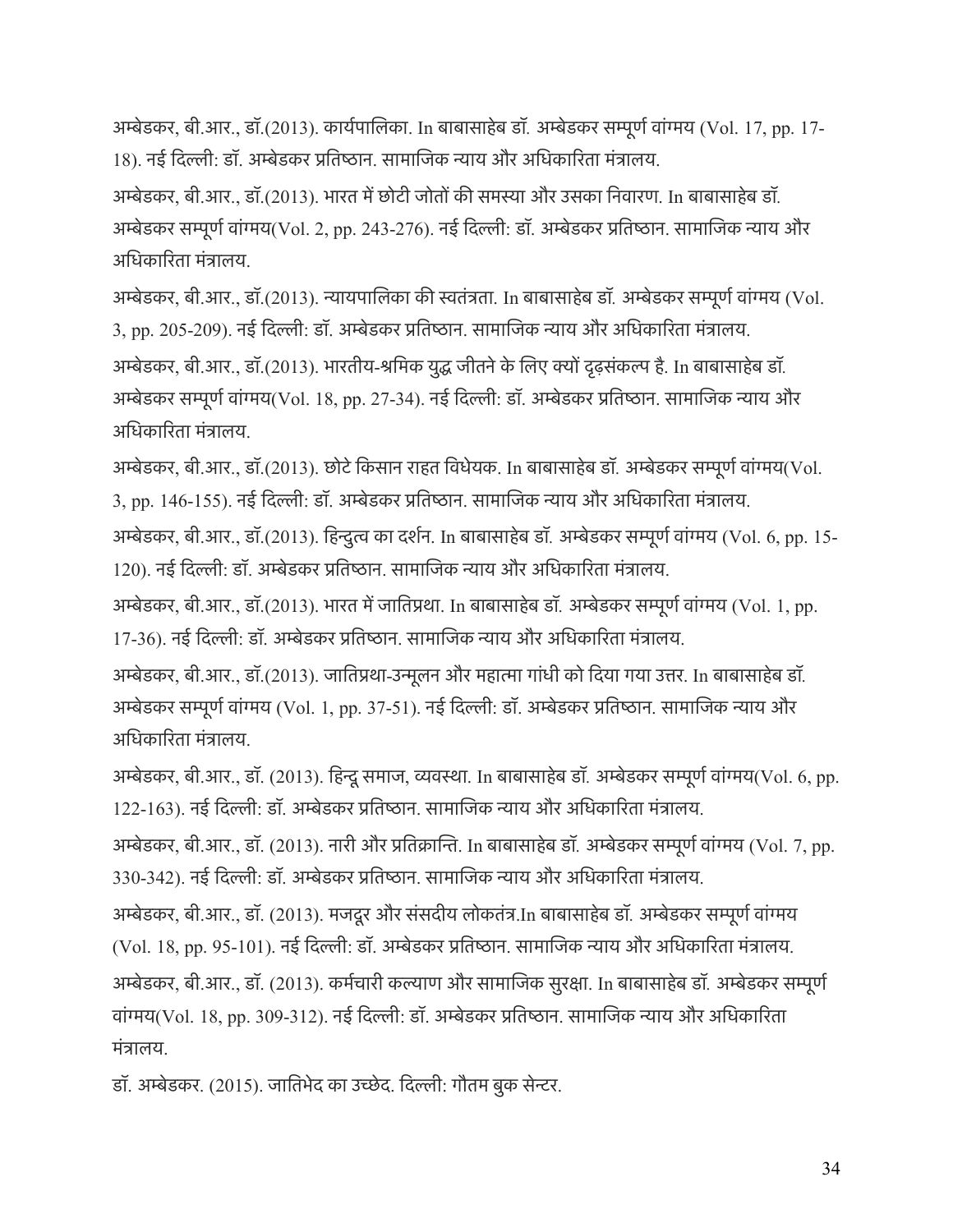ितलक, रजनी. (2012). डॉ. अमेडकर और मिहला आनोलन. Inडॉ*.* अमेडकर और मिहला आनोलन (pp. 5- 20). दिल्ली: बुक्स इंडिया.

िदसोिदया, रजनी. (2012). नारी कांित के अगदूतः डॉ. अंबेडकर. Inडॉ*.* अमेडकर और मिहला आनोलन (pp. 25- 35). दिल्ली:बुक्स इंडिया.

परमार, डॉ. तारा. (2012). डॉ. बाबा साहेबअमेडकर का भारतीय नारी उतान मेयोगदान. Inडॉ*.* अमेडकर और महिला आन्दोलन (pp. 36-40). दिल्ली:बुक्स इंडिया.

मेघवाल, कु सुम. (2012). िहं दुकोड िबल और डॉ. अमेडकर. In डॉ*.* अमेडकर और मिहला आनोलन (pp. 41- 46). दिल्ली:बुक्स इंडिया.

ितलक, रजनी. (2012). मिहला आं दोलन की रीढ़-सािवतीबाई फू ले. In डॉ*.* अमेडकर और मिहला आनोलन (pp. 21-24). दिल्ली:बुक्स इंडिया.

मेघवाल, कु सुम. (1994). डॉ. अमेडकर और मिहला जागरण. In भारतीय नारी के उदारकः डॉ*.* बी*.* आर*.*  अम्बेडकर (pp. 113-122). उदयपुरः राजस्थान दलित साहित्य अकादमी.

मेघवाल, कु सुम. (1994). नारी सतंतता व समानता का शुभारंभ. In भारतीय नारी के उदारकः डॉ*.* बी*.* आर*.*  अम्बेडकर (pp. 123-128). उदयपुरः राजस्थान दलित साहित्य अकादमी.

सोनटके, यशवंत. (2017). धमारतरण. In बाबासाहेब डॉ*.* आं बेडकर के िवचार (pp. 320-333). नई िदली: समक पकाशन.

सोनटक्के, यशवंत. (2017). राष्ट्र और राष्ट्रीयता. In बाबासाहेब डॉ. आंबेडकर के विचार(pp. 169-174). नई िदली: समक पकाशन.

सोनटके, यशवंत. (2017). लोकतांितक समाज. In बाबासाहेब डॉ*.* आं बेडकर के िवचार(pp. 67-88). नई िदली: समक पकाशन.

सोनटक्के, यशवंत. (2017). राष्ट्र और राष्ट्रीयता. In बाबासाहेब डॉ. आंबेडकर के विचार(pp. 178-198). नई िदली: समक पकाशन.

जाटव, डी. आर., डॉ. (1996). शिमक वगरः सुरका एवंकलाण. In डॉ*.* अमेडकर के आिथर क िवचार *(*पयोजन एवं प्रासंगिकता)(pp. 67-77). जयपुर: समता साहित्य.

जाटव, डी. आर., डॉ. (1996). आिथर क िवचारधारा की शृंखला मे. In डॉ*.* अमेडकर के आिथर क िवचार *(*पयोजन एवं पासंिगकता*)*(pp. 100-109). जयपुर: समता सािहत.

**E- references:** www.Ambedkar.org www.veliwada.com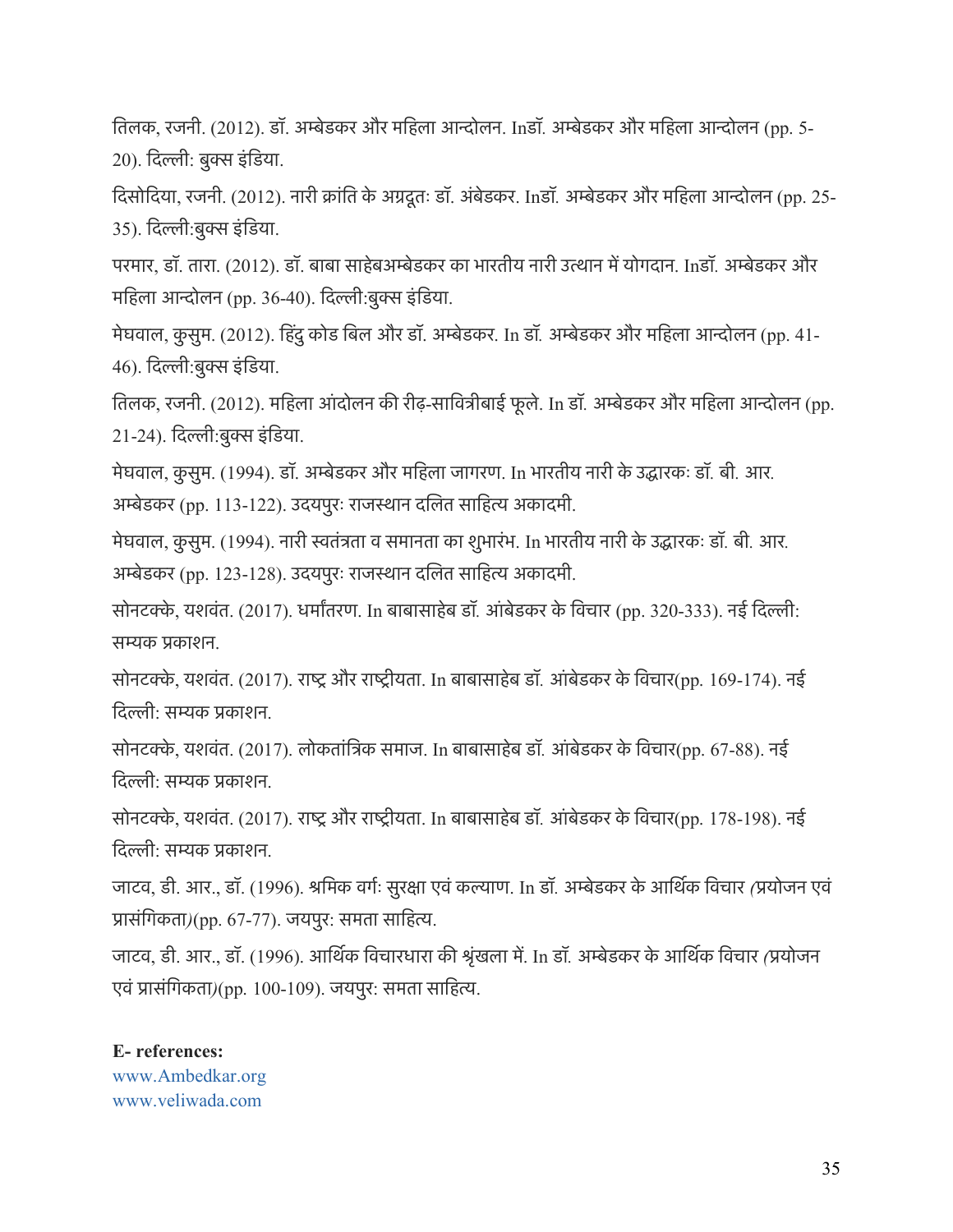https://drambedkarbooks.files.wordpress.com/2009/03/selected-work-of-dr-b-r-ambedkar.pdf https://nmuthumohan.wordpress.com/2012/10/10/ambedkar-and-problems-of-historicalmaterialism/

# **Additional Readings**:

# **I. Introducing Ambedkar**

E. Zelliot, (1996) 'From Untouchable to Dalit: Essays on the Ambedkar Movement', in The Leadership of Babasaheb Ambedkar, Delhi: Manohar, pp. 53-78.

G. Omvedt, Liberty Equality and Community: Dr. Ambedkar's Vision of New Social Order, Available at http://www.ambedkar.org/research/LibertyEquality.htm, Accessed: 19.04.2013.

# **II. Caste and Religion**

B. Ambedkar, (1987) 'Philosophy of Hinduism', in Dr. Babasaheb Ambedkar Writings and Speeches, Vol. 3, Education Deptt., Government of Maharashtra, Mumbai, pp-3-92. E. Zelliot, (2013) 'Ambedkar's World: The Making of Babasaheb and the Dalit Movement', in The Religious Conversion Movement-1935-1956, Delhi, pp. 143-173.

# **III. Women's Question**

B. Ambedkar, (1987) 'The Women and the Counter-Revolution', in Dr. Babasaheb Ambedkar Writings and Speeches, Vol. 3, Education Deptt., Government of Maharashtra, Mumbai, pp. 427- 437.

P. Ramabai , (2013), The High Caste Hindu Woman, Critical Quest, Delhi.

# **IV. Political Vision**

B. Ambedkar, (2003), 'Role of Dr. B. R. Ambedkar in Bringing the Untouchables on the Political Horizon of India and Lying A Foundation of Indian Democracy', in Dr. Babasaheb Ambedkar Writings and Speeches, Vol. 17-I, Education Deptt., Government of Maharashtra, Mumbai, pp-63-178.

B. Ambedkar, (2003) 'Buddhism paved way for Democracy and Socialistic Pattern of Society', in Dr. Babasaheb Ambedkar Writings and Speeches, Vol. 17-III, Education Deptt., Government of Maharashtra, Mumbai, pp. 406-409.

B. Ambedkar, (2003) 'Failure of Parliamentary Democracy will Result in Rebellion, Anarchy and Communism', in Dr. Babasaheb Ambedkar Writings and Speeches, Vol. 17-III, Education Deptt., Government of Maharashtra, Mumbai, pp. 423-437.

B. Ambedkar, (2003) 'Prospects of Democracy in India', in Dr. Babasaheb Ambedkar Writings and Speeches, Vol. 17-III, Education Deptt., Government of Maharashtra, Mumbai, pp. 519-523. B. Ambedkar, (2003) 'People cemented by feeling of one country, One Constitution and One Destiny, Take the Risk of Being Independent', in Dr. Babasaheb Ambedkar Writings and Speeches Vol. 17-III, Education Deptt, Government of Maharashtra, Mumbai, pp. 13-59.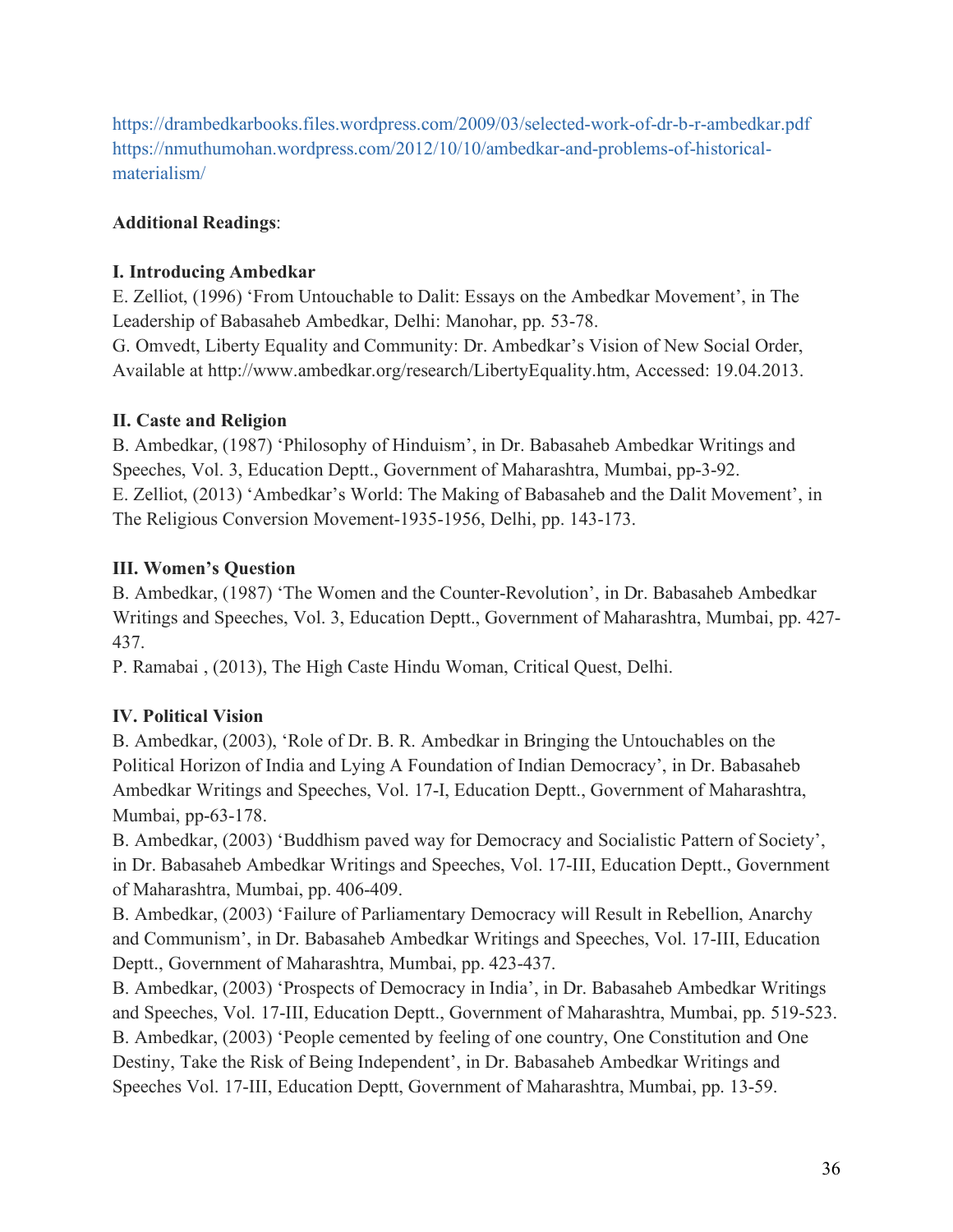#### **V. Constitutionalism**

A. Gajendran, (2007) 'Representation', in S. Thorat and Aryama (eds.), Ambedkar in Retrospect: Essays on Economics, Politics and Society, Delhi: Rawat Publishers, pp. 184-194. B. Ambedkar, (2003), 'Depressed Classes against Second Chamber: Dr. Ambedkar on Joint Parliamentary Committee Report Provision for Better Representation Demanded', in Dr. Babasaheb Ambedkar Writings and Speeches, Vol. 17-I, Education Deptt, Government of Maharashtra, Mumbai, pp. 231-243.

#### **VI. Economy and Class Question**

R. Ram, (2010) 'Dr, Ambedkar, Neo Liberal Market-Economy and Social Democracy in India', in Human Rights Global Focus, Vol. V (384), pp. 12-38, Available at www.roundtableindia.co.in, Accessed: 19.04.2013.

B. Ambedkar, (2003) 'Trade Union must Enter Politics to Protect their Interests', in Dr. Babasaheb Ambedkar Writings and Speeches, Vol. 17-III, Education Deptt, Government of Maharashtra, Mumbai, pp.174-192.

B. Ambedkar, (1991) 'Why Indian Labour determined to War', in Dr. Babasaheb Ambedkar Writings and Speeches, Vol. 10, Education Deptt, Government of Maharashtra, Mumbai, pp. 36- 43.

A. Teltumbde and S. Sen (eds), 'Caste Question in India', in Scripting the Change, Selected Writings of Anuradha Ghandi, pp. 62- 91.

#### Teaching Learning Process

This will involve acquainting the students with excerpts of Ambedkar's original writing collected in various volumes. The focus of class lecture would be on one hand to locate Ambedkar's Thought in the context of his times and on the other hand to understand the influences on him that had made him dream of a equitable world. Serial Samvidhan could be used as an audiovisual aid to understand Ambedkar and his contemporary vision on important issues especially his speech that was delivered during adoption of constitution. Filed visit to Ambedkar memorial or Mumbai to celebrate Mahparnivaran diwas can further augment students understanding of continuing relevance of Ambedkar in present times.

#### Format for Student Presentations

(1) Five presentations on any original writing/speeches by B. R Ambedkar can be used by the students for presentations (Preferably other than compulsory writings that has been suggested in the reading list)

(2) Six Presentations on the different issues concerned to Ambedkar's works and their relevance in contemporary India. (Preferably other than compulsory writings that has been suggested in the reading list)

(3) One Presentation on Critical understanding on Ambedkar's Ideas.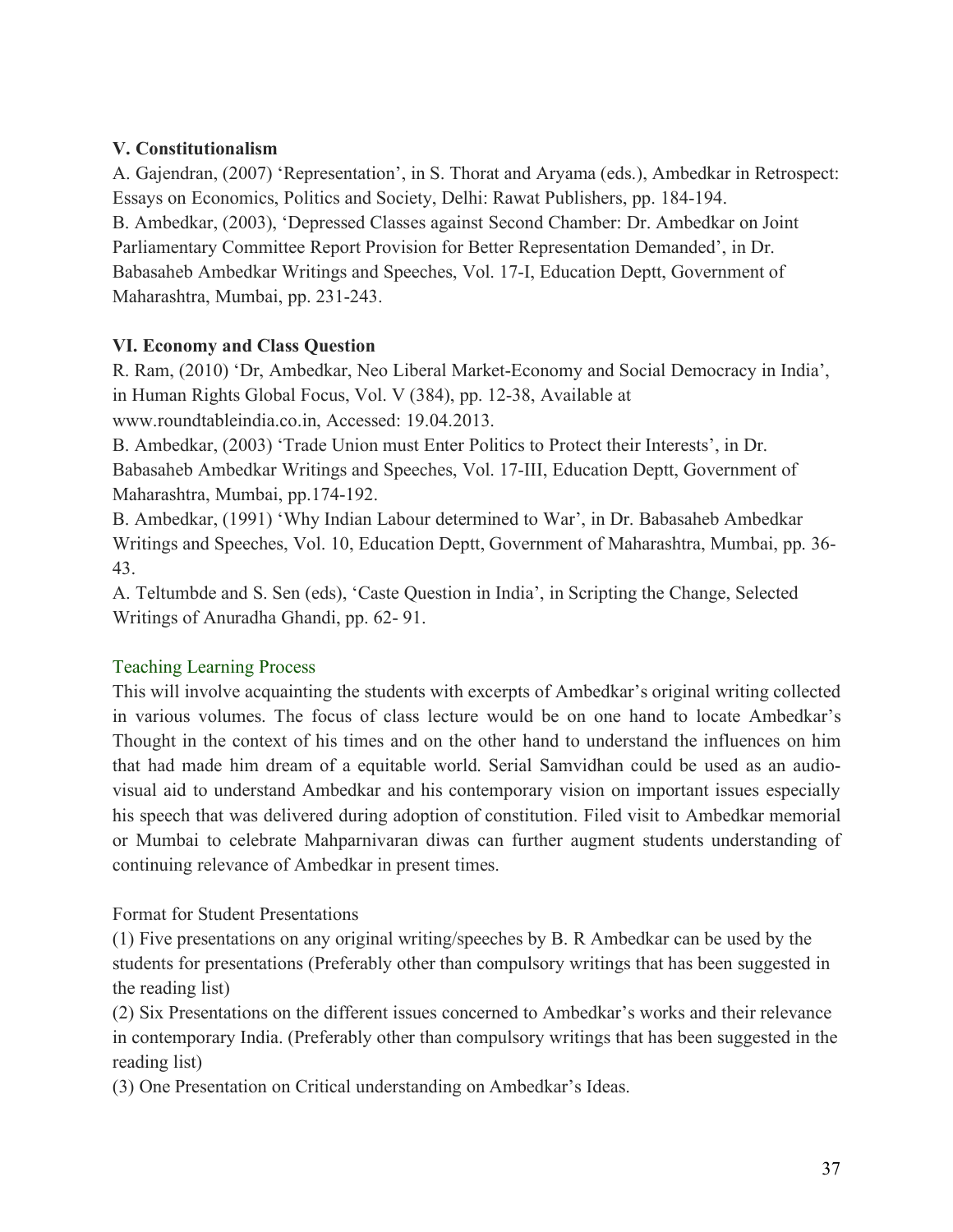References for Students' Presentations: 1) Babasaheb Ambedkar, Writings and Speeches, 22 Volumes (Available on www.ambedkar.org) 2) Narendra Jadhav, Ambedkar Spoke, 3 Volumes 3) Any other related audio-visual source

#### Assessment Methods

Reflective and critical test will form the mainstay of assessment for this paper. Quiz and group presentations will further be used to analysis students Understanding of Ambedkar's views.

#### Keywords

Ambedkar, Religion, Constitutionalism, Women, Justice, Equality

# **GE6 - Governance: Issues and Challenges (B.6) Generic Elective - (GE) Credit:6**

#### Course Objective

This paper deals with concepts and different dimensions of governance highlighting the major debates in the contemporary times. There is a need to understand the importance of the concept of governance in the context of a globalising world, environment, administration, development. The essence of governance is explored through the various good governance initiatives introduced in India.

#### Course Learning Outcomes

- The students are acquainted with the changing nature of governance in the era of globalization.
- The students are introduced to the most contemporary ideas of sustainable development and green governance.
- The students become familiar with a rigorous introduction to the best practices in India on good governance.

#### Unit 1

#### **Government and Governance: Concepts [ 12 lectures ]**

a) Role of State in The Era of Globalisation

b) State, Market and Civil Society

#### Unit 2

#### **Governance and Development [ 12 lectures ]**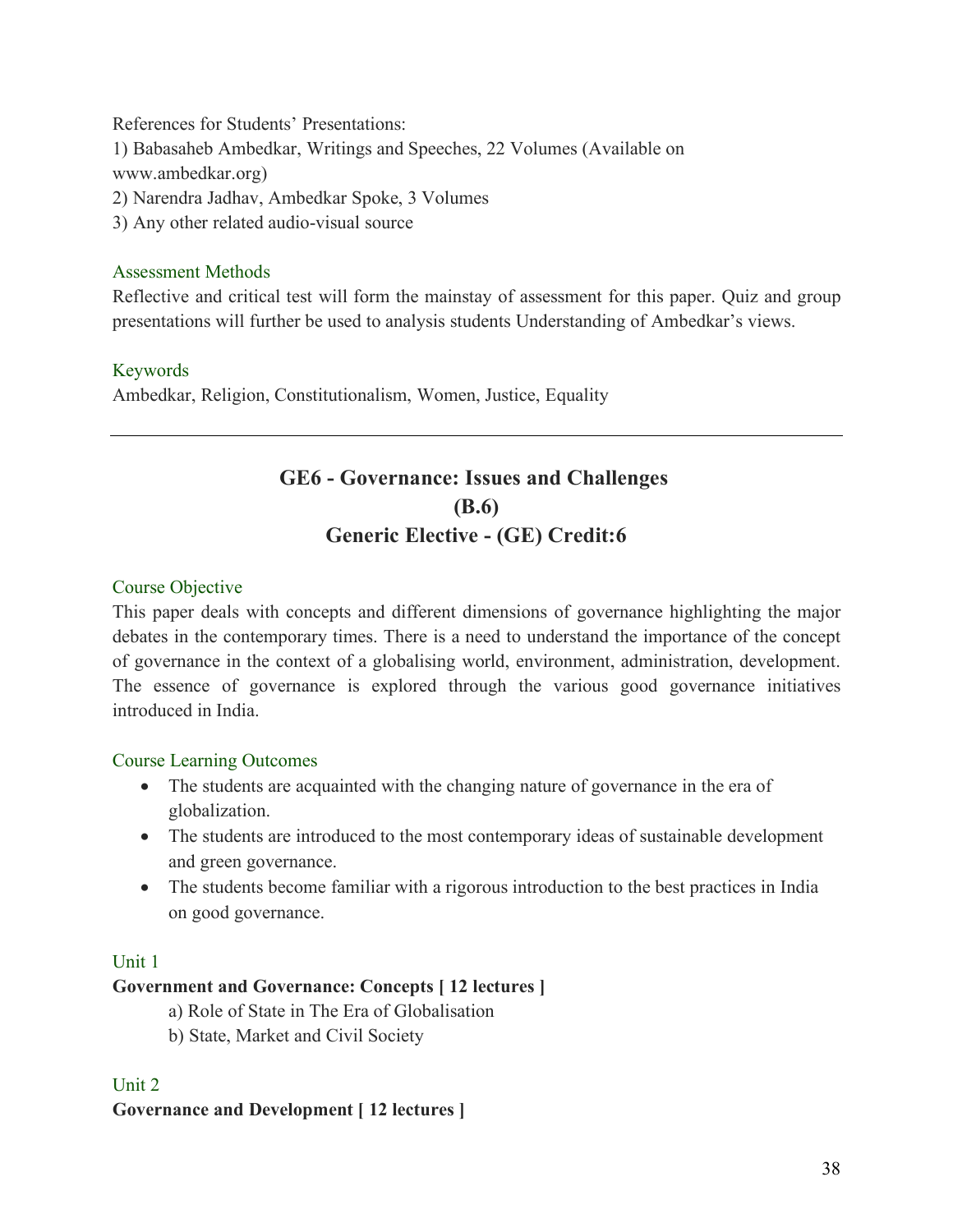Changing Dimensions of Development Strengthening Democracy through Good Governance

# Unit 3

### **Environmental Governance [ 12 lectures ]**

- a) Human-Environment Interaction
- b) Green Governance: Sustainable Human Development

#### Unit 4

# **Local Governance [ 12 lectures ]**

- a) Democratic Decentralisation
- b) People's Participation in Governance

### Unit 5

### **Good Governance Initiatives in India: Best Practices [20 lectures]**

- a) Public Service Delivery
- b) Electronic Governance
- c) Citizens Charter & Right to Information
- d) Corporate Social Responsibility

#### References

#### **GOVERNMENT AND GOVERNANCE: CONCEPTS**

B. Chakrabarty and M. Bhattacharya, (eds.) The Governance Discourse. New Delhi: Oxford University Press,1998

Surendra Munshi and Biju Paul Abraham (eds.), Good Governance, Democratic Societies and Globalisation, Sage Publishers, 2004

United Nation Development Programme, Reconceptualising Governance, New York, 1997 Carlos Santiso, Good Governance and Aid Effectiveness: The World Bank and Conditionality, Johns Hopkins University, The Georgetown Public Policy Review, Volume VII, No.1, 2001 Vasudha Chotray and Gery Stroker, Governance Theory: A Cross Disciplinary Approach, Palgrave Macmillan, 2008

J. Rosenau, 'Governance, Order, and Change in World Politics', in J. Rosenau, and E. Czempiel (eds.) Governance without Government: Order and Change in World Politics, Cambridge: Cambridge University Press, 1992

B. Nayar (ed.), Globalization and Politics in India. Delhi: Oxford University Press, 2007 pp. 218- 240.

Smita Mishra Panda, Engendering Governance Institutions: State, Market And Civil Society, Sage Publications, 2008

Neera Chandhoke, State and Civil Society Explorations In Political Theory, Sage Publishers, 1995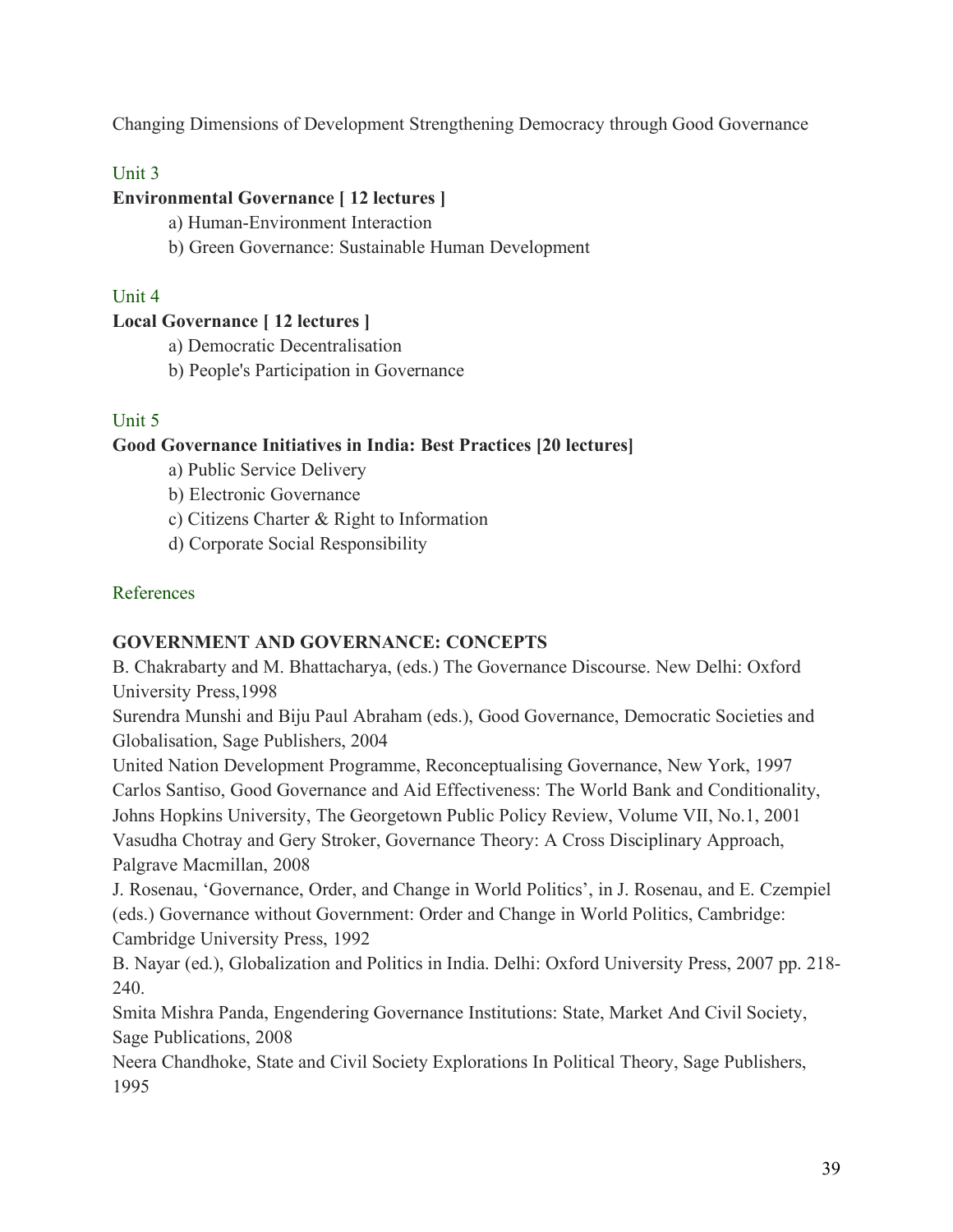सिंह, अभय प्रसाद एवं कृष्ण मुरारी (2018), शासन: मुद्दे एवं चुनौतियाँ, ओरियंट ब्लैकस्वान, नई दिल्ली चक्रबर्ती, बिद्युत, प्रकाश चंद (2018), वैश्वीकृत दुनिया में लोक प्रशासन, सेज भाषा, नई दिल्ली सिन्हा, मनोज (2010) प्रशासन एवं लोकनीति, ओरियंट ब्लैकस्वान, नई दिल्ली

### **GOVERNANCE AND DEVELOPMENT**

B. C. Smith, Good Governance and Development, Palgrave, 2007 World Bank Report, Governance And Development, 1992 P. Bardhan, 'Epilogue on the Political Economy of Reform in India', in The Political Economy of Development in India. 6th edition, Delhi: Oxford University Press, 2005 J. Dreze and A. Sen, India: Economic Development and Social Opportunity. New Delhi: Oxford University Press, 1995 Niraja Gopal Jayal[ed.], Democracy in India, Oxford University Press, 2007 *ENVIRONMENTAL GOVERNANCE* Ramachandra Guha, Environmentalism: A Global History, Longman Publishers, 1999 J.P. Evans, Environmental Governance, Routledge, 2012 Emilio F. Moran, Environmental Social Science: Human - Environment interactions and Sustainability, Wiley-Blackwell, 2010 Burns H Weston and David Bollier, Green Governance: Ecological Survival, Human Rights and the Law of the Commons, Cambridge University Press, 2013 Bina Agarwal, Gender And Green Governance, Oxford University Press, Oxford, 2013 J. Volger, 'Environmental Issues', in J. Baylis, S. Smith and P. Owens (eds.) Globalization of World Politics, New York: Oxford University Press, 2011, pp. 348-362. A. Heywood, Global Politics, New York: Palgrave, 2011, pp. 383-411. N. Carter, The Politics of Environment: Ideas, Activism, Policy, Cambridge: Cambridge University Press, 2007, pp. 13-81.

# **LOCAL GOVERNANCE**

Pranab Bardhan and Dilip Mookherjee, Decentralization and Local Governance in Developing Countries: A Comparative Perspective, MIT Press, 2006 T.R. Raghunandan, Decentralization And Local Governments: The Indian Experience, Readings On The Economy, Polity And Society, Orient Blackswan, 2013 Pardeep Sachdeva, Local Government In India, Pearson Publishers, 2011 P. de Souza, (2002) 'Decentralization and Local Government: The Second Wind of Democracy in India', in Z. Hasan, E. Sridharan and R. Sudarshan (eds.) India's Living Constitution: Ideas, Practices and Controversies, New Delhi: Permanent Black, 2002 Mary John, 'Women in Power? Gender, Caste and Politics of Local Urban Governance', *Economic and Political Weekly*, Vol. 42(39), 2007

# **GOOD GOVERNANCE INITIATIVES IN INDIA: BEST PRACTICES**

Niraja Gopal Jayal, Democracy and the State: Welfare, Secularism, and Development in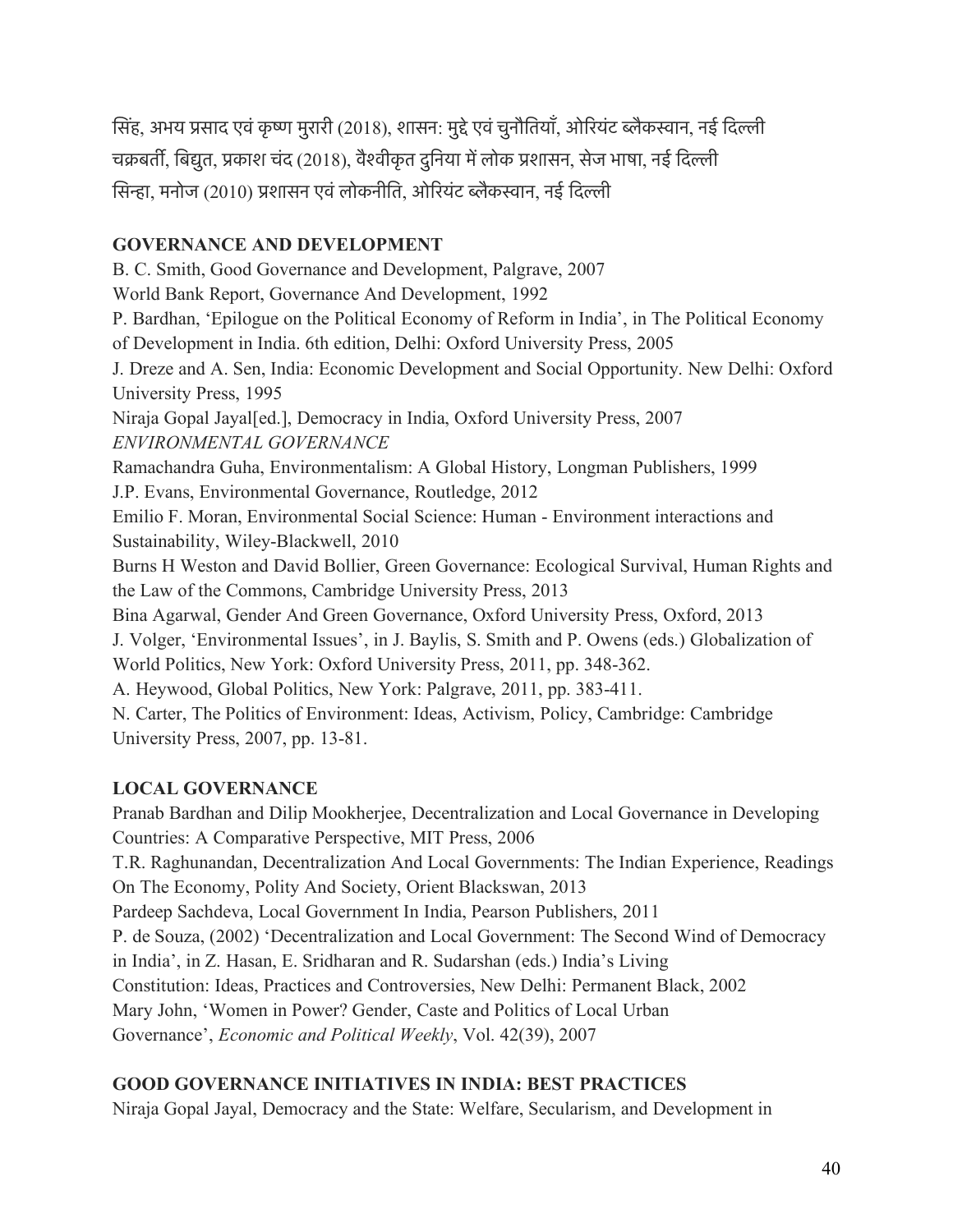Contemporary India, Oxford University Press, 1999

Reetika Khera[ed.], The Battle for Employment Guarantee, Oxford University Press, 2011 Nalini Juneja, Primary Education for All in the City of Mumbai: The Challenge Set By Local

Actors', International Institute For Educational Planning, UNESCO : Paris, 2001

Maxine Molyneux and Shahra Razavi, Gender, Justice, Development, and Rights, Oxford University Press, 2002

Jugal Kishore, National Health Programs of India: National Policies and Legislations, Century Publications, 2005

Jean Drèze and Amartya Sen, India, Economic Development and Social Opportunity, Oxford University Press, 1995

K. Lee and Mills, The Economic Of Health In Developing Countries, Oxford University Press, 1983

Marmar Mukhopadhyay and Madhu Parhar (eds.) Education in India: Dynamics of Development, Shipra Publications, 2007

K. Vijaya Kumar, Right to Education Act 2009: Its Implementation as to Social Development in India, Akansha Publishers, 2012

Amartya Sen and Jean Dreze, Omnibus: Poverty and Famines, Hunger and Public Action, India-Economic Development and Social Opportunity, Oxford University Press, 1998

Jean Dreze and Amartya Sen, An Uncertain Glory: India And Its Contradictions, Princeton University Press, 2013

Reetika Khera, 'Rural Poverty And Public Distribution System', Economic and Political Weekly, Vol-XLVIII, No.45-46, Nov 2013

Pradeep Chaturvedi, Women And Food Security: Role Of Panchayats, Concept Publishing House, 2002

Bidyut Mohanty, "Women, Right to Food and Role of Panchayats", Mainstream, Vol. LII, No. 42, October 11, 2014

D. Crowther, Corporate Social Responsibility, Deep and Deep Publishers, 2008

Sanjay K. Agarwal, Corporate Social Responsibility in India, Sage Publishers, 2008

Pushpa Sundar, Business & Community: The Story of Corporate Social Responsibility in India, New Delhi: Sage Publications, 2013.

# Teaching Learning Process

The General Elective course titled, Governance: Issues and Challenges in CBCS programme aim to engage the students in the classroom by following the 6 E's and S (Engage, Explore, Explain, Elaborate, Evaluate, Extend, and Standards) strategy. The lesson plan is designed to continually engage students to add/ construct new knowledge in combination with the existing knowledge. Teachers give the lecture to introduce the concepts, process and incorporate the skills in students to probe the 'essential question' which every unit comes with forming the basis of enquiry. Critical thinking and cooperative learning is another teaching learning tool used in this course to engage students to learn together in a group promoting a climate of deliberation, discussion, and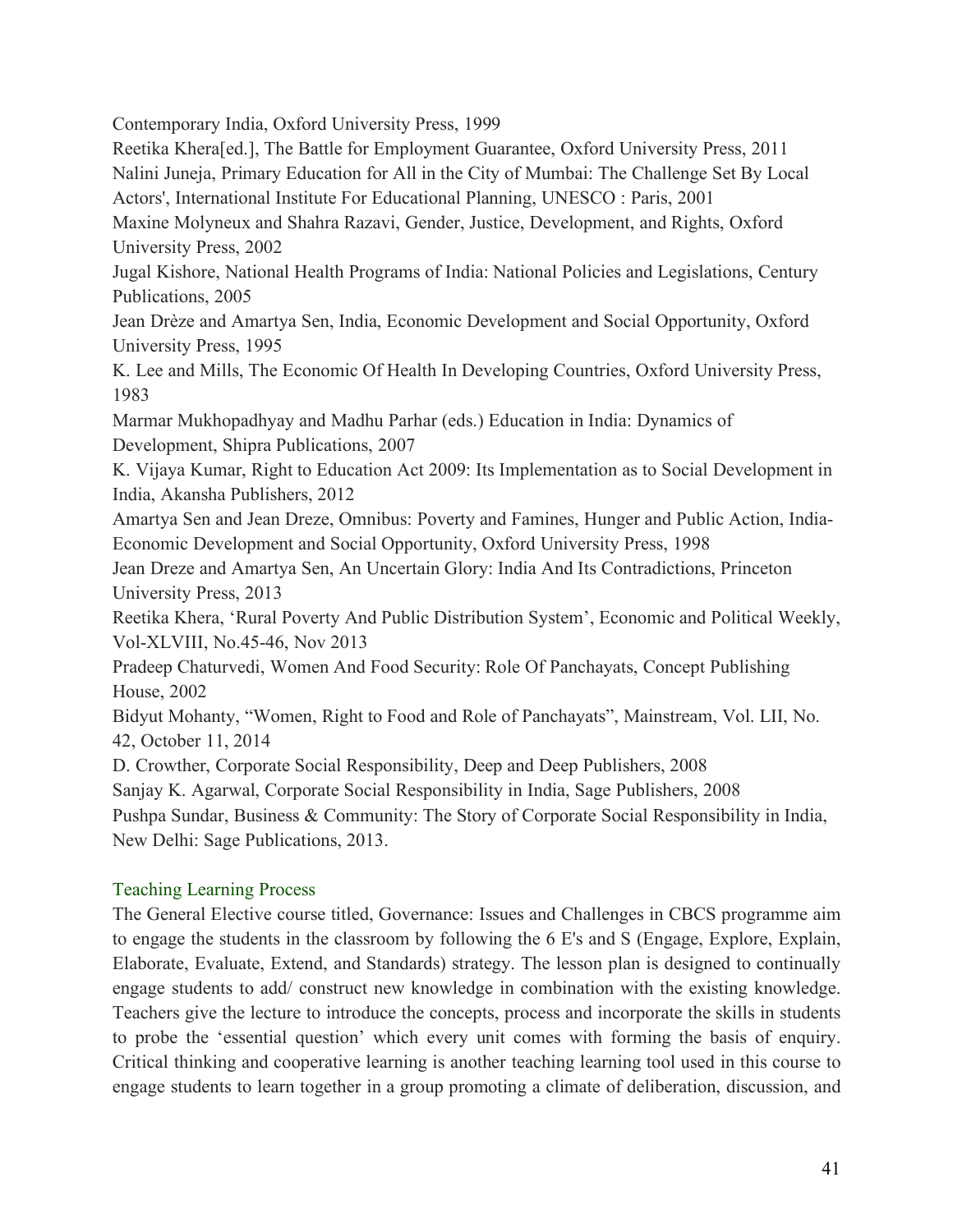knowledge sharing. This is crucial since this paper deals with a topic like sustainable development, green governance which requires active participation from civil society, academia, students, bureaucracy, politics, etc. Power Point Presentation, audio visual methods like documentary screening are significant in this course to engage the students with real life globalized scenarios.

#### Assessment Methods

This course has a scope of undertaking field studies to understand the globalized discourse using contextual, theoretical, grounded, mixed method approach. The students will be evaluated on the written semester examination. Internal examination can be assessed on various parameters like project/ article/ term paper/ group presentation/ field work. Additionally, students reflective and cognitive thinking will be assessed by the contribution they make in classroom discussions and group projects.

#### Keywords

Good Governance, Green Governance, Democratic Decentralisation, Public Service Delivery, E-Governance, RTI, Corporate Social Responsibility (CSR)

# **GE7 - Politics of Globalization (B.7) Generic Elective - (GE) Credit:6**

#### Course Objective

The objective of this generic elective paper is to make students from diverse background understand the process of globalization from a political perspective. This paper will create a broad understanding of the issues and processes globalization based on critical analysis of the various anchors and dimensions of globalization.

#### Course Learning Outcomes

- The students will learn about the nature, significance and contemporary debates around globalization.
- The study of various approaches and concepts of globalization and the role of international economic organizations will augment students' knowledge on international political economy.
- The course will provide an insight into the alternative understanding of globalization and various critical aspects related to it.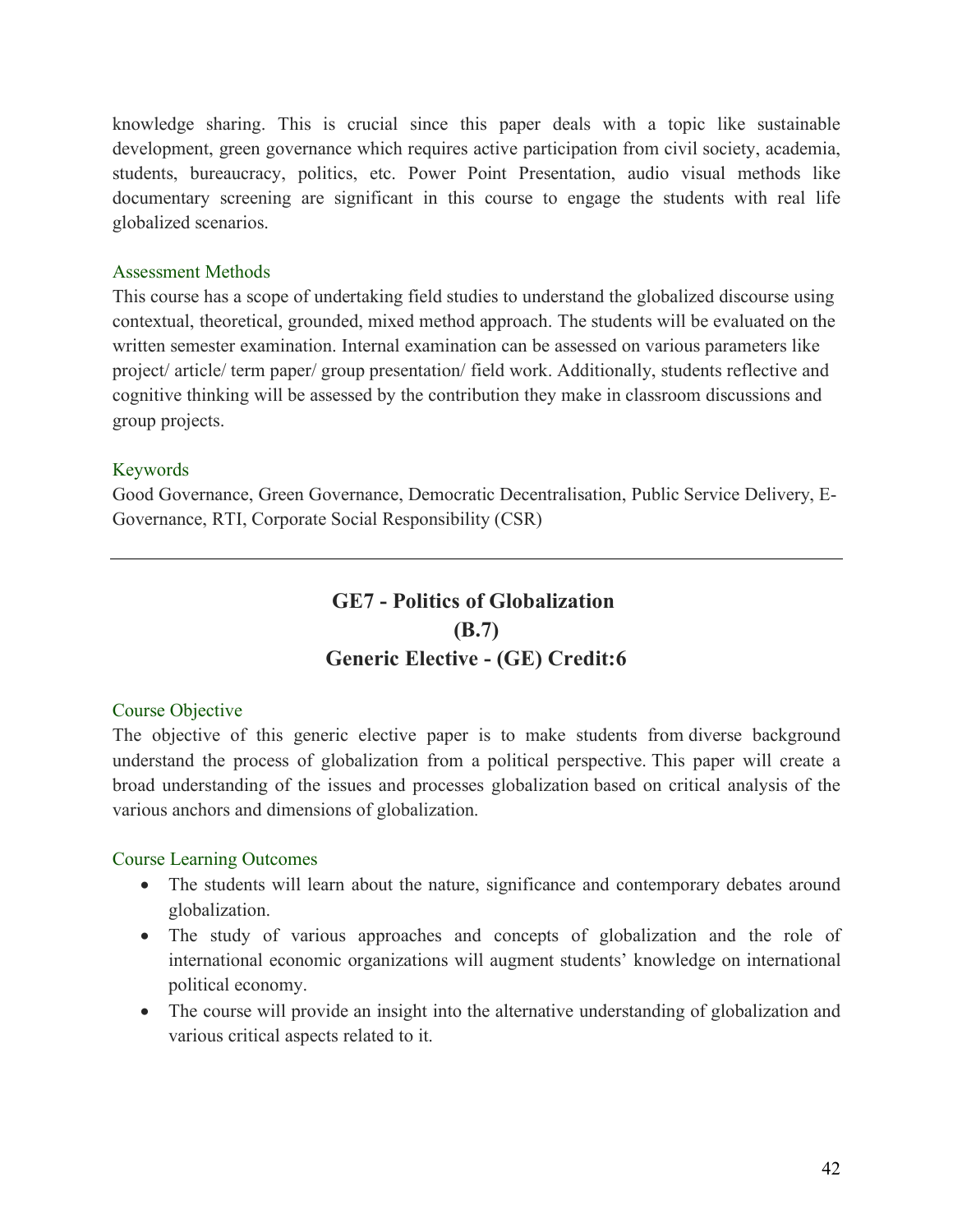• The paper will equip students with a comprehensive knowledge of the impact of globalization on developing countries in the context of contemporary international issues like civil society, social movements and human migration.

#### Unit 1

#### **Concept of Globalization: Globalization debate; for and against.**

#### Unit 2

#### **Approaches to understanding globalization:**

- a) Liberal approach
- b) Radical approach

#### Unit 3

#### **International Institutions/Regimes**

- a) World Bank
- b) International Monetary Fund
- c) The World Trade Organization

#### Unit 4

#### **Issues in Globalization:**

Alternative Perspectives on its nature and character, critical dimensions: economic, political and cultural

#### Unit 5

#### **Globalization and democracy: State, sovereignty and the civil society.**

#### Unit 6

#### **Globalization and Politics in developing countries**

- a) Globalization and social movements
- b) Globalization and the demise of Nation State
- c) Globalization and human migration

#### Unit 7

# **The inevitability of globalization: Domestic and Global responses**

#### References

J. Baylis, Smith and Owens, eds. (2017) *The Globalization of World Politics: An Introduction to International Relations,* New York: Oxford University Press.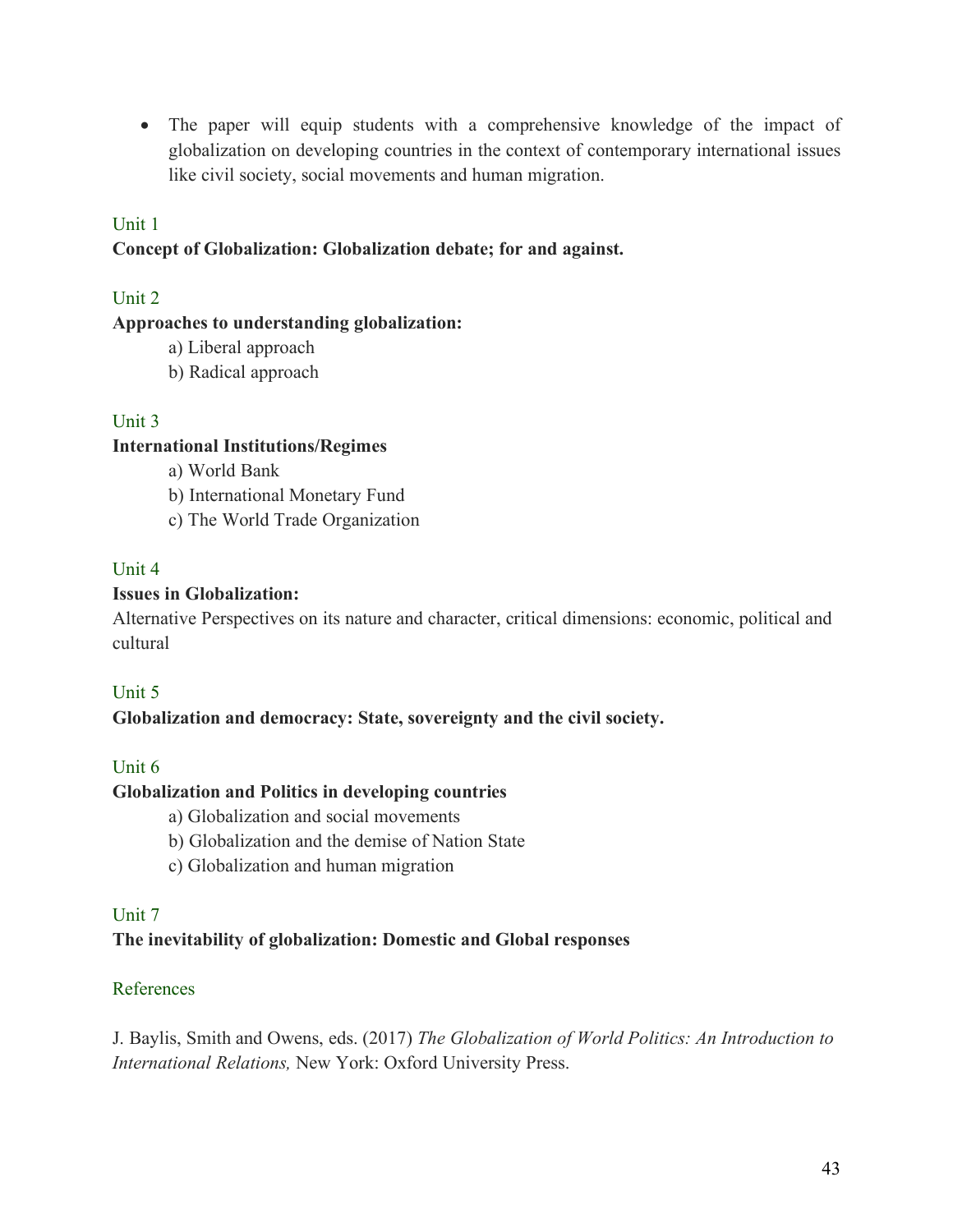Joseph E. Stiglitz (2018), *Globalization and Its Discontents Revisited: Anti-Globalization in the Era of Trump*, New York: W.W. Norton & Company.

Jagdish Bhagwati (2007), *In Defense of Globalization*, Oxford, Oxford University Press. Manfred B. Steger (2017) *Globalization: A Very Short Introduction,* New York: Oxford

University Press.

Paul Hirst, G. Thompson and S. Bromley (2009), *Globalization in Question*, Malden, Polity Press.

John Clark (ed.), (2003) Globalizing Civic Engagement: Civil Society and Transnational Action, London, Earthscan.

Sanjeev Khagram, James Riker and Korthrxu Sikkink (ed.) (2002) Restructuring World Politics: Transnational Social Movements, MN, University of Minnesota Press.

Bernard Hoelkman and Michel Kostecki, the Political Economy of the World Trading System: From GATT to WTO, New York, OUP.

Arjun Appadurai, (1996), Modernity at Large: Cultural Dimensions of Globalisation, University of Minnesota Press.

Deepak Nayyar (ed.) (2002), Governing Globalization: Issues and Institutions, Oxford University Press.

Held, David and Anthony Mc grew (ed.), (2003), The Global Transformation Reader: An introduction to the Globalization Debate, 2nd Cambridge, Polity Press, Blackwell Publishing. Joseph E Stiglitz, (2002), Globalisation and its Discontents, US, W.W. Norton and Company. Noreena Hertz, (2000), The silent take over: Global Capitalism and the death of Democracy, Praeger.

Nye Joseph S and John D. Donanu (ed.) (2000) Governance in a Globalizing World, Washington dc, Brooking Institution Press.

Tyler Cowen, (2000) Creative Destruction: How Globalization is changing the world's culture, New Jersey, Princeton University Press.

# Additional Resources:

# **Classic Readings**

David Held and Anthony McGrew, et.al (1999) *Global Transformation: Politics, Economy and Culture*, Stanford, Stanford University Press.

David Held and Anthony McGrew (2003), eds., *the Global Transformations Reader: An Introduction to the Globalization Debate*, Malden, Polity Press.

# **Additional Readings**

Keohane Robert and Joseph S. Nye Jr. (Spring 2002), "Globalization: What is new, what is not", *Foreign Policy*, No.118. pp. 104-119, Washington. Newsweek Interactive, LLC. Marc Lindenberg and Coralie Bryant, Going Global: Transforming Relief and Development NGOs, Bloomfield, Kumarian Press.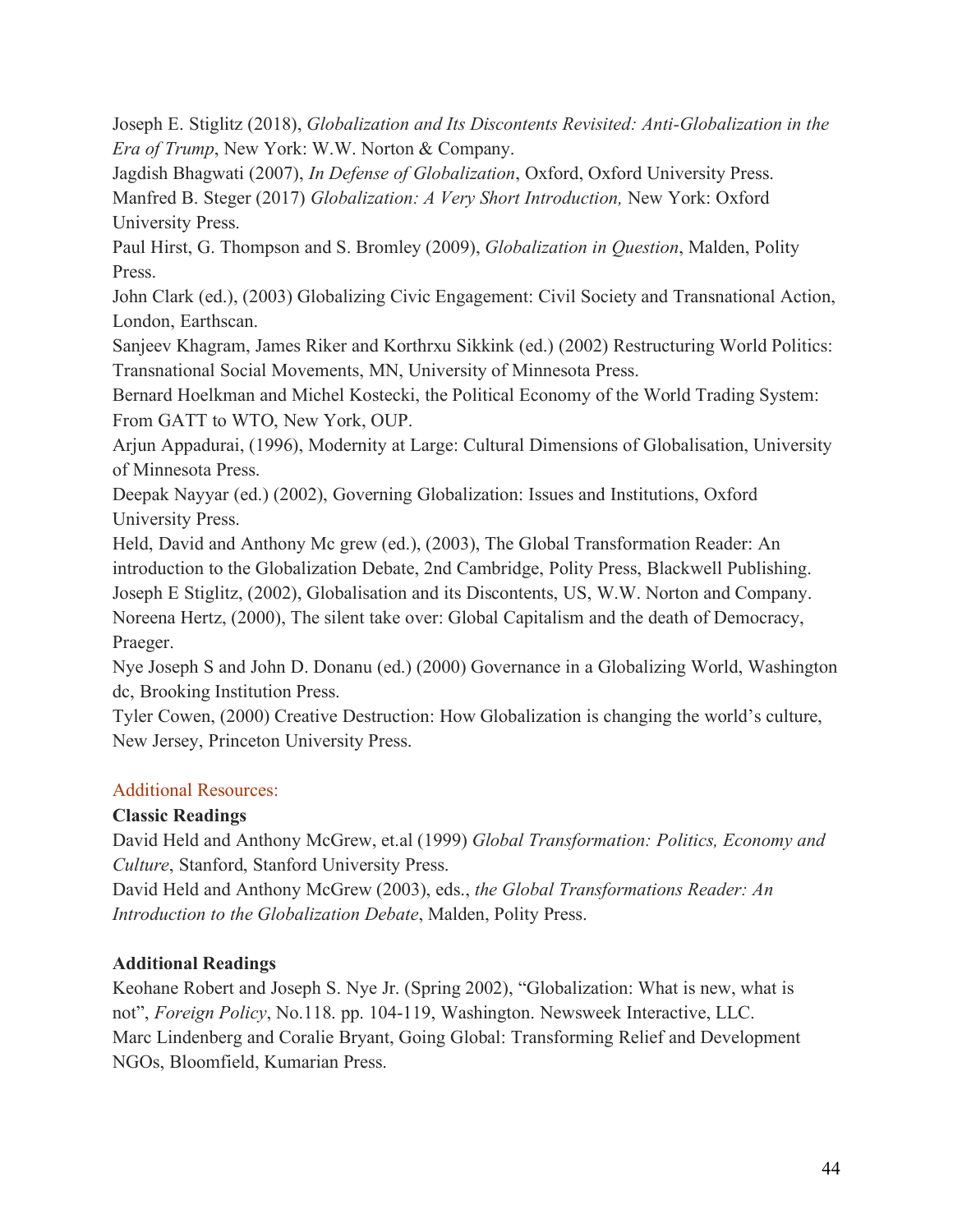Sen, A. (2006) *Identity and Violence: Illusion and Destiny.* London: Penguin/Allen Lane, ch.7, pp.130-148.

#### **Readings in Hindi**

पुष्पेश पन्त (2016), भूमंडलीकरण एवं भारत, दिल्ली:एक्सेस पब्लिशिंग.

#### Teaching Learning Process

The Course titled 7. Politics of Globalization under Generic Elective (Interdisciplinary) in CBCS, B.A. (Hons.) Political Science aims to acquaint the students about various nuances of globalization. Therefor the teaching learning process will help students acquaint with the linkages between theory and practice. The students will be engaged in classroom lectures with power-point presentations. Short documentary or relevant videos will be screened. This will be followed by group discussions and debate. To inculcate criticality among the student's contemporary issues will be discussed. Students will be also familiarized with contemporary jargons and issues.

#### Assessment Methods

The students will be assessed according to their performance in internal exam and end semester exam. Besides, students will also be assessed according to their performance in class discussions. Students will be given take home tests and will be encouraged to make presentations.

#### Keywords

Globalization, Migration, World Bank, IMF, WTO, Global South

# **GE8 - United Nations and Global Conflicts (B.8) Generic Elective - (GE) Credit:6**

#### Course Objective

This course provides a comprehensive introduction to the most important multilateral political organization in international relations. It provides a detailed account of the organizational structure and the political processes of the UN, and how it has evolved since 1945, especially in terms of dealing with the major global conflicts. The course imparts a critical understanding of the UN's performance until now and the imperatives as well as processes of reforming the organization in the context of the contemporary global system.

#### Course Learning Outcomes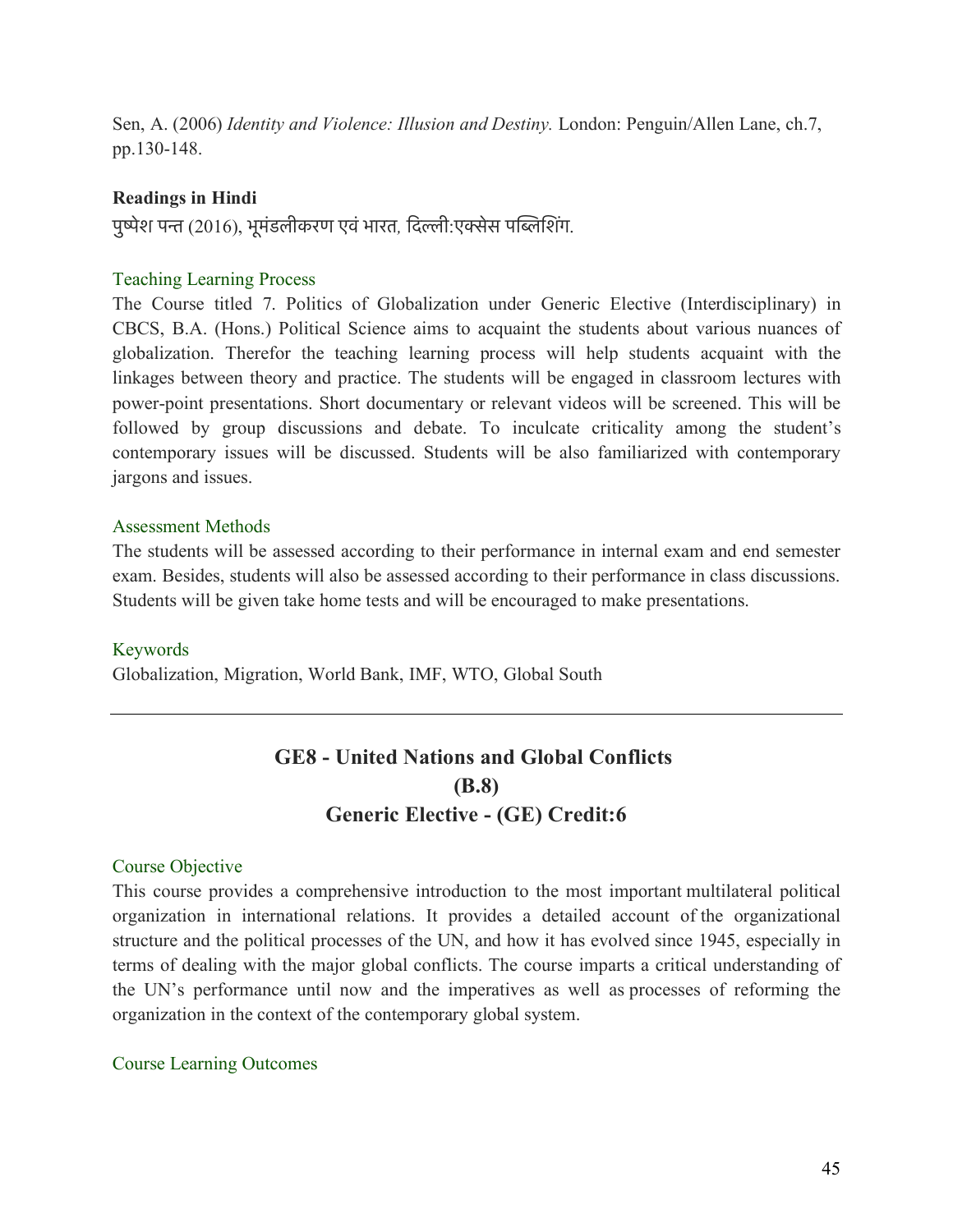- The students will learn about the evolution of United Nations as an international organization, its principles and institutional structure.
- The course will develop an in depth understanding of United Nations role in peace keeping and peace building since the Second World War.
- Students will learn about major global conflicts and United Nations role in conflict management.
- The paper will evolve analytical skills of the students on United Nations role in creating an equitable social economic world order.
- The course will assess United Nations contributions and shortcomings in maintaining international peace and security.
- The paper will enhance knowledge on the imperatives of reforming the organization in contemporary global system.

#### Unit 1

#### **The United Nations (29 Lectures)**

(a) An Historical Overview of the United Nations

(b) Principles and Objectives

(c) Structures and Functions: General Assembly; Security Council, and Economic and Social Council; the International Court of Justice, and the specialised

agencies (International Labour Organisation [ILO], United Nations Educational, Scientific and Cultural Organisation [UNESCO], World Health Organisation [WHO], and UN programmes and funds: United Nations Children's Fund \*UNICEF+, United Nations Development Programme [UNDP], United Nations Environment Programme

[UNEP], UN Women, United Nations High Commissioner for Refugees [UNHCR]), Critical Asssessment of Secretary General

(d) Peace Keeping, Peace Making and Enforcement, Peace Building and Responsibility to Protect

(e) Millennium Development Goals

#### Unit 2

# **Major Global Conflicts since the Second World War (20 Lectures)**

- (a) Korean War
- (b) Vietnam War
- (c) Afghanistan Wars
- (d) Balkans: Serbia and Bosnia

#### Unit 3

**Assessment of the United Nations as an International Organisation: Imperatives of Reforms and the Process of Reforms (11 Lectures)**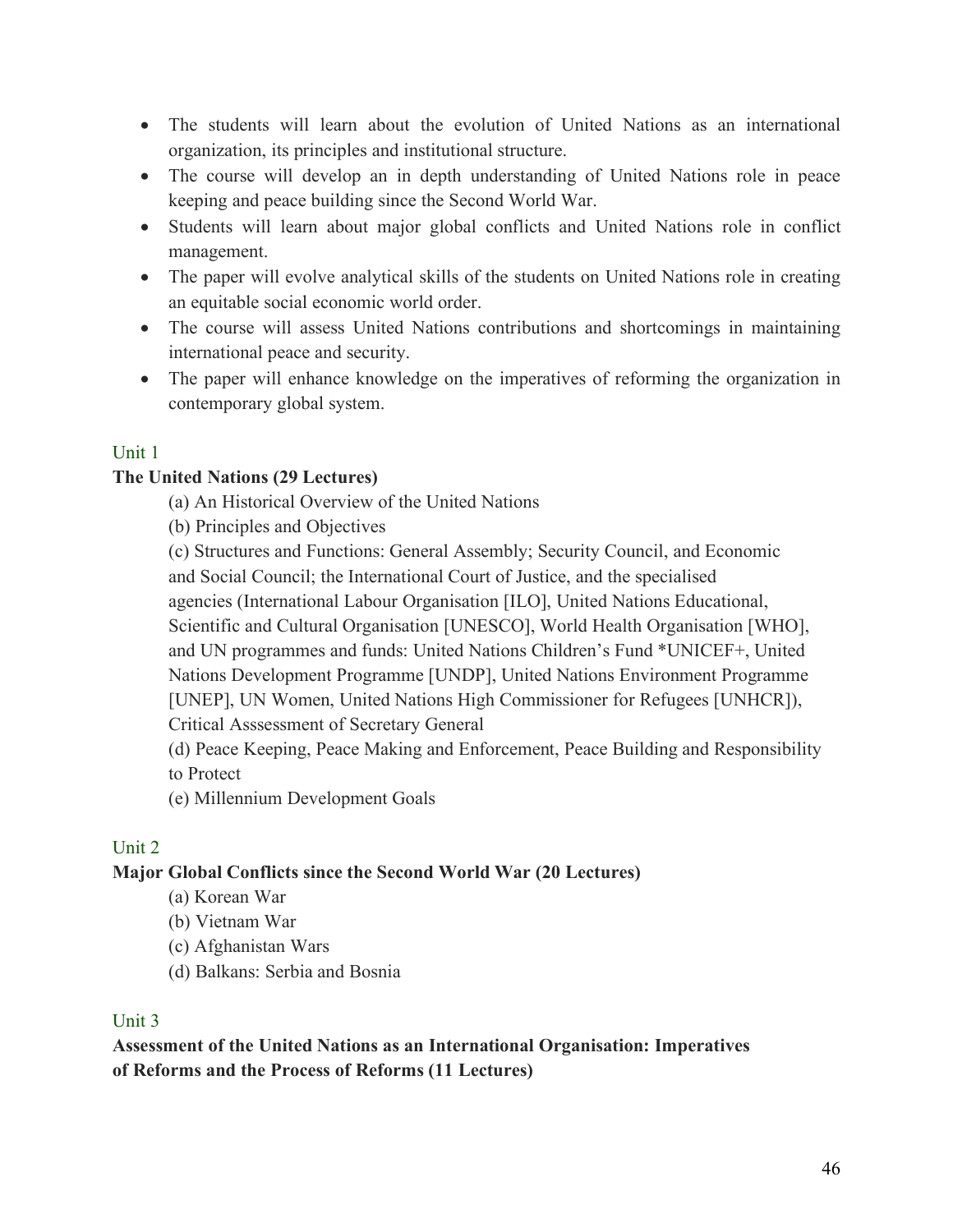#### References

Hurd, Ian (2011), "Theorizing International Organizations: Choices and Methods in the Study of International Organizations", Journal of International Organizations Studies 2(2): 7-22.

Karns, Margaret P. and Karen A. Mingst (2009), *International Organizations: The Politis* 

*and Processes of Global Governance,* 2nd Edition, Boulder: Lynne Rienner, Chapter 2.

Goldstein, J. and Pevehouse, J.C. (2006) International relations. 6th edn. New Delhi: Pearson, pp. 265-282.

Taylor, P. and Groom, A.J.R. (eds.) (2000) The United Nations at the millennium. London: Continuum, pp.1-20.

Gareis, S.B. and Varwick, J. (2005) The United Nations: an introduction. Basingstoke: Palgrave, pp. 1-40.

Gowan, P. (2010) 'US: UN', in Gowan, P. 'A calculus of power: grand strategy in the twentyfirst century. London: Verso, pp. 47-71.

Thakur, R. (1998) 'Introduction', in Thakur, R. (eds.) Past imperfect, future uncertain: The *UN at Ffifty*. London: Macmillan, pp. 1-14.

Gareis, S.B. and Varwick, J. (2005) The United Nations: An introduction. Basingstoke: Palgrave, pp. 15-21.

Taylor, P. and Groom, A.J.R. (eds.) (2000) The United Nations at the millennium. London: Continuum, pp. 21-141.

Moore, J.A. Jr. and Pubantz, J. (2008) The new United Nations. Delhi: Pearson Education, pp. 119-135.

Nambiar, S. (1995) 'UN peace-keeping operations', in Kumar, S. (eds.) The United Nations *at fifty*. New Delhi, UBS, pp. 77-94.

Whittaker, D.J. (1997) 'Peacekeeping', in United Nations in the contemporary world. London: Routledge, pp. 45-56.

Murthy, C.S.R. (2001) "United Nations Peacekeeping in Intrastate Conflicts: Emerging Trends", International Security, Vol 38, no. 3, pp. 207-27.

Moore, J.A. Jr. and Pubantz, J. (2008) The new United Nations. Delhi: Pearson Education, pp.264-266.

Sangal, P.S. (1986) 'UN, peace, disarmament and development', in Saxena, J.N. et.al. United Nations for a better world. New Delhi: Lancers, pp.109-114.

Ghali, B.B. (1995) An agenda for peace. New York: UN, pp.5-38.

United Nations Department of Public Information. (2008) The United Nations Today. New York: UN.

White, B. et al. (eds.) (2005) Issues in world politics. 3rd edn. New York: Macmillan, pp. 113- 132.

Calvocoressi, P. (2001) World Politics: 1945-200. 3rd edn. Harlow: Pearson Education, pp. 116- 124.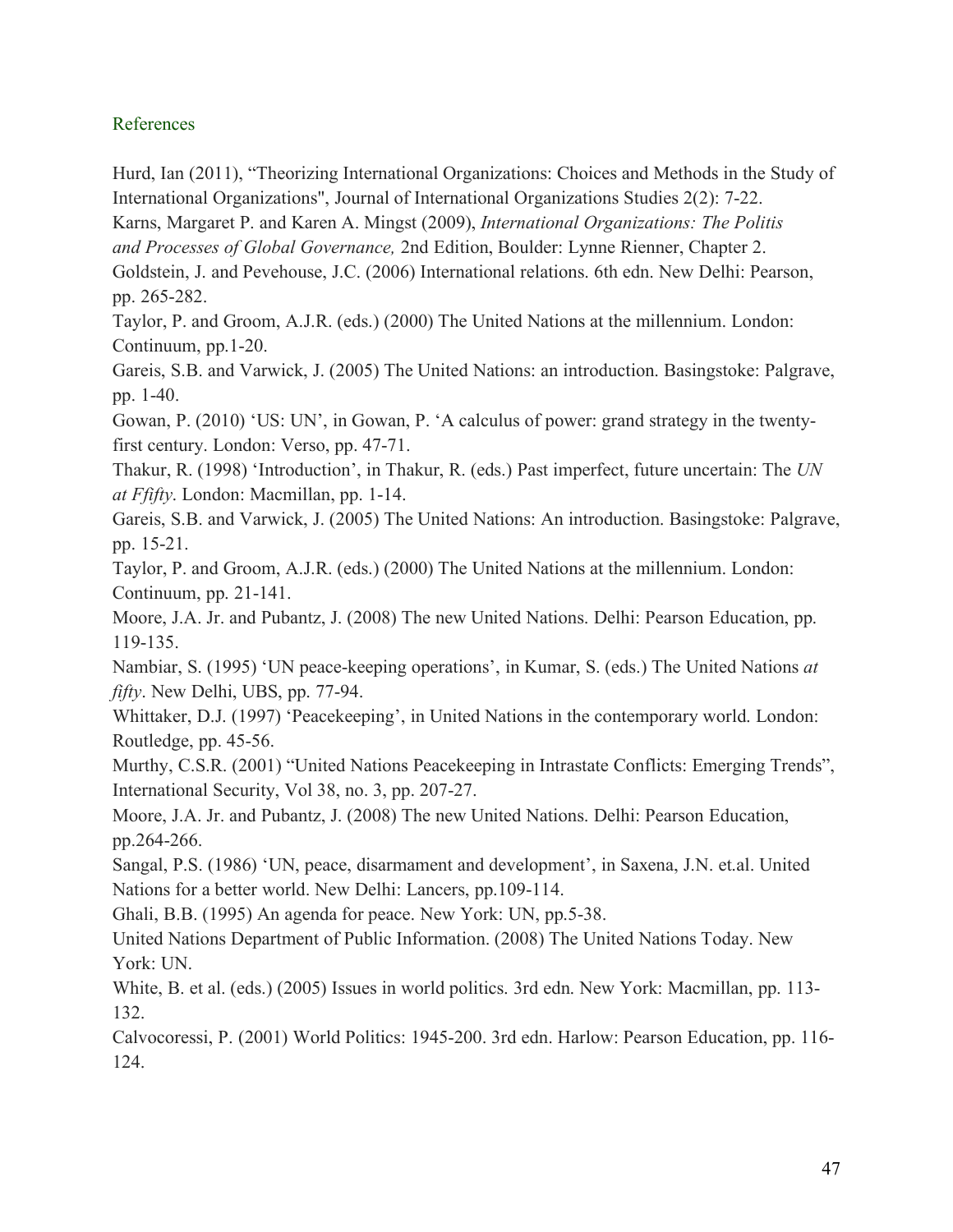Armstrong, D., Lloyd, L. and Redmond, J. (2004) International organisations in world politics, 3rd edn. New York: Palgrave Macmillan, pp. 42-43.

Moore, J.A. Jr. and Pubantz, J. (2008) The new United Nations. Delhi: Pearson Education, pp. 64-65 and 172-173.

Calvocoressi, P. (2001) World Politics: 1945-200. 3rd edn. Harlow: Pearson Education, pp. 528- 546.

Baylis, J. and Smith, S. (eds.) (2008) The globalization of world politics. an introduction to *international relations*. 4th edn. Oxford: Oxford University Press, pp. 562-564.

Achcar, G. (2004) Eastern cauldron. New York: Monthly Review Press, pp. 29-45 and 234-241. Achcar, G. (2003) The clash of barbarisms: Sept. 11 and the making of the new world *disorder*. Kolkata: K.P. Bachi & Co., pp. 76-81.

Prashad, V. (2002) War against the planet. New Delhi: Leftword, pp. 1-6.

Ali, T. (ed.) (2000) Masters of the Universe. London: Verso, pp. 203-216.

Calvocoressi, P. (2001) World Politics: 1945-200. 3rd edn. Harlow: Pearson Education, pp.570- 576.

Ali, T. (ed.) (2000) Masters of the Universe. London: Verso, pp. 230-245 and 271-284.

Kaldor, M. and Vashee, B. (eds.) (1997) New wars. London: Wider Publications for the UN University, pp. 137-144 and 153-171.

Roberts, A. and Kingsbury, B. (eds.) (1994) United Nations, Divided World. 2nd edn. Oxford: Clarendon Press, pp. 420-436.

Taylor, P. and Groom, A.J.R. (eds.) (2000) The United Nations at the millennium.

London: Continuum, pp. 196-223 and 295-326.

Gareis, S.B. and Varwick, J. (2005) The United Nations: An introduction. Basingstoke: Palgrave, pp. 214-242.

Moore, J.A. Jr. and Pubantz, J. (2008) The new United Nations. Delhi: Pearson Education, pp. 91-112.

# Additional Resources:

# **Classical Readings:**

Hanhimäki, Jussi M. (2015) The United Nations: A Very Short Introduction., New York: Oxford University Press

Weiss, Thomas G. and Daws, Sam ed. (2007) The Oxford Handbook on the United Nations, Oxford: OUP.

Claude, I. (1984) Swords into plowshares: the progress and problems of international organisation. 4thedn. New York: Random House

# **Hindi Readings:**

वमार*,* िवजय कु मार *(2018)* संयुक राष और वैिशक संघषर*,* New Delhi: Orient Blackswan.

UN India (2019) "सतत्िवकास लकय", accessed on 5 April, 2019, Available at:

http://in.one.un.org/sustainable-development-goal/

UN India (2019) "सुधार के िलए एकजुट", accessed on 5 April, 2019, Available at: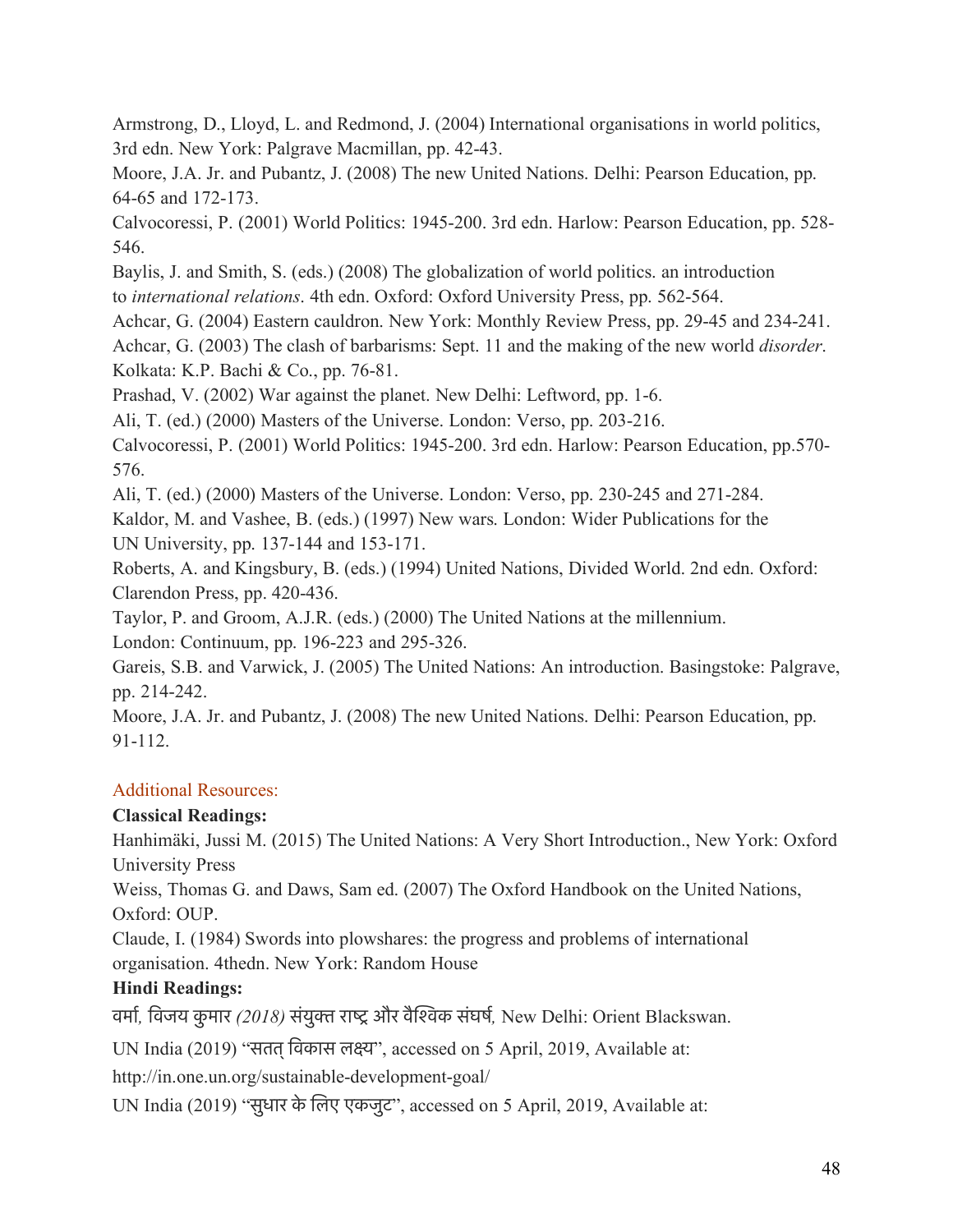http://in.one.un.org/reforms/

# **Additional Readings**

Baylis, J. and Smith, S. (eds.) (2008) The globalization of world politics. an introduction to *international relations*. 4th edn. Oxford: Oxford University Press, pp. 405-422.

White, B. et al. (eds.) (2005) Issues in world politics. 3rd edn. New York: Macmillan, pp. 113- 132.

Baxi, U. (1986) 'Crimes against the right to development', in Saxena, J.N. et.al. United *Nations for a better world*. New Delhi: Lancers, pp.240-248.

Viotti, P.R. and Kauppi, M.V. (2007) *International relations and world politic: security*, *economy, identity*. 3rd edn. New Delhi: Pearson Education, pp. 470-471.

Goldstein, J.S. (2003) International relations. 3rd edn. Delhi: Pearson Education, pp 43-51.

Moore, J.A. Jr. and Pubantz, J. (2008) The new United Nations. Delhi: Pearson Education, pp.24-27.

Claude, I. (1984) Swords into plowshares: the progress and problems of

international *organisation*. 4th edn. New York: Random House.

Dodds, F. (ed.) (1987) The way forward: beyond the agenda 21. London: Earthscan.

Rajan, M.S., Mani, V.S and Murthy, C.S.R. (eds.) (1987) The nonaligned and the

United *Nations*. New Delhi: South Asian Publishers.

South Asia Human Rights Documentation Centre. (2006) Human rights: an overview. New Delhi: Oxford University Press.

Anan, K. (1997) Renewing the United Nations: A Programme for Survival. General Assembly Document: A/51/950; 14 July 1997. Available from

http://daccessdds.un.org/doc/UNDOC/GEN/N97/189/79/1MG/n9718979.pdf, Open Element (accessed on 13 October 2011).

# Teaching Learning Process

The course titled United Nations and Global Conflicts under Generic Elective (Interdisciplinary) in CBCS, B.A. (Hons.) Political Science aims to acquaint students about the role and nature of United Nations. Therefore, the teaching learning process will involve classroom lectures with power-point presentation. The students will be engaged in group discussions and debate. To make the students better understand the function and decision-making process of the United Nations, mock sessions of United Nations will be enacted. In addition to this academicians and practitioner of international relations will be engaged to deliver lectures to the students.

#### Assessment Methods

The students will be assessed according to their performance in internal assessment exam and end semester exam. Besides this conventional approach, students will be assessed according to their performance in mock sessions. Surprise tests will also be a mode of assessment.

# Keywords